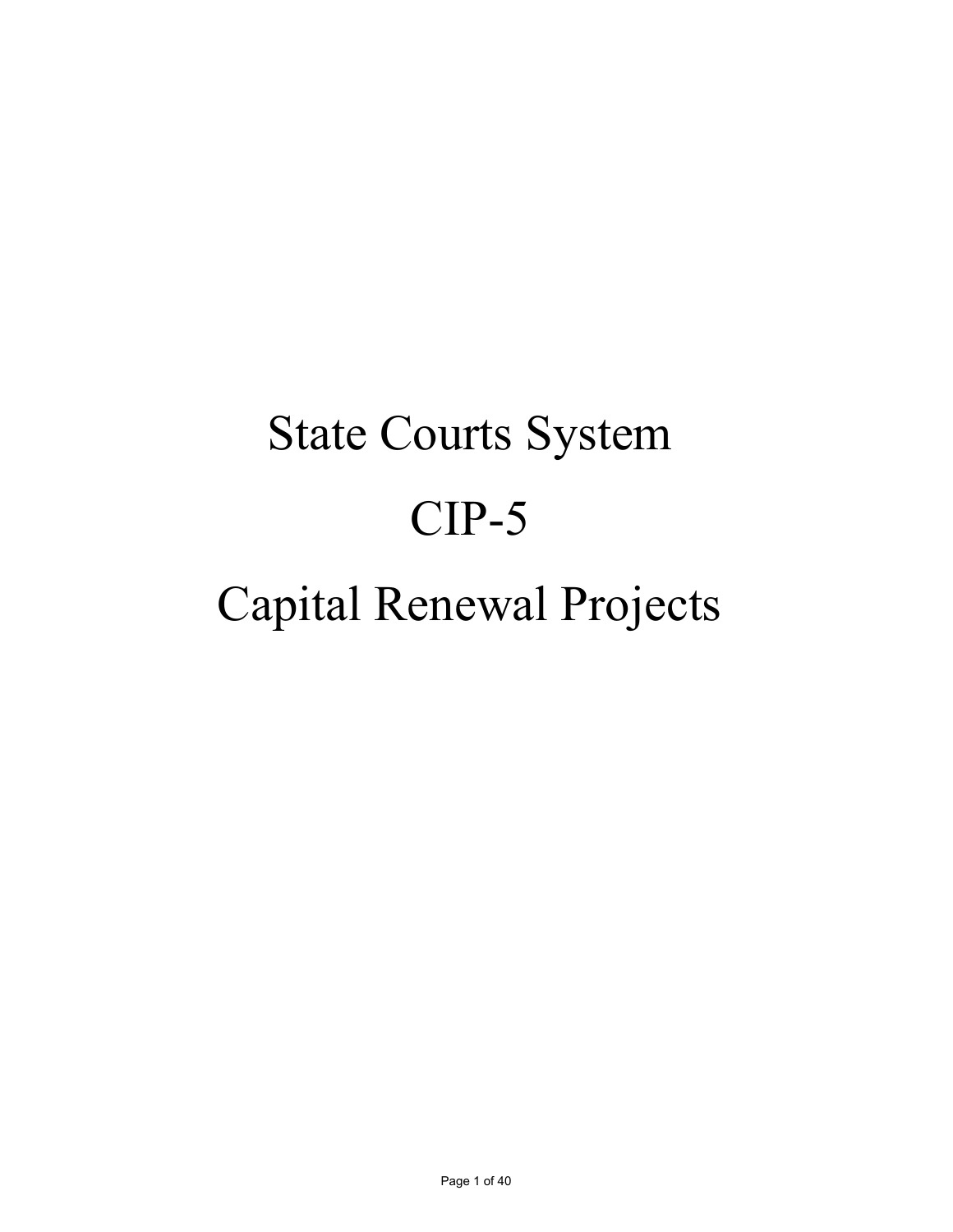|                              |                                                                                                                                                                                                                                                                                                                                                                                                                                                                                                                                                                                                                                   | Agency: STATE COURTS SYSTEM                                                                                                                                                                                                                                                                                                                                                                    |                                        | LAS/PBS Budget Entity Code: 22010100 |                                  |                                      |                         |
|------------------------------|-----------------------------------------------------------------------------------------------------------------------------------------------------------------------------------------------------------------------------------------------------------------------------------------------------------------------------------------------------------------------------------------------------------------------------------------------------------------------------------------------------------------------------------------------------------------------------------------------------------------------------------|------------------------------------------------------------------------------------------------------------------------------------------------------------------------------------------------------------------------------------------------------------------------------------------------------------------------------------------------------------------------------------------------|----------------------------------------|--------------------------------------|----------------------------------|--------------------------------------|-------------------------|
|                              |                                                                                                                                                                                                                                                                                                                                                                                                                                                                                                                                                                                                                                   | Service: Court Operations - Supreme Court                                                                                                                                                                                                                                                                                                                                                      |                                        | Appropriation Category Code: 080037  |                                  |                                      |                         |
|                              |                                                                                                                                                                                                                                                                                                                                                                                                                                                                                                                                                                                                                                   | <b>Supreme Court Building</b>                                                                                                                                                                                                                                                                                                                                                                  |                                        | <b>Agency Priority</b>               | 1                                |                                      |                         |
|                              | <b>Project Title:</b>                                                                                                                                                                                                                                                                                                                                                                                                                                                                                                                                                                                                             | <b>Deferred Maintenance</b>                                                                                                                                                                                                                                                                                                                                                                    |                                        | <b>LRPP Narrative Page:</b>          |                                  |                                      |                         |
| To be constructed by:        |                                                                                                                                                                                                                                                                                                                                                                                                                                                                                                                                                                                                                                   |                                                                                                                                                                                                                                                                                                                                                                                                | Contract X Force account               |                                      |                                  |                                      |                         |
| <b>Level of Aggregation:</b> |                                                                                                                                                                                                                                                                                                                                                                                                                                                                                                                                                                                                                                   |                                                                                                                                                                                                                                                                                                                                                                                                |                                        |                                      |                                  |                                      |                         |
| Service<br>N                 |                                                                                                                                                                                                                                                                                                                                                                                                                                                                                                                                                                                                                                   | [ Institution/Campus (SUS/SBCC only): NAME                                                                                                                                                                                                                                                                                                                                                     |                                        |                                      |                                  |                                      |                         |
|                              |                                                                                                                                                                                                                                                                                                                                                                                                                                                                                                                                                                                                                                   |                                                                                                                                                                                                                                                                                                                                                                                                |                                        |                                      |                                  |                                      |                         |
|                              |                                                                                                                                                                                                                                                                                                                                                                                                                                                                                                                                                                                                                                   | Major Repair Project? (Y/N) (If Yes, complete Parts A, D & E; if No, complete Parts A, B & C.)                                                                                                                                                                                                                                                                                                 |                                        |                                      |                                  |                                      | <b>No</b>               |
|                              |                                                                                                                                                                                                                                                                                                                                                                                                                                                                                                                                                                                                                                   | Critical Need? (Y/N) (If Yes, all funding must be requested in the first two fiscal years.)<br>PART A: SYSTEM IDENTIFICATION AND RELEASED FOR EVERY ENDING:                                                                                                                                                                                                                                    |                                        |                                      |                                  |                                      | Yes                     |
|                              | <b>BUILDING SYSTEM GROUP</b>                                                                                                                                                                                                                                                                                                                                                                                                                                                                                                                                                                                                      |                                                                                                                                                                                                                                                                                                                                                                                                | CENTRAL UTILITY SYSTEM GROUP           |                                      |                                  | <b>CODE AND LICENSURE</b>            |                         |
|                              | Annual group request?                                                                                                                                                                                                                                                                                                                                                                                                                                                                                                                                                                                                             |                                                                                                                                                                                                                                                                                                                                                                                                | Annual group request?                  |                                      |                                  | <b>CORRECTION GROUPS</b>             |                         |
| electrical<br>envelope       | $\begin{array}{c} \text{(BE)}\\ \text{(BX)} \underline{\hspace{1cm}} \underline{\hspace{1cm}} \underline{\hspace{1cm}} \underline{\hspace{1cm}} \underline{\hspace{1cm}} \underline{\hspace{1cm}} \underline{\hspace{1cm}} \underline{\hspace{1cm}} \underline{\hspace{1cm}} \underline{\hspace{1cm}} \underline{\hspace{1cm}} \underline{\hspace{1cm}} \underline{\hspace{1cm}} \underline{\hspace{1cm}} \underline{\hspace{1cm}} \underline{\hspace{1cm}} \underline{\hspace{1cm}} \underline{\hspace{1cm}} \underline{\hspace{1cm}} \underline{\hspace{1cm}} \underline{\hspace{1cm}} \underline{\hspace{1cm}} \underline{\hs$ | cogeneration<br>cooling gen./distrib.                                                                                                                                                                                                                                                                                                                                                          |                                        |                                      |                                  | Licensure<br>Annual request? ______  | $(LC)$ <sub>_____</sub> |
| interior                     | $(BI)$ <sub>________</sub>                                                                                                                                                                                                                                                                                                                                                                                                                                                                                                                                                                                                        | electric distrib.                                                                                                                                                                                                                                                                                                                                                                              |                                        | (UC)                                 |                                  |                                      |                         |
| mechanical<br>plumbing       | (BM)                                                                                                                                                                                                                                                                                                                                                                                                                                                                                                                                                                                                                              | heating gen./distrib.<br>landfill                                                                                                                                                                                                                                                                                                                                                              |                                        | $(UH)$ <sub>______</sub><br>(UL)     |                                  | Life Safety<br>Annual request? _____ | (LS)                    |
| roof<br>site                 | $\begin{array}{c}\n\text{(BP)} \quad \text{---} \\ \text{(BR)} \quad \text{---} \\ \text{(BG)} \quad \text{---} X \quad \text{---}\n\end{array}$                                                                                                                                                                                                                                                                                                                                                                                                                                                                                  | water treat./distrib.<br>waste treatment                                                                                                                                                                                                                                                                                                                                                       |                                        | (US)                                 |                                  | Handicapped $(LH)$ $X$               |                         |
| special                      | $(BD)$ <sub>______</sub>                                                                                                                                                                                                                                                                                                                                                                                                                                                                                                                                                                                                          |                                                                                                                                                                                                                                                                                                                                                                                                |                                        |                                      |                                  | Annual request?                      |                         |
| structural                   | (BS)                                                                                                                                                                                                                                                                                                                                                                                                                                                                                                                                                                                                                              |                                                                                                                                                                                                                                                                                                                                                                                                |                                        |                                      |                                  | Environmental (LE) _____             |                         |
|                              | <b>SPECIAL SYSTEM GROUP</b>                                                                                                                                                                                                                                                                                                                                                                                                                                                                                                                                                                                                       |                                                                                                                                                                                                                                                                                                                                                                                                |                                        | <b>CAMPUS SYSTEM GROUP</b>           |                                  | Annual request? ____                 |                         |
|                              | Annual group request? _____                                                                                                                                                                                                                                                                                                                                                                                                                                                                                                                                                                                                       |                                                                                                                                                                                                                                                                                                                                                                                                |                                        | Annual group request?                |                                  |                                      |                         |
|                              | energy conservation (SC)                                                                                                                                                                                                                                                                                                                                                                                                                                                                                                                                                                                                          |                                                                                                                                                                                                                                                                                                                                                                                                | drainage/grounds<br>road system paving |                                      | (CG)                             |                                      |                         |
|                              |                                                                                                                                                                                                                                                                                                                                                                                                                                                                                                                                                                                                                                   |                                                                                                                                                                                                                                                                                                                                                                                                | other paving                           |                                      | $(CR)$ <sub>______</sub><br>(CP) |                                      |                         |
|                              |                                                                                                                                                                                                                                                                                                                                                                                                                                                                                                                                                                                                                                   | NOTE: If at least three systems or at least two groups are to be repaired in a single project, it is a MAJOR REPAIR and Part D<br>should be used. If three or more systems in a facility group are being repaired in separate projects within one group's general<br>capital renewal request, it is NOT a MAJOR REPAIR and you will answer YES to "annual request" and complete Parts B and C. |                                        |                                      |                                  |                                      |                         |
|                              |                                                                                                                                                                                                                                                                                                                                                                                                                                                                                                                                                                                                                                   | PART B: PROJECTED FINANCE PLAN FOR FACILITY GROUP REPAIRS, AND SPECIFIED                                                                                                                                                                                                                                                                                                                       |                                        |                                      |                                  |                                      |                         |
|                              | <b>CODE AND LICENSURE CORRECTIONS:</b>                                                                                                                                                                                                                                                                                                                                                                                                                                                                                                                                                                                            |                                                                                                                                                                                                                                                                                                                                                                                                |                                        |                                      |                                  |                                      |                         |
| Group/System                 | <b>Fund Code</b>                                                                                                                                                                                                                                                                                                                                                                                                                                                                                                                                                                                                                  | FY 2013-14                                                                                                                                                                                                                                                                                                                                                                                     | FY 2014-15                             | FY 2015-16                           | FY 2016-17                       | FY 2017-18                           |                         |
| BX                           | 1000                                                                                                                                                                                                                                                                                                                                                                                                                                                                                                                                                                                                                              | 1,180,538                                                                                                                                                                                                                                                                                                                                                                                      |                                        |                                      |                                  |                                      |                         |
| $\rm{BR}$<br>${\rm LH}$      | 1000<br>1000                                                                                                                                                                                                                                                                                                                                                                                                                                                                                                                                                                                                                      | 2,465,342<br>75,000                                                                                                                                                                                                                                                                                                                                                                            |                                        |                                      |                                  |                                      |                         |
|                              |                                                                                                                                                                                                                                                                                                                                                                                                                                                                                                                                                                                                                                   |                                                                                                                                                                                                                                                                                                                                                                                                |                                        |                                      |                                  |                                      |                         |
|                              |                                                                                                                                                                                                                                                                                                                                                                                                                                                                                                                                                                                                                                   |                                                                                                                                                                                                                                                                                                                                                                                                |                                        |                                      |                                  |                                      |                         |
|                              |                                                                                                                                                                                                                                                                                                                                                                                                                                                                                                                                                                                                                                   |                                                                                                                                                                                                                                                                                                                                                                                                |                                        |                                      |                                  |                                      |                         |
|                              |                                                                                                                                                                                                                                                                                                                                                                                                                                                                                                                                                                                                                                   |                                                                                                                                                                                                                                                                                                                                                                                                |                                        |                                      |                                  |                                      |                         |
|                              |                                                                                                                                                                                                                                                                                                                                                                                                                                                                                                                                                                                                                                   |                                                                                                                                                                                                                                                                                                                                                                                                |                                        |                                      |                                  |                                      |                         |
|                              |                                                                                                                                                                                                                                                                                                                                                                                                                                                                                                                                                                                                                                   |                                                                                                                                                                                                                                                                                                                                                                                                |                                        |                                      |                                  |                                      |                         |
|                              | <b>TOTAL</b>                                                                                                                                                                                                                                                                                                                                                                                                                                                                                                                                                                                                                      | 3,720,880                                                                                                                                                                                                                                                                                                                                                                                      |                                        |                                      |                                  |                                      |                         |

ı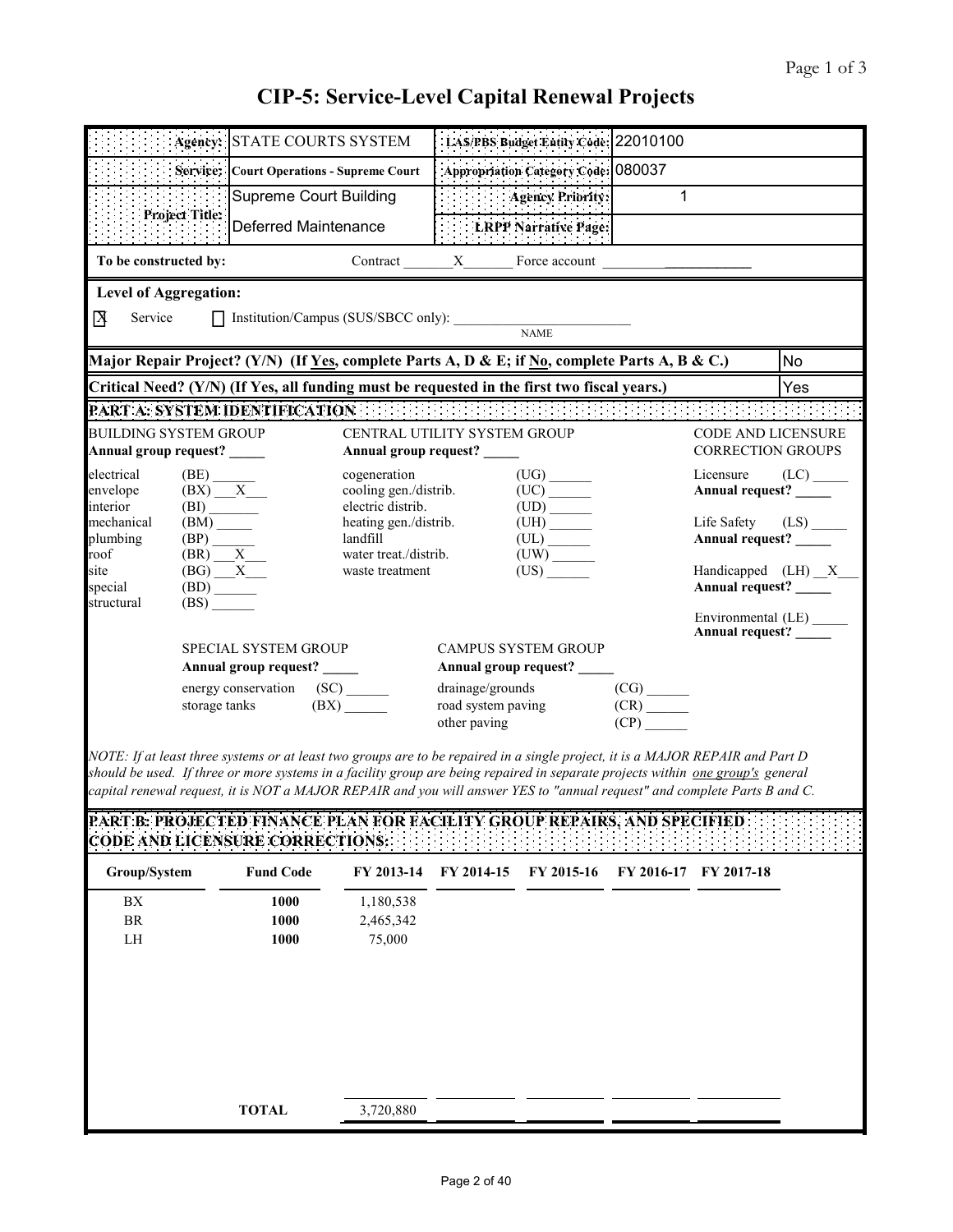|                                       |                      |                            | PART C: SCHEDULE OF FACILITY GROUP REPAIRS, OR SPECIFIED CODE AND LICENSURE<br><b>CORRECTIONS, AND COMPONENT FINANCING:</b>     |            |                                                        |            |             |  |
|---------------------------------------|----------------------|----------------------------|---------------------------------------------------------------------------------------------------------------------------------|------------|--------------------------------------------------------|------------|-------------|--|
| Project<br><b>Description</b>         | <b>DMS</b><br>Bldg.# | <b>Critical</b><br>Routine |                                                                                                                                 |            | FY 2013-14 FY 2014-15 FY 2015-16 FY 2016-17 FY 2017-18 |            |             |  |
| Deferred Main                         | 99999                | Critical                   | 3,720,880                                                                                                                       |            |                                                        |            |             |  |
|                                       |                      |                            |                                                                                                                                 |            |                                                        |            |             |  |
|                                       |                      |                            |                                                                                                                                 |            |                                                        |            |             |  |
|                                       |                      |                            |                                                                                                                                 |            |                                                        |            |             |  |
|                                       |                      |                            |                                                                                                                                 |            |                                                        |            |             |  |
|                                       |                      |                            |                                                                                                                                 |            |                                                        |            |             |  |
|                                       |                      |                            |                                                                                                                                 |            |                                                        |            |             |  |
|                                       |                      |                            |                                                                                                                                 |            |                                                        |            |             |  |
|                                       |                      |                            |                                                                                                                                 |            |                                                        |            |             |  |
|                                       |                      |                            |                                                                                                                                 |            |                                                        |            |             |  |
|                                       |                      |                            | PART D: SCHEDULE OF MAJOR REPAIRS AND COMPONENT FINANCING:                                                                      |            |                                                        |            |             |  |
|                                       |                      |                            | BUILDING / FACILITY IDENTIFICATION / DESCRIPTION                                                                                |            |                                                        |            | COUNTY Leon |  |
|                                       |                      |                            | DMS BLDG NO. ___________ ADDRESS / LOCATION ___500 South Duval Street<br>LRPP NARRATIVE PAGE ON WHICH PROJECT IS DESCRIBED ____ |            |                                                        |            |             |  |
| <b>Schedule of Project Components</b> |                      |                            |                                                                                                                                 |            | <b>Estimated Expenditures</b>                          |            |             |  |
| (Component/Fund Code)                 |                      |                            | FY 2013-14                                                                                                                      | FY 2014-15 | FY 2015-16                                             | FY 2016-17 | FY 2017-18  |  |
|                                       |                      |                            |                                                                                                                                 |            |                                                        |            |             |  |
|                                       |                      |                            |                                                                                                                                 |            |                                                        |            |             |  |
|                                       |                      |                            |                                                                                                                                 |            |                                                        |            |             |  |
|                                       |                      |                            |                                                                                                                                 |            |                                                        |            |             |  |
|                                       |                      |                            |                                                                                                                                 |            |                                                        |            |             |  |
|                                       |                      |                            |                                                                                                                                 |            |                                                        |            |             |  |
|                                       |                      |                            |                                                                                                                                 |            |                                                        |            |             |  |
|                                       |                      |                            |                                                                                                                                 |            |                                                        |            |             |  |
| Total: All Costs by Fund Code         |                      | <b>Fund Code</b>           | FY 2013-14                                                                                                                      | FY 2014-15 | FY 2015-16                                             | FY 2016-17 | FY 2017-18  |  |
|                                       |                      |                            |                                                                                                                                 |            |                                                        |            |             |  |
|                                       |                      |                            |                                                                                                                                 |            |                                                        |            |             |  |
|                                       |                      | <b>TOTAL</b>               |                                                                                                                                 |            |                                                        |            |             |  |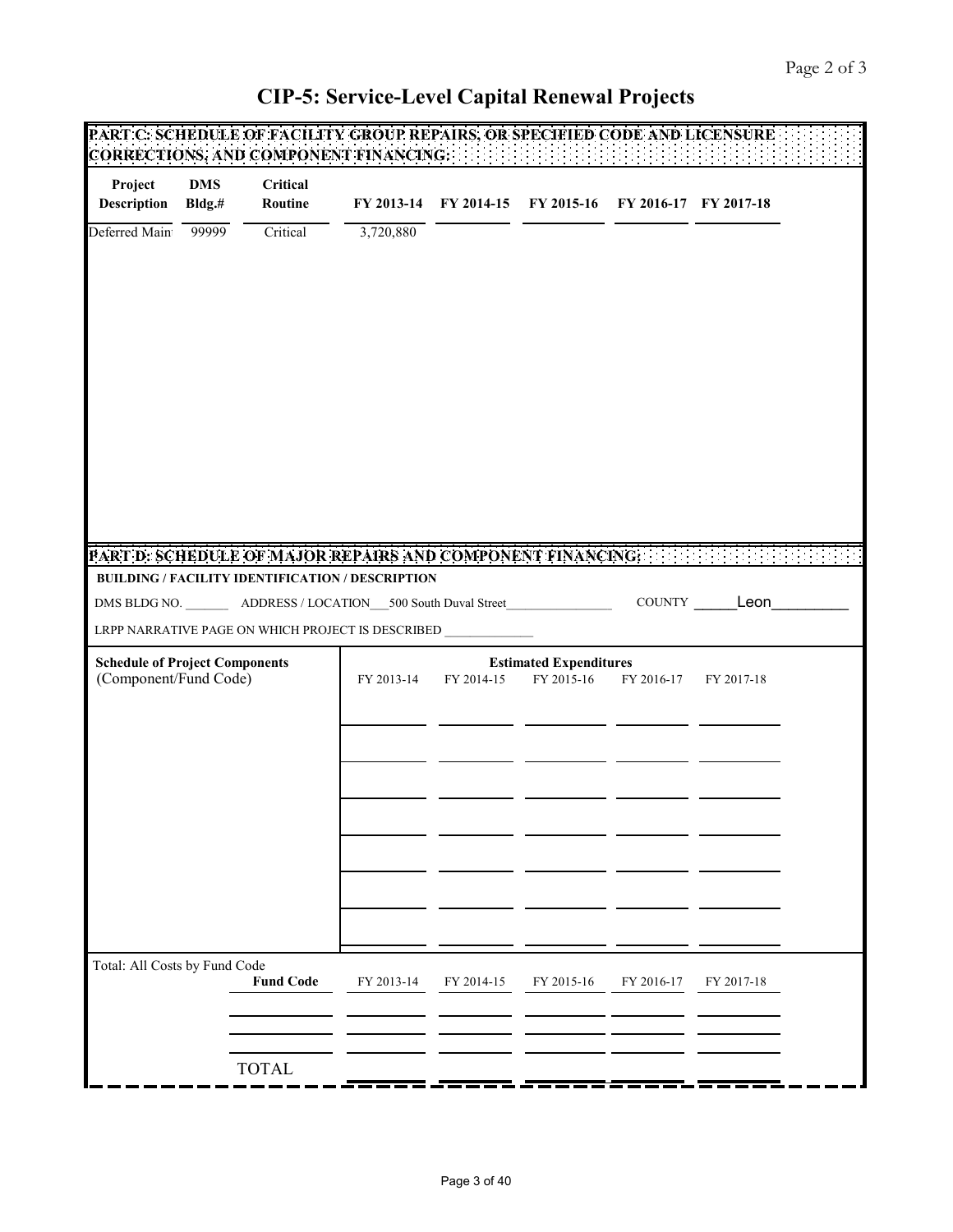| PART E: COST EFFICIENCIES ANTICIPATED FROM MAJOR REPAIRS: |                        |            |            |            |            |            |  |
|-----------------------------------------------------------|------------------------|------------|------------|------------|------------|------------|--|
| <b>Incremental Facility</b><br><b>Maintenance Costs</b>   | Fund<br>Code           | FY 2013-14 | FY 2014-15 | FY 2015-16 | FY 2016-17 | FY 2017-18 |  |
| Salaries & Benefits                                       |                        |            |            |            |            |            |  |
|                                                           | <b>SUBTOTAL</b>        |            |            |            |            |            |  |
| <b>OPS</b>                                                |                        |            |            |            |            |            |  |
|                                                           | ${\tt SUBTOTAL}$       |            |            |            |            |            |  |
| Expenses                                                  |                        |            |            |            |            |            |  |
|                                                           | ${\large\bf SUBTOTAL}$ |            |            |            |            |            |  |
| Other (specify)                                           |                        |            |            |            |            |            |  |
|                                                           | <b>SUBTOTAL</b>        |            |            |            |            |            |  |
| <b>Fund Totals</b>                                        |                        |            |            |            |            |            |  |
|                                                           |                        |            |            |            |            |            |  |
| <b>Incremental</b>                                        | <b>TOTAL</b>           |            |            |            |            |            |  |
| <b>Utility Costs</b>                                      |                        |            |            |            |            |            |  |
| Other (specify)                                           |                        |            |            |            |            |            |  |
|                                                           | <b>TOTAL</b>           |            |            |            |            |            |  |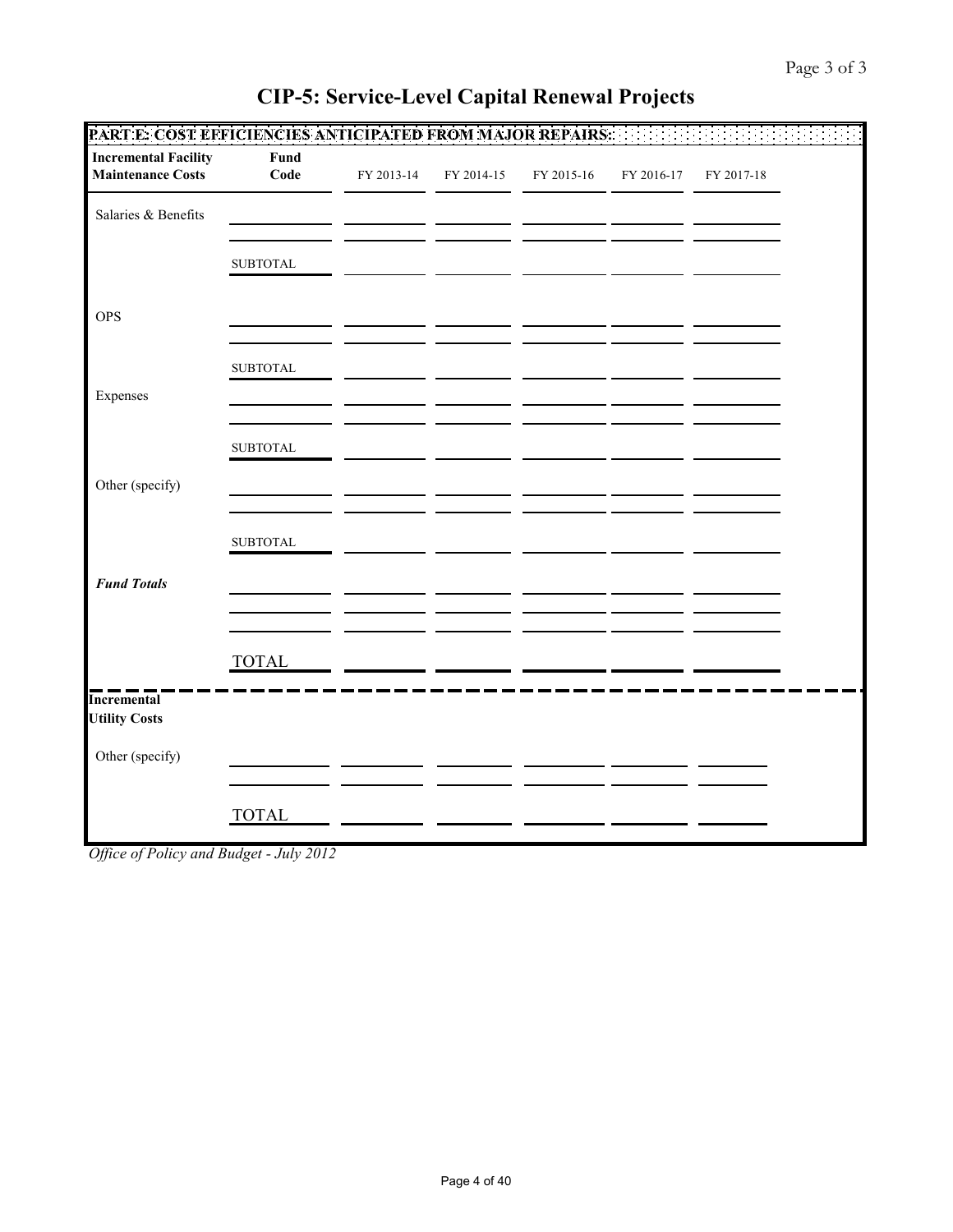|                                                             |                                                                                                     | Agency: Florida Supreme Court                                                                                                                                                                                                                                                                                                                                                                  |                                                             |                                                        | <b>PBS Budget Entity Code:</b>                                                                                                                                                                                                                                                                                                                                                | 22010100                                              |                                                       |                        |
|-------------------------------------------------------------|-----------------------------------------------------------------------------------------------------|------------------------------------------------------------------------------------------------------------------------------------------------------------------------------------------------------------------------------------------------------------------------------------------------------------------------------------------------------------------------------------------------|-------------------------------------------------------------|--------------------------------------------------------|-------------------------------------------------------------------------------------------------------------------------------------------------------------------------------------------------------------------------------------------------------------------------------------------------------------------------------------------------------------------------------|-------------------------------------------------------|-------------------------------------------------------|------------------------|
|                                                             |                                                                                                     | Service: Court Operations - Supreme Court                                                                                                                                                                                                                                                                                                                                                      |                                                             |                                                        | opropriation Category Code:                                                                                                                                                                                                                                                                                                                                                   | 80052                                                 |                                                       |                        |
|                                                             |                                                                                                     | Site Hardening                                                                                                                                                                                                                                                                                                                                                                                 |                                                             |                                                        | <b>Agency Priority</b>                                                                                                                                                                                                                                                                                                                                                        | $\overline{2}$                                        |                                                       |                        |
|                                                             | <b>Project Title:</b>                                                                               | <b>Bollard Installation</b>                                                                                                                                                                                                                                                                                                                                                                    |                                                             |                                                        | <b>LRPP Narrative Page</b>                                                                                                                                                                                                                                                                                                                                                    |                                                       |                                                       |                        |
| To be constructed by:                                       |                                                                                                     |                                                                                                                                                                                                                                                                                                                                                                                                |                                                             |                                                        | Contract Force account                                                                                                                                                                                                                                                                                                                                                        |                                                       |                                                       |                        |
| <b>Level of Aggregation:</b>                                |                                                                                                     |                                                                                                                                                                                                                                                                                                                                                                                                |                                                             |                                                        |                                                                                                                                                                                                                                                                                                                                                                               |                                                       |                                                       |                        |
| $\Box$ Service                                              |                                                                                                     | □ Institution/Campus (SUS/SBCC only): __________                                                                                                                                                                                                                                                                                                                                               |                                                             |                                                        | <b>NAME</b>                                                                                                                                                                                                                                                                                                                                                                   |                                                       |                                                       |                        |
|                                                             |                                                                                                     | Major Repair Project? (Y/N) (If Yes, complete Parts A, D & E; if No, complete Parts A, B & C.)                                                                                                                                                                                                                                                                                                 |                                                             |                                                        |                                                                                                                                                                                                                                                                                                                                                                               |                                                       |                                                       | <b>No</b>              |
|                                                             |                                                                                                     | Critical Need? (Y/N) (If Yes, all funding must be requested in the first two fiscal years.)                                                                                                                                                                                                                                                                                                    |                                                             |                                                        |                                                                                                                                                                                                                                                                                                                                                                               |                                                       |                                                       | Yes                    |
|                                                             |                                                                                                     | PART A: SYSTEM IDENTIFICATION HENRICHER HENRICHER HENRICHER HENRICHER                                                                                                                                                                                                                                                                                                                          |                                                             |                                                        |                                                                                                                                                                                                                                                                                                                                                                               |                                                       |                                                       |                        |
| <b>BUILDING SYSTEM GROUP</b><br>Annual group request? _____ |                                                                                                     |                                                                                                                                                                                                                                                                                                                                                                                                | CENTRAL UTILITY SYSTEM GROUP<br>Annual group request? _____ |                                                        |                                                                                                                                                                                                                                                                                                                                                                               |                                                       | <b>CODE AND LICENSURE</b><br><b>CORRECTION GROUPS</b> |                        |
| electrical<br>envelope<br>interior                          | $(BE)$ $\_\_$ X<br>$(BX)$ <sub>_____</sub><br>(BI)                                                  |                                                                                                                                                                                                                                                                                                                                                                                                | cogeneration<br>cooling gen./distrib.<br>electric distrib.  |                                                        | $({\rm UG})_{\begin{tabular}{c} \rule{.1cm}{1.5cm} \rule{.1cm}{1.5cm} \rule{.1cm}{1.5cm} \rule{.1cm}{1.5cm} \rule{.1cm}{1.5cm} \rule{.1cm}{1.5cm} \rule{.1cm}{1.5cm} \rule{.1cm}{1.5cm} \rule{.1cm}{1.5cm} \rule{.1cm}{1.5cm} \rule{.1cm}{1.5cm} \rule{.1cm}{1.5cm} \rule{.1cm}{1.5cm} \rule{.1cm}{1.5cm} \rule{.1cm}{1.5cm} \rule{.1cm}{1.5cm} \rule{.1cm}{1.5cm} \$<br>(UC) |                                                       | Licensure<br>Annual request?                          | (LC)                   |
| mechanical<br>plumbing                                      | $(BM)$ $\overline{\phantom{0}}$ $\overline{\phantom{0}}$ $\overline{\phantom{0}}$<br>$(BP)$ $\_\ X$ |                                                                                                                                                                                                                                                                                                                                                                                                | heating gen./distrib.<br>landfill                           |                                                        | (UH)<br>(UL)                                                                                                                                                                                                                                                                                                                                                                  |                                                       | Life Safety<br>Annual request?                        | $(LS)$ <sub>____</sub> |
| roof<br>site<br>special                                     | water treat./distrib.<br>(BG)<br>waste treatment<br>$(BD)$ $\_\ X$<br>$(BS)$ X                      |                                                                                                                                                                                                                                                                                                                                                                                                |                                                             |                                                        |                                                                                                                                                                                                                                                                                                                                                                               |                                                       | Handicapped (LH)<br>Annual request? _____             |                        |
| structural                                                  |                                                                                                     |                                                                                                                                                                                                                                                                                                                                                                                                |                                                             |                                                        |                                                                                                                                                                                                                                                                                                                                                                               |                                                       | Environmental (LE)                                    |                        |
|                                                             |                                                                                                     | <b>SPECIAL SYSTEM GROUP</b><br>Annual group request? _____                                                                                                                                                                                                                                                                                                                                     |                                                             |                                                        | <b>CAMPUS SYSTEM GROUP</b><br>Annual group request?                                                                                                                                                                                                                                                                                                                           |                                                       | Annual request? ____                                  |                        |
|                                                             |                                                                                                     | energy conservation (SC)<br>storage tanks                                                                                                                                                                                                                                                                                                                                                      | (BX)                                                        | drainage/grounds<br>road system paving<br>other paving |                                                                                                                                                                                                                                                                                                                                                                               | (CG)<br>$(CR)$ <sub>______</sub><br>$\overline{(CP)}$ |                                                       |                        |
|                                                             |                                                                                                     | NOTE: If at least three systems or at least two groups are to be repaired in a single project, it is a MAJOR REPAIR and Part D<br>should be used. If three or more systems in a facility group are being repaired in separate projects within one group's general<br>capital renewal request, it is NOT a MAJOR REPAIR and you will answer YES to "annual request" and complete Parts B and C. |                                                             |                                                        |                                                                                                                                                                                                                                                                                                                                                                               |                                                       |                                                       |                        |
|                                                             |                                                                                                     | PART B: PROJECTED FINANCE PLAN FOR FACILITY GROUP REPAIRS, AND SPECIFIED<br><b>CODE AND LICENSURE CORRECTIONS:</b>                                                                                                                                                                                                                                                                             |                                                             |                                                        |                                                                                                                                                                                                                                                                                                                                                                               |                                                       |                                                       |                        |
| Group/System                                                |                                                                                                     | <b>Fund Code</b>                                                                                                                                                                                                                                                                                                                                                                               | FY 2013-14                                                  | FY 2014-15                                             | FY 2015-16                                                                                                                                                                                                                                                                                                                                                                    |                                                       | FY 2016-17 FY 2017-18                                 |                        |
| <b>UC</b>                                                   |                                                                                                     | 22010000115                                                                                                                                                                                                                                                                                                                                                                                    | 1,143,349                                                   |                                                        |                                                                                                                                                                                                                                                                                                                                                                               |                                                       |                                                       |                        |
|                                                             |                                                                                                     |                                                                                                                                                                                                                                                                                                                                                                                                |                                                             |                                                        |                                                                                                                                                                                                                                                                                                                                                                               |                                                       |                                                       |                        |
|                                                             |                                                                                                     |                                                                                                                                                                                                                                                                                                                                                                                                |                                                             |                                                        |                                                                                                                                                                                                                                                                                                                                                                               |                                                       |                                                       |                        |
|                                                             |                                                                                                     |                                                                                                                                                                                                                                                                                                                                                                                                |                                                             |                                                        |                                                                                                                                                                                                                                                                                                                                                                               |                                                       |                                                       |                        |
|                                                             |                                                                                                     |                                                                                                                                                                                                                                                                                                                                                                                                |                                                             |                                                        |                                                                                                                                                                                                                                                                                                                                                                               |                                                       |                                                       |                        |
|                                                             |                                                                                                     |                                                                                                                                                                                                                                                                                                                                                                                                |                                                             |                                                        |                                                                                                                                                                                                                                                                                                                                                                               |                                                       |                                                       |                        |
|                                                             |                                                                                                     |                                                                                                                                                                                                                                                                                                                                                                                                |                                                             |                                                        |                                                                                                                                                                                                                                                                                                                                                                               |                                                       |                                                       |                        |
|                                                             |                                                                                                     | <b>TOTAL</b>                                                                                                                                                                                                                                                                                                                                                                                   | 1,143,349                                                   |                                                        |                                                                                                                                                                                                                                                                                                                                                                               |                                                       |                                                       |                        |
|                                                             |                                                                                                     |                                                                                                                                                                                                                                                                                                                                                                                                |                                                             |                                                        |                                                                                                                                                                                                                                                                                                                                                                               |                                                       |                                                       |                        |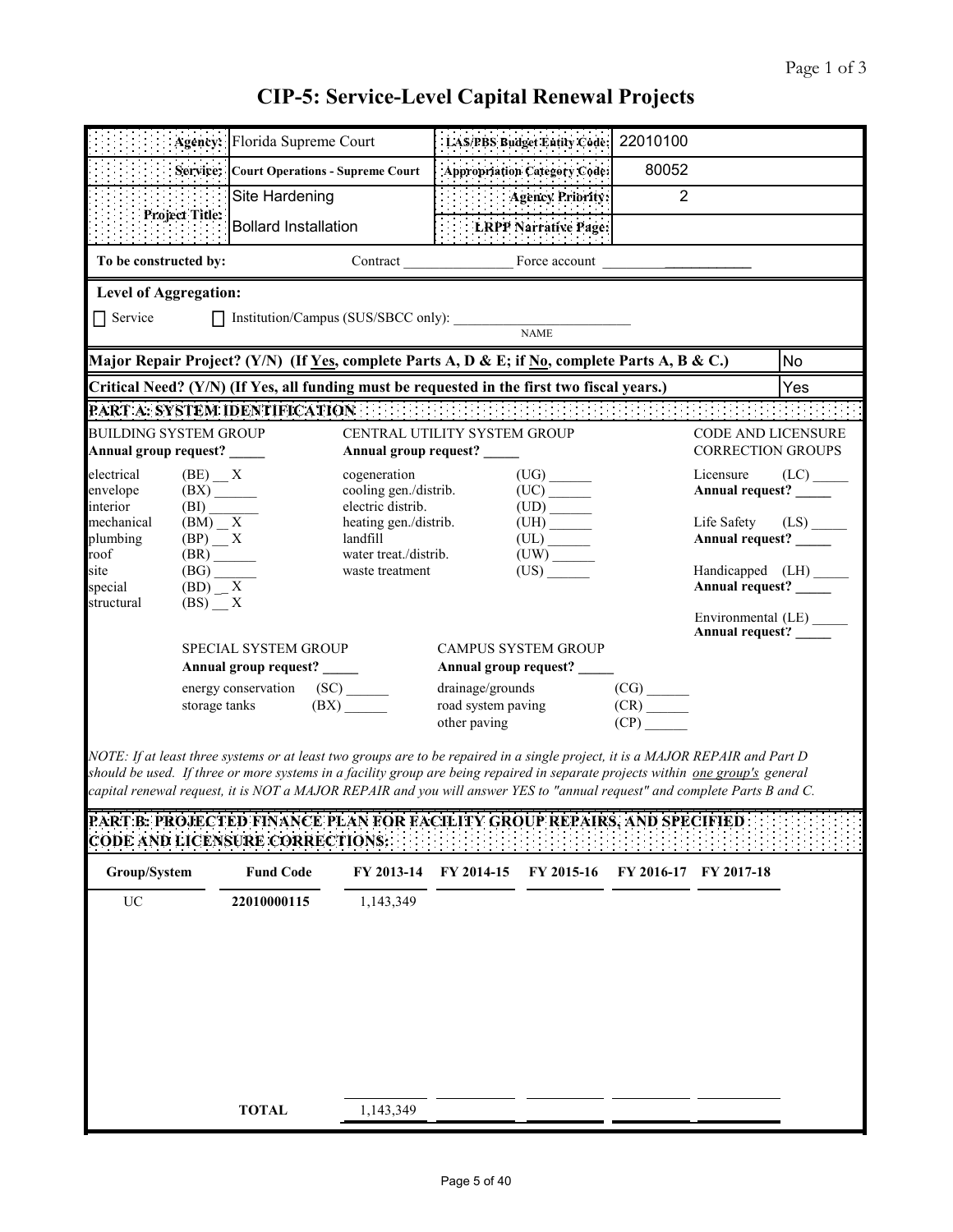|                                                                |                      | PART C: SCHEDULE OF FACILITY GROUP REPAIRS, OR SPECIFIED CODE AND LICENSURE<br><b>CORRECTIONS, AND COMPONENT FINANCING:</b> |            |            |                                                        |            |            |  |
|----------------------------------------------------------------|----------------------|-----------------------------------------------------------------------------------------------------------------------------|------------|------------|--------------------------------------------------------|------------|------------|--|
| Project<br><b>Description</b>                                  | <b>DMS</b><br>Bldg.# | <b>Critical</b><br>Routine                                                                                                  |            |            | FY 2013-14 FY 2014-15 FY 2015-16 FY 2016-17 FY 2017-18 |            |            |  |
| Bollard Installa on                                            | 9999                 |                                                                                                                             | 1,143,349  |            |                                                        |            |            |  |
|                                                                |                      |                                                                                                                             |            |            |                                                        |            |            |  |
|                                                                |                      |                                                                                                                             |            |            |                                                        |            |            |  |
|                                                                |                      |                                                                                                                             |            |            |                                                        |            |            |  |
|                                                                |                      |                                                                                                                             |            |            |                                                        |            |            |  |
|                                                                |                      |                                                                                                                             |            |            |                                                        |            |            |  |
|                                                                |                      |                                                                                                                             |            |            |                                                        |            |            |  |
|                                                                |                      |                                                                                                                             |            |            |                                                        |            |            |  |
|                                                                |                      |                                                                                                                             |            |            |                                                        |            |            |  |
|                                                                |                      | PART D. SCHEDULE OF MAJOR REPAIRS AND COMPONENT FINANCING.<br>BUILDING / FACILITY IDENTIFICATION / DESCRIPTION              |            |            |                                                        |            |            |  |
|                                                                |                      |                                                                                                                             |            |            |                                                        | COUNTY     |            |  |
|                                                                |                      | LRPP NARRATIVE PAGE ON WHICH PROJECT IS DESCRIBED ____                                                                      |            |            |                                                        |            |            |  |
| <b>Schedule of Project Components</b><br>(Component/Fund Code) |                      |                                                                                                                             | FY 2013-14 | FY 2014-15 | <b>Estimated Expenditures</b><br>FY 2015-16            | FY 2016-17 | FY 2017-18 |  |
|                                                                |                      |                                                                                                                             |            |            |                                                        |            |            |  |
|                                                                |                      |                                                                                                                             |            |            |                                                        |            |            |  |
|                                                                |                      |                                                                                                                             |            |            |                                                        |            |            |  |
|                                                                |                      |                                                                                                                             |            |            |                                                        |            |            |  |
|                                                                |                      |                                                                                                                             |            |            |                                                        |            |            |  |
|                                                                |                      |                                                                                                                             |            |            |                                                        |            |            |  |
|                                                                |                      |                                                                                                                             |            |            |                                                        |            |            |  |
|                                                                |                      |                                                                                                                             |            |            |                                                        |            |            |  |
| Total: All Costs by Fund Code                                  |                      | <b>Fund Code</b>                                                                                                            | FY 2013-14 | FY 2014-15 | FY 2015-16                                             | FY 2016-17 | FY 2017-18 |  |
|                                                                |                      |                                                                                                                             |            |            |                                                        |            |            |  |
|                                                                |                      | <b>TOTAL</b>                                                                                                                |            |            |                                                        |            |            |  |
|                                                                |                      |                                                                                                                             |            |            |                                                        |            |            |  |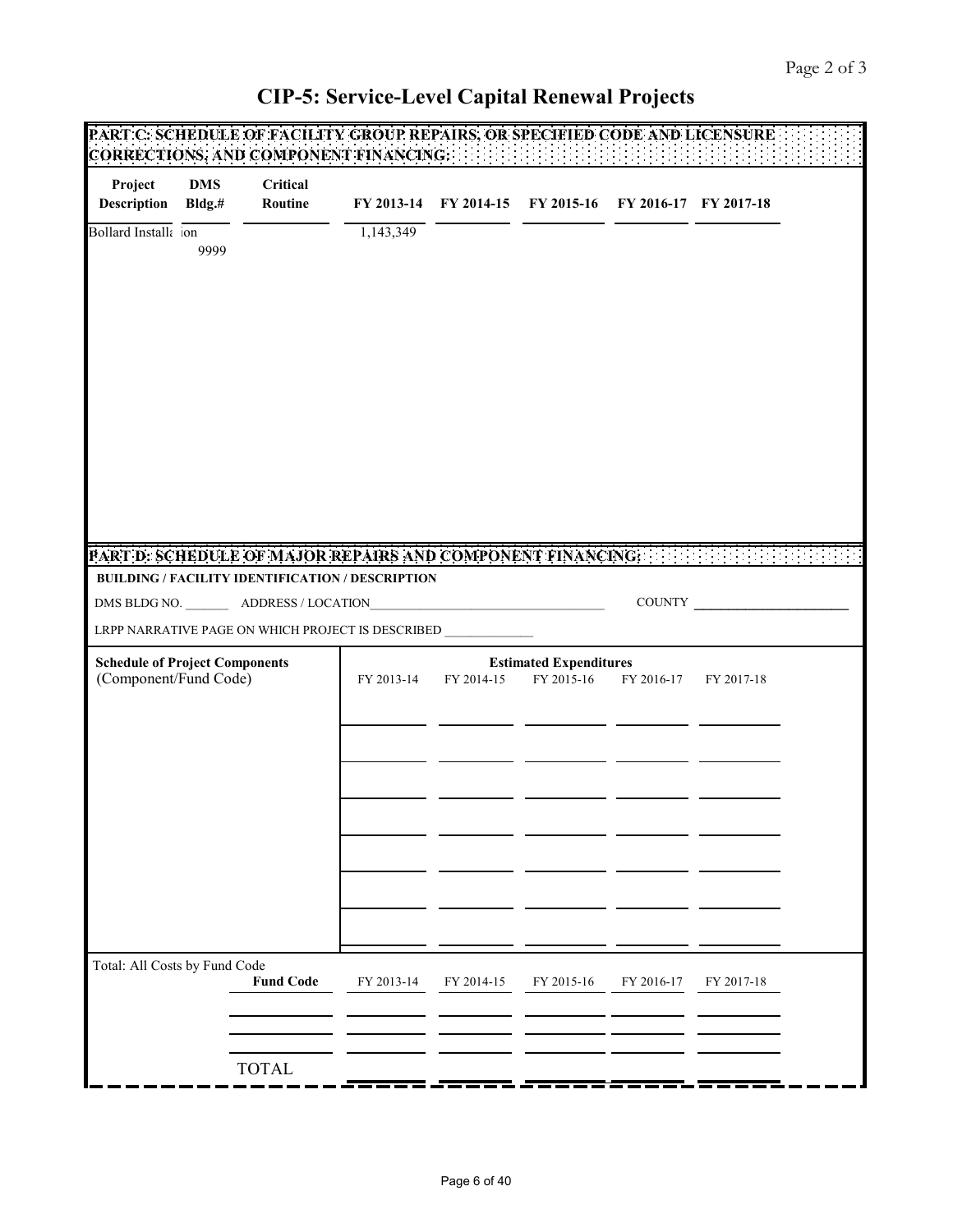| PART E: COST EFFICIENCIES ANTICIPATED FROM MAJOR REPAIRS: |                        |            |            |            |            |            |  |
|-----------------------------------------------------------|------------------------|------------|------------|------------|------------|------------|--|
| <b>Incremental Facility</b><br><b>Maintenance Costs</b>   | Fund<br>Code           | FY 2013-14 | FY 2014-15 | FY 2015-16 | FY 2016-17 | FY 2017-18 |  |
| Salaries & Benefits                                       |                        |            |            |            |            |            |  |
|                                                           | <b>SUBTOTAL</b>        |            |            |            |            |            |  |
| <b>OPS</b>                                                |                        |            |            |            |            |            |  |
|                                                           | ${\tt SUBTOTAL}$       |            |            |            |            |            |  |
| Expenses                                                  |                        |            |            |            |            |            |  |
|                                                           | ${\large\bf SUBTOTAL}$ |            |            |            |            |            |  |
| Other (specify)                                           |                        |            |            |            |            |            |  |
|                                                           | ${\tt SUBTOTAL}$       |            |            |            |            |            |  |
| <b>Fund Totals</b>                                        |                        |            |            |            |            |            |  |
|                                                           |                        |            |            |            |            |            |  |
| Incremental                                               | <b>TOTAL</b>           |            |            |            |            |            |  |
| <b>Utility Costs</b>                                      |                        |            |            |            |            |            |  |
| Other (specify)                                           |                        |            |            |            |            |            |  |
|                                                           | <b>TOTAL</b>           |            |            |            |            |            |  |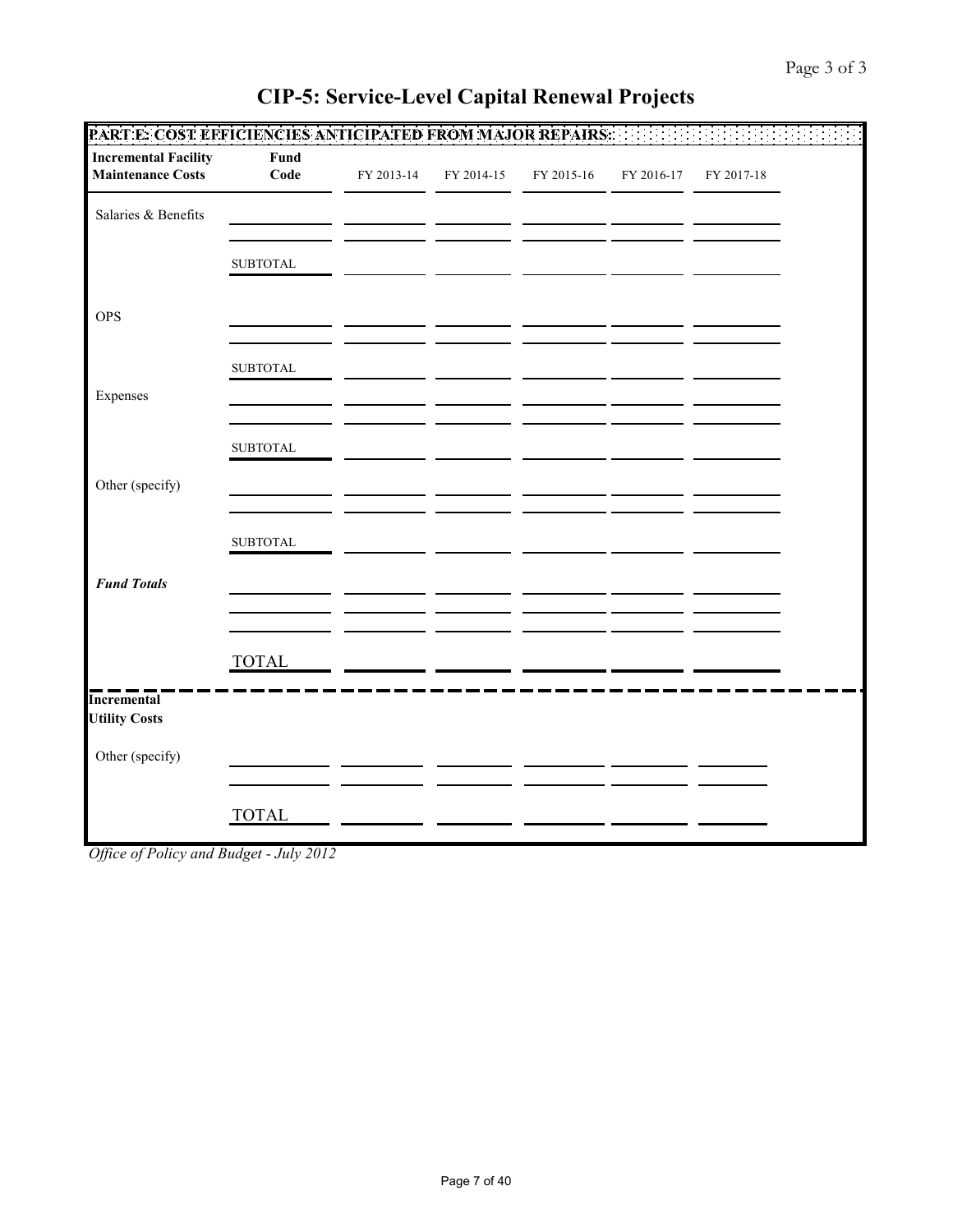|                                                       | <b>STATE COURTS SYSTEM</b><br>Agency:                                                                                                                                                                                                                             |                                                       |                            | <b>LAS/PBS Budget Entity Code:</b>                   |                     | 22100600                                              |                         |
|-------------------------------------------------------|-------------------------------------------------------------------------------------------------------------------------------------------------------------------------------------------------------------------------------------------------------------------|-------------------------------------------------------|----------------------------|------------------------------------------------------|---------------------|-------------------------------------------------------|-------------------------|
|                                                       | Service: 2nd District Court of Appeal                                                                                                                                                                                                                             |                                                       |                            | Appropriation Category Code:                         |                     | 080036                                                |                         |
|                                                       |                                                                                                                                                                                                                                                                   |                                                       |                            | <b>Agency Priority:</b>                              |                     |                                                       |                         |
| <b>Project Title:</b>                                 | <b>HVAC Renovation</b>                                                                                                                                                                                                                                            |                                                       |                            | <b>LRPP Narrative Page:</b>                          |                     |                                                       |                         |
| To be constructed by:                                 |                                                                                                                                                                                                                                                                   |                                                       | Contract $X$ Force account |                                                      |                     |                                                       |                         |
| <b>Level of Aggregation:</b>                          |                                                                                                                                                                                                                                                                   |                                                       |                            |                                                      |                     |                                                       |                         |
| □ Service                                             | $\Box$ Institution/Campus (SUS/SBCC only):                                                                                                                                                                                                                        |                                                       |                            | <b>NAME</b>                                          |                     |                                                       |                         |
|                                                       | Major Repair Project? (Y/N) (If Yes, complete Parts A, D & E; if No, complete Parts A, B & C.)                                                                                                                                                                    |                                                       |                            |                                                      |                     |                                                       | $\mathsf{N}$            |
|                                                       | Critical Need? (Y/N) (If Yes, all funding must be requested in the first two fiscal years.)                                                                                                                                                                       |                                                       |                            |                                                      |                     |                                                       |                         |
|                                                       |                                                                                                                                                                                                                                                                   |                                                       |                            |                                                      |                     |                                                       |                         |
| <b>BUILDING SYSTEM GROUP</b><br>Annual group request? |                                                                                                                                                                                                                                                                   | CENTRAL UTILITY SYSTEM GROUP<br>Annual group request? |                            |                                                      |                     | <b>CODE AND LICENSURE</b><br><b>CORRECTION GROUPS</b> |                         |
| electrical<br>envelope                                | $(BE)$ <sub>______</sub><br>$(BX)$ <sub>______</sub>                                                                                                                                                                                                              | cogeneration<br>cooling gen./distrib.                 |                            | (UG)<br>$(UC)$ <sub>______</sub>                     |                     | Licensure<br>Annual request? _____                    | $(LC)$ <sub>_____</sub> |
| interior<br>mechanical                                | $\frac{\text{(BI)}}{\text{(BM)} \underline{X}}$                                                                                                                                                                                                                   | electric distrib.                                     |                            |                                                      |                     | Life Safety                                           |                         |
| plumbing                                              | (BP)                                                                                                                                                                                                                                                              | heating gen./distrib.<br>landfill                     |                            | $(UH)$ <sub>______</sub><br>$(UL)$ <sub>______</sub> |                     | Annual request? _____                                 | $(LS)$ <sub>____</sub>  |
| roof<br>site                                          | (BR)<br>(BG)                                                                                                                                                                                                                                                      | water treat./distrib.<br>waste treatment              |                            | (UW)<br>(US)                                         |                     | Handicapped (LH)                                      |                         |
| special<br>structural                                 | (BD)<br>(BS)                                                                                                                                                                                                                                                      |                                                       |                            |                                                      |                     | Annual request? _____                                 |                         |
|                                                       |                                                                                                                                                                                                                                                                   |                                                       |                            |                                                      |                     | Environmental (LE)<br>Annual request? ____            |                         |
|                                                       | SPECIAL SYSTEM GROUP                                                                                                                                                                                                                                              |                                                       | <b>CAMPUS SYSTEM GROUP</b> |                                                      |                     |                                                       |                         |
|                                                       | Annual group request? _____<br>energy conservation (SC)                                                                                                                                                                                                           |                                                       | drainage/grounds           | Annual group request?                                | (CG)                |                                                       |                         |
|                                                       | storage tanks                                                                                                                                                                                                                                                     | $(BX)$ <sub>______</sub>                              | road system paving         |                                                      | $\frac{(CR)}{(CP)}$ |                                                       |                         |
|                                                       |                                                                                                                                                                                                                                                                   |                                                       | other paving               |                                                      |                     |                                                       |                         |
|                                                       | NOTE: If at least three systems or at least two groups are to be repaired in a single project, it is a MAJOR REPAIR and Part D<br>should be used. If three or more systems in a facility group are being repaired in separate projects within one group's general |                                                       |                            |                                                      |                     |                                                       |                         |
|                                                       | capital renewal request, it is NOT a MAJOR REPAIR and you will answer YES to "annual request" and complete Parts B and C.                                                                                                                                         |                                                       |                            |                                                      |                     |                                                       |                         |
|                                                       | PART B: PROJECTED FINANCE PLAN FOR FACILITY GROUP REPAIRS, AND SPECIFIED                                                                                                                                                                                          |                                                       |                            |                                                      |                     |                                                       |                         |
|                                                       | <b>CODE AND LICENSURE CORRECTIONS:</b>                                                                                                                                                                                                                            |                                                       |                            |                                                      |                     |                                                       |                         |
| Group/System                                          | <b>Fund Code</b>                                                                                                                                                                                                                                                  | FY 2013-14                                            | FY 2014-15                 | FY 2015-16                                           |                     | FY 2016-17 FY 2017-18                                 |                         |
| ${\rm BM}$                                            | 1000                                                                                                                                                                                                                                                              | 327,462                                               |                            |                                                      |                     |                                                       |                         |
|                                                       |                                                                                                                                                                                                                                                                   |                                                       |                            |                                                      |                     |                                                       |                         |
|                                                       |                                                                                                                                                                                                                                                                   |                                                       |                            |                                                      |                     |                                                       |                         |
|                                                       |                                                                                                                                                                                                                                                                   |                                                       |                            |                                                      |                     |                                                       |                         |
|                                                       |                                                                                                                                                                                                                                                                   |                                                       |                            |                                                      |                     |                                                       |                         |
|                                                       |                                                                                                                                                                                                                                                                   |                                                       |                            |                                                      |                     |                                                       |                         |
|                                                       |                                                                                                                                                                                                                                                                   |                                                       |                            |                                                      |                     |                                                       |                         |
|                                                       | <b>TOTAL</b>                                                                                                                                                                                                                                                      | 327,462                                               |                            |                                                      |                     |                                                       |                         |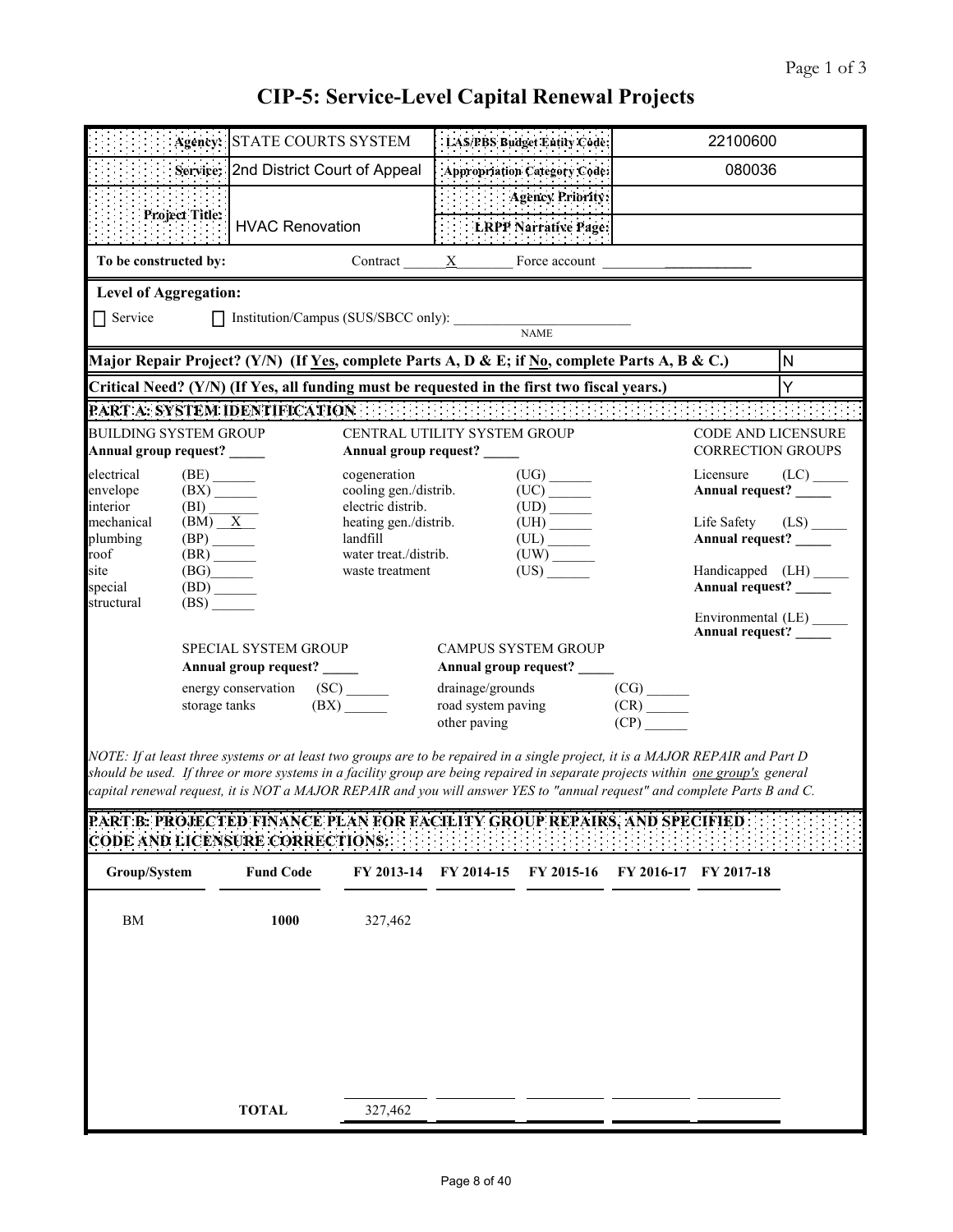ł.

| Project<br><b>Description</b>                                  | <b>DMS</b><br>Bldg.# | <b>Critical</b><br>Routine |                                                                |            | FY 2013-14 FY 2014-15 FY 2015-16 FY 2016-17 FY 2017-18 |               |            |  |
|----------------------------------------------------------------|----------------------|----------------------------|----------------------------------------------------------------|------------|--------------------------------------------------------|---------------|------------|--|
| <b>HVAC</b><br>Renovation                                      | A-00137              | Routine                    | 327,462                                                        |            |                                                        |               |            |  |
|                                                                |                      |                            |                                                                |            |                                                        |               |            |  |
|                                                                |                      |                            |                                                                |            |                                                        |               |            |  |
|                                                                |                      |                            |                                                                |            |                                                        |               |            |  |
|                                                                |                      |                            |                                                                |            |                                                        |               |            |  |
|                                                                |                      |                            | PART D. SCHEDULE OF MAJOR REPAIRS AND COMPONENT FINANCING.     |            |                                                        |               |            |  |
|                                                                |                      |                            | BUILDING / FACILITY IDENTIFICATION / DESCRIPTION               |            |                                                        |               |            |  |
|                                                                |                      |                            |                                                                |            |                                                        |               |            |  |
|                                                                |                      |                            |                                                                |            |                                                        | <b>COUNTY</b> |            |  |
|                                                                |                      |                            | LRPP NARRATIVE PAGE ON WHICH PROJECT IS DESCRIBED ____________ |            |                                                        |               |            |  |
| <b>Schedule of Project Components</b><br>(Component/Fund Code) |                      |                            | FY 2013-14                                                     | FY 2014-15 | <b>Estimated Expenditures</b><br>FY 2015-16            | FY 2016-17    | FY 2017-18 |  |
|                                                                |                      |                            |                                                                |            |                                                        |               |            |  |
|                                                                |                      |                            |                                                                |            |                                                        |               |            |  |
|                                                                |                      |                            |                                                                |            |                                                        |               |            |  |
|                                                                |                      |                            |                                                                |            |                                                        |               |            |  |
|                                                                |                      |                            |                                                                |            |                                                        |               |            |  |
|                                                                |                      |                            |                                                                |            |                                                        |               |            |  |
|                                                                |                      |                            |                                                                |            |                                                        |               |            |  |
|                                                                |                      |                            |                                                                |            |                                                        |               |            |  |
| Total: All Costs by Fund Code                                  |                      | <b>Fund Code</b>           | FY 2013-14                                                     | FY 2014-15 | FY 2015-16                                             | FY 2016-17    | FY 2017-18 |  |
|                                                                |                      |                            |                                                                |            |                                                        |               |            |  |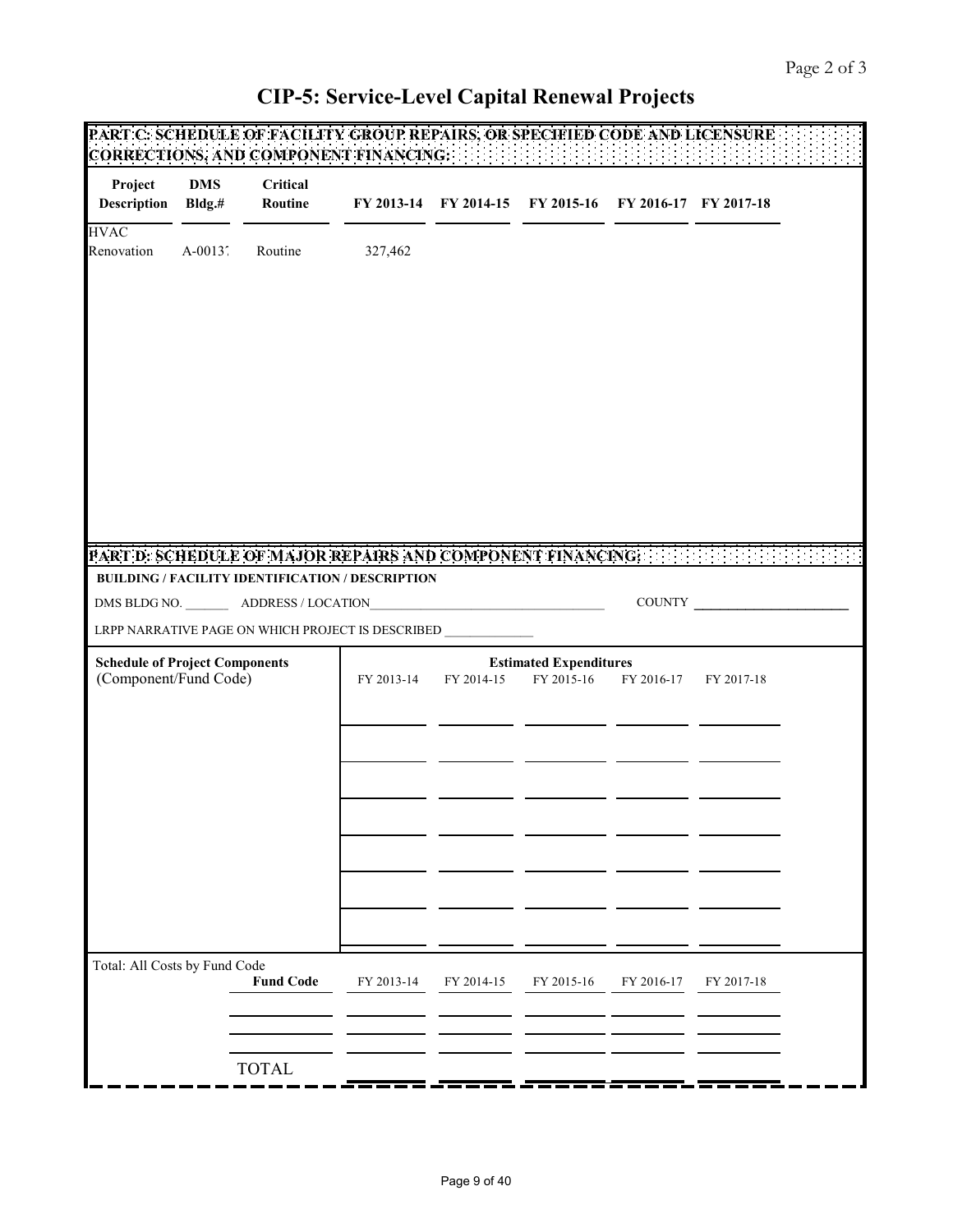| PART E: COST EFFICIENCIES ANTICIPATED FROM MAJOR REPAIRS: |                        |            |            |            |            |            |  |
|-----------------------------------------------------------|------------------------|------------|------------|------------|------------|------------|--|
| <b>Incremental Facility</b><br><b>Maintenance Costs</b>   | Fund<br>Code           | FY 2013-14 | FY 2014-15 | FY 2015-16 | FY 2016-17 | FY 2017-18 |  |
| Salaries & Benefits                                       |                        |            |            |            |            |            |  |
|                                                           | <b>SUBTOTAL</b>        |            |            |            |            |            |  |
| <b>OPS</b>                                                |                        |            |            |            |            |            |  |
|                                                           | ${\tt SUBTOTAL}$       |            |            |            |            |            |  |
| Expenses                                                  |                        |            |            |            |            |            |  |
|                                                           | ${\large\bf SUBTOTAL}$ |            |            |            |            |            |  |
| Other (specify)                                           |                        |            |            |            |            |            |  |
|                                                           | ${\tt SUBTOTAL}$       |            |            |            |            |            |  |
| <b>Fund Totals</b>                                        |                        |            |            |            |            |            |  |
|                                                           |                        |            |            |            |            |            |  |
| Incremental                                               | <b>TOTAL</b>           |            |            |            |            |            |  |
| <b>Utility Costs</b>                                      |                        |            |            |            |            |            |  |
| Other (specify)                                           |                        |            |            |            |            |            |  |
|                                                           | <b>TOTAL</b>           |            |            |            |            |            |  |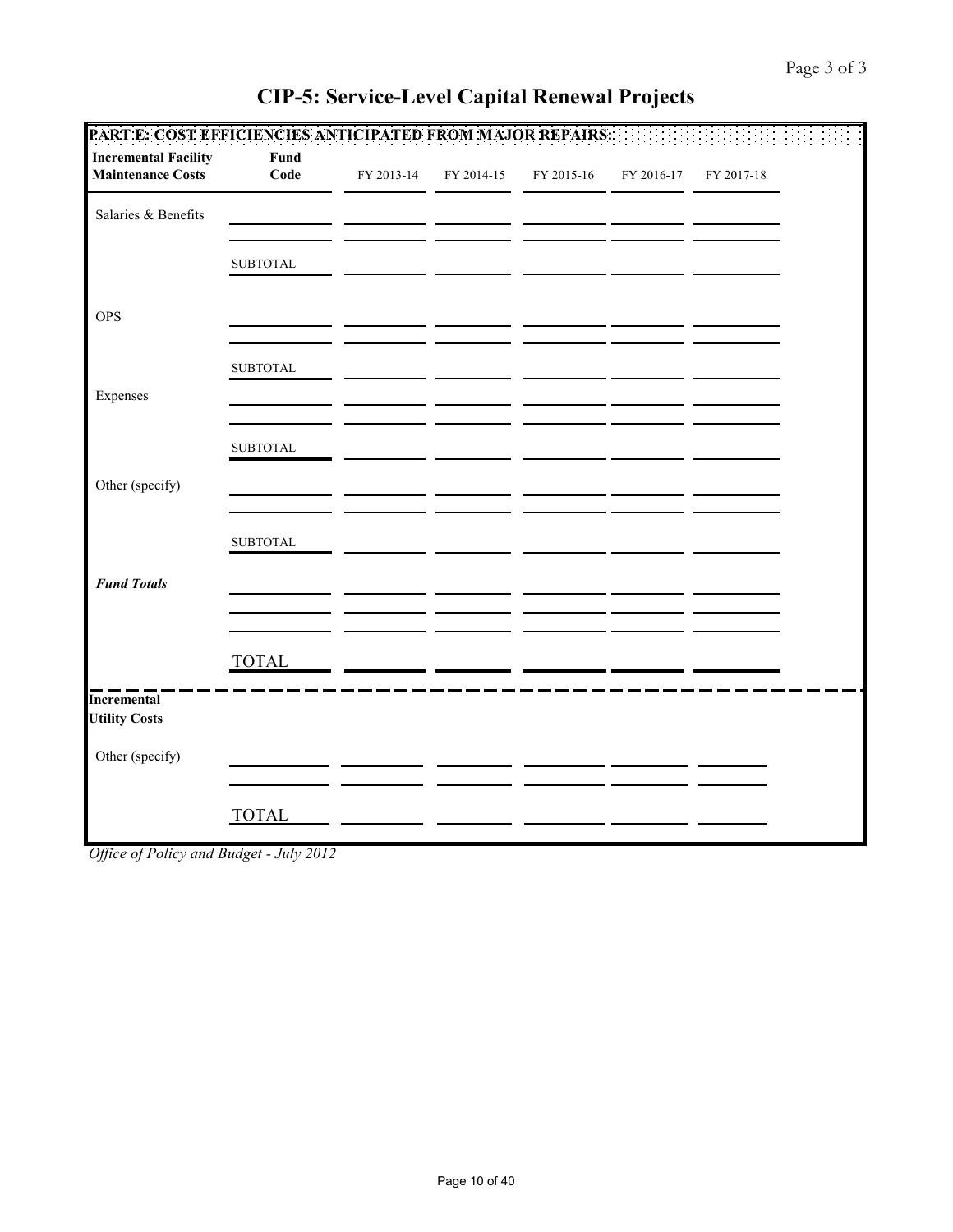|                                                       | Agency: STATE COURTS SYSTEM                                                                        |                            |                                                                                                                                                                                                                                                                                                                                                                                                |                                        | <b>LAS/PBS Budget Entity Code:</b>                                                                              |                                                                                                | 22100600                                       |              |
|-------------------------------------------------------|----------------------------------------------------------------------------------------------------|----------------------------|------------------------------------------------------------------------------------------------------------------------------------------------------------------------------------------------------------------------------------------------------------------------------------------------------------------------------------------------------------------------------------------------|----------------------------------------|-----------------------------------------------------------------------------------------------------------------|------------------------------------------------------------------------------------------------|------------------------------------------------|--------------|
|                                                       | Service: 2nd District Court of Appeal                                                              |                            |                                                                                                                                                                                                                                                                                                                                                                                                |                                        | <b>Appropriation Category Code:</b>                                                                             |                                                                                                | 080103                                         |              |
|                                                       |                                                                                                    | <b>Lakeland Courthouse</b> |                                                                                                                                                                                                                                                                                                                                                                                                |                                        | <b>Agency Priority</b>                                                                                          |                                                                                                |                                                |              |
|                                                       | <b>Project Title:</b>                                                                              | Driveway Expansion         |                                                                                                                                                                                                                                                                                                                                                                                                |                                        | <b>LRPP Narrative Page:</b>                                                                                     |                                                                                                |                                                |              |
| To be constructed by:                                 |                                                                                                    |                            |                                                                                                                                                                                                                                                                                                                                                                                                | Contract $X$ Force account             |                                                                                                                 |                                                                                                |                                                |              |
| <b>Level of Aggregation:</b>                          |                                                                                                    |                            |                                                                                                                                                                                                                                                                                                                                                                                                |                                        |                                                                                                                 |                                                                                                |                                                |              |
| Service<br>N                                          |                                                                                                    |                            | □ Institution/Campus (SUS/SBCC only): ____                                                                                                                                                                                                                                                                                                                                                     |                                        | <b>NAME</b>                                                                                                     |                                                                                                |                                                |              |
|                                                       |                                                                                                    |                            | Major Repair Project? (Y/N) (If Yes, complete Parts A, D & E; if No, complete Parts A, B & C.)                                                                                                                                                                                                                                                                                                 |                                        |                                                                                                                 |                                                                                                |                                                | $\mathsf{N}$ |
|                                                       |                                                                                                    |                            | Critical Need? (Y/N) (If Yes, all funding must be requested in the first two fiscal years.)                                                                                                                                                                                                                                                                                                    |                                        |                                                                                                                 |                                                                                                |                                                | Y            |
|                                                       |                                                                                                    |                            |                                                                                                                                                                                                                                                                                                                                                                                                |                                        |                                                                                                                 |                                                                                                |                                                |              |
| <b>BUILDING SYSTEM GROUP</b><br>Annual group request? |                                                                                                    |                            | CENTRAL UTILITY SYSTEM GROUP<br>Annual group request?                                                                                                                                                                                                                                                                                                                                          |                                        |                                                                                                                 |                                                                                                | CODE AND LICENSURE<br><b>CORRECTION GROUPS</b> |              |
| electrical<br>envelope<br>interior                    | $(BE)$ <sub>______</sub><br>(BX)                                                                   |                            | cogeneration<br>cooling gen./distrib.<br>electric distrib.                                                                                                                                                                                                                                                                                                                                     |                                        | $(UC)$ <sup>-</sup><br>$\overline{(UD)}$                                                                        |                                                                                                | Licensure<br>Annual request? _____             | (LC)         |
| mechanical<br>plumbing<br>roof                        | $\overline{\text{(BI)} \quad \text{(BM)}}$<br>$(BP)$ <sub>_____</sub><br>$(BR)$ <sub>_______</sub> |                            | heating gen./distrib.<br>landfill<br>water treat./distrib.                                                                                                                                                                                                                                                                                                                                     |                                        | $\begin{array}{c}\n\stackrel{\cdot}{\cdot} \text{UH)}\n\end{array}$ $\begin{array}{c}\n\text{UH)}\n\end{array}$ |                                                                                                | Life Safety<br>Annual request? _____           | (LS)         |
| site<br>special                                       | $(BG)$ $X$<br>(BD)                                                                                 |                            | waste treatment                                                                                                                                                                                                                                                                                                                                                                                |                                        | (US)                                                                                                            |                                                                                                | Handicapped (LH)<br>Annual request? _____      |              |
| structural                                            | (BS)                                                                                               |                            |                                                                                                                                                                                                                                                                                                                                                                                                |                                        |                                                                                                                 |                                                                                                | Environmental (LE) __                          |              |
|                                                       | SPECIAL SYSTEM GROUP<br>Annual group request? _____                                                |                            |                                                                                                                                                                                                                                                                                                                                                                                                | Annual group request? _                | <b>CAMPUS SYSTEM GROUP</b>                                                                                      |                                                                                                |                                                |              |
|                                                       | energy conservation (SC)<br>storage tanks                                                          |                            | (BX)                                                                                                                                                                                                                                                                                                                                                                                           | drainage/grounds<br>road system paving |                                                                                                                 | (CG)<br>$\overline{(CR)}$ $\overline{\phantom{}}$<br>$\overline{(CP)}$ $\overline{\phantom{}}$ |                                                |              |
|                                                       |                                                                                                    |                            |                                                                                                                                                                                                                                                                                                                                                                                                | other paving                           |                                                                                                                 |                                                                                                |                                                |              |
|                                                       |                                                                                                    |                            | NOTE: If at least three systems or at least two groups are to be repaired in a single project, it is a MAJOR REPAIR and Part D<br>should be used. If three or more systems in a facility group are being repaired in separate projects within one group's general<br>capital renewal request, it is NOT a MAJOR REPAIR and you will answer YES to "annual request" and complete Parts B and C. |                                        |                                                                                                                 |                                                                                                |                                                |              |
|                                                       | <b>CODE AND LICENSURE CORRECTIONS:</b>                                                             |                            | PART B: PROJECTED FINANCE PLAN FOR FACILITY GROUP REPAIRS, AND SPECIFIED                                                                                                                                                                                                                                                                                                                       |                                        |                                                                                                                 |                                                                                                |                                                |              |
| Group/System                                          |                                                                                                    | <b>Fund Code</b>           | FY 2013-14                                                                                                                                                                                                                                                                                                                                                                                     | FY 2014-15                             | FY 2015-16                                                                                                      |                                                                                                | FY 2016-17 FY 2017-18                          |              |
| $\mathbf{B}\mathbf{G}$                                |                                                                                                    | 1000                       | 30,450                                                                                                                                                                                                                                                                                                                                                                                         |                                        |                                                                                                                 |                                                                                                |                                                |              |
|                                                       |                                                                                                    |                            |                                                                                                                                                                                                                                                                                                                                                                                                |                                        |                                                                                                                 |                                                                                                |                                                |              |
|                                                       |                                                                                                    |                            |                                                                                                                                                                                                                                                                                                                                                                                                |                                        |                                                                                                                 |                                                                                                |                                                |              |
|                                                       |                                                                                                    |                            |                                                                                                                                                                                                                                                                                                                                                                                                |                                        |                                                                                                                 |                                                                                                |                                                |              |
|                                                       |                                                                                                    |                            |                                                                                                                                                                                                                                                                                                                                                                                                |                                        |                                                                                                                 |                                                                                                |                                                |              |
|                                                       |                                                                                                    |                            |                                                                                                                                                                                                                                                                                                                                                                                                |                                        |                                                                                                                 |                                                                                                |                                                |              |
|                                                       |                                                                                                    |                            |                                                                                                                                                                                                                                                                                                                                                                                                |                                        |                                                                                                                 |                                                                                                |                                                |              |
|                                                       | <b>TOTAL</b>                                                                                       |                            | 30,450                                                                                                                                                                                                                                                                                                                                                                                         |                                        |                                                                                                                 |                                                                                                |                                                |              |
|                                                       |                                                                                                    |                            |                                                                                                                                                                                                                                                                                                                                                                                                |                                        |                                                                                                                 |                                                                                                |                                                |              |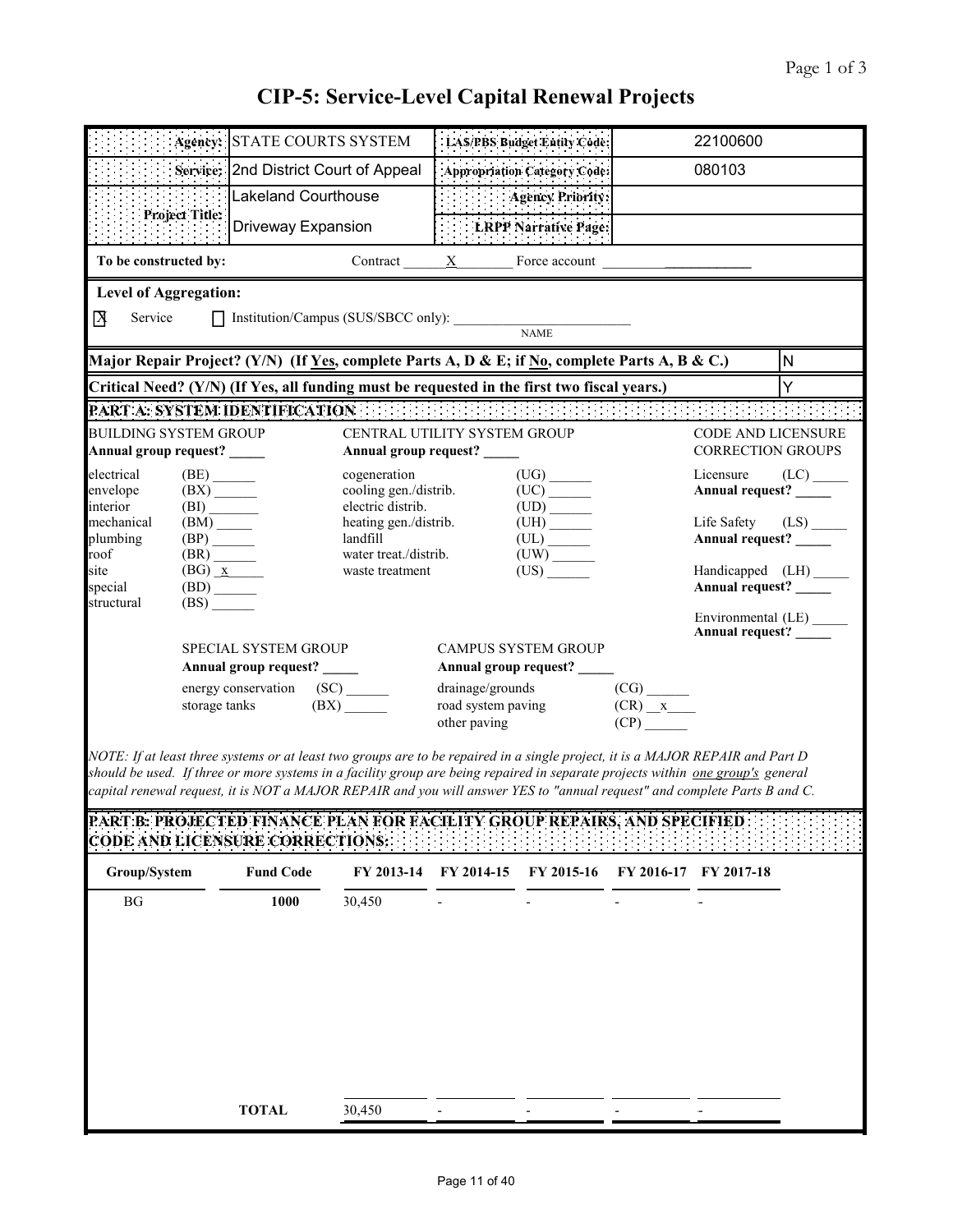$\overline{\phantom{a}}$ 

| Project<br><b>Description</b> | <b>DMS</b><br>Bldg.#  | <b>Critical</b><br>Routine            |                                                                | FY 2013-14 FY 2014-15 FY 2015-16 |                                             | FY 2016-17 FY 2017-18 |            |  |
|-------------------------------|-----------------------|---------------------------------------|----------------------------------------------------------------|----------------------------------|---------------------------------------------|-----------------------|------------|--|
| Driveway<br>Expansion         | A-00137               | Critical                              | 30,450                                                         |                                  |                                             |                       |            |  |
|                               |                       |                                       |                                                                |                                  |                                             |                       |            |  |
|                               |                       |                                       |                                                                |                                  |                                             |                       |            |  |
|                               |                       |                                       |                                                                |                                  |                                             |                       |            |  |
|                               |                       |                                       |                                                                |                                  |                                             |                       |            |  |
|                               |                       |                                       | PART D. SCHEDULE OF MAJOR REPAIRS AND COMPONENT FINANCING.     |                                  |                                             |                       |            |  |
|                               |                       |                                       | BUILDING / FACILITY IDENTIFICATION / DESCRIPTION               |                                  |                                             |                       |            |  |
|                               |                       |                                       |                                                                |                                  |                                             | <b>COUNTY</b>         |            |  |
|                               |                       |                                       | LRPP NARRATIVE PAGE ON WHICH PROJECT IS DESCRIBED ____________ |                                  |                                             |                       |            |  |
|                               |                       |                                       |                                                                |                                  |                                             |                       |            |  |
|                               | (Component/Fund Code) | <b>Schedule of Project Components</b> | FY 2013-14                                                     | FY 2014-15                       | <b>Estimated Expenditures</b><br>FY 2015-16 | FY 2016-17            | FY 2017-18 |  |
|                               |                       |                                       |                                                                |                                  |                                             |                       |            |  |
|                               |                       |                                       |                                                                |                                  |                                             |                       |            |  |
|                               |                       |                                       |                                                                |                                  |                                             |                       |            |  |
|                               |                       |                                       |                                                                |                                  |                                             |                       |            |  |
| Total: All Costs by Fund Code |                       | <b>Fund Code</b>                      | FY 2013-14                                                     | FY 2014-15                       | FY 2015-16                                  | FY 2016-17            | FY 2017-18 |  |
|                               |                       |                                       |                                                                |                                  |                                             |                       |            |  |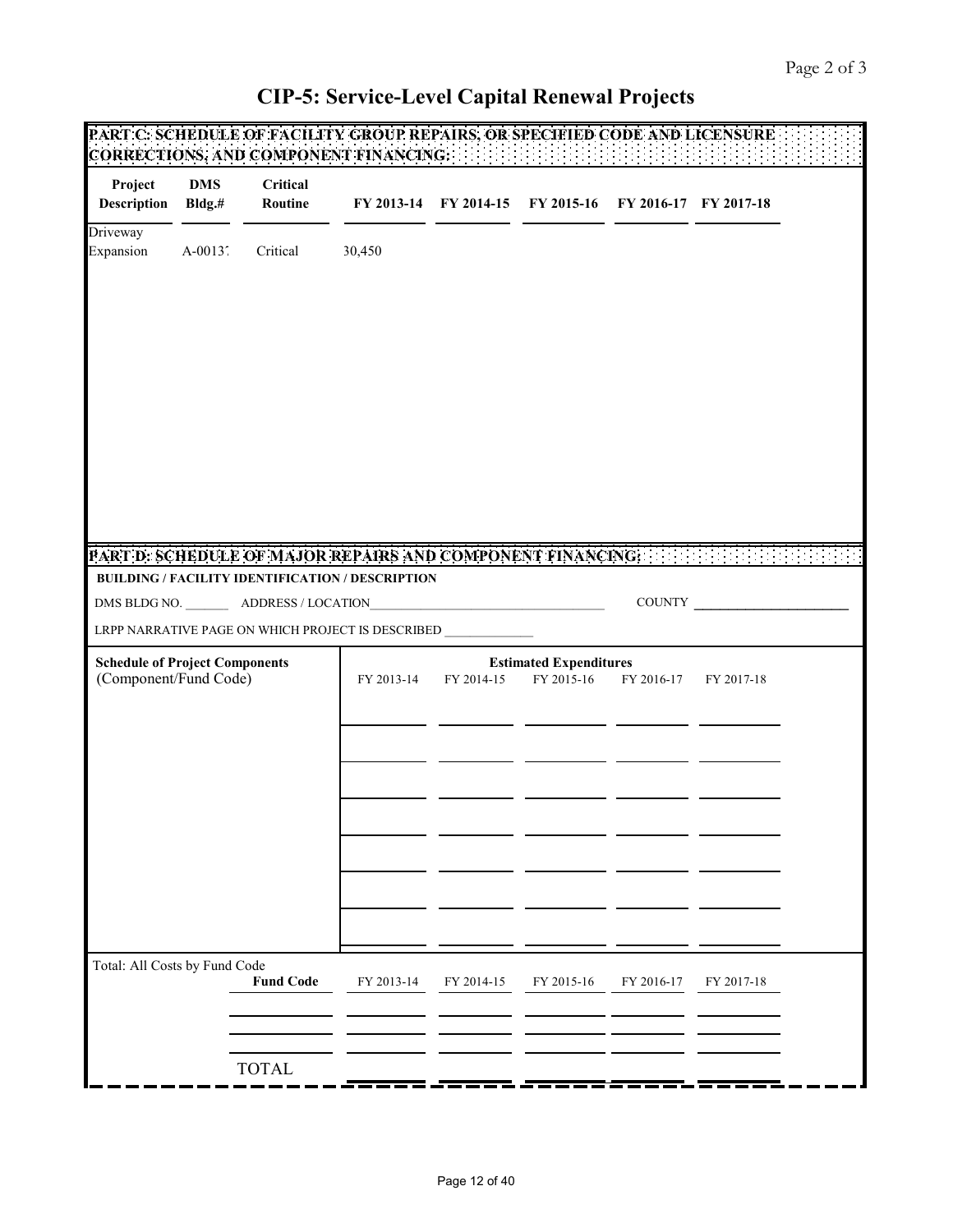| PART E: COST EFFICIENCIES ANTICIPATED FROM MAJOR REPAIRS |                        |            |            |            |            |            |  |
|----------------------------------------------------------|------------------------|------------|------------|------------|------------|------------|--|
| <b>Incremental Facility</b><br><b>Maintenance Costs</b>  | Fund<br>Code           | FY 2013-14 | FY 2014-15 | FY 2015-16 | FY 2016-17 | FY 2017-18 |  |
| Salaries & Benefits                                      |                        |            |            |            |            |            |  |
|                                                          | ${\tt SUBTOTAL}$       |            |            |            |            |            |  |
| <b>OPS</b>                                               |                        |            |            |            |            |            |  |
|                                                          | ${\tt SUBTOTAL}$       |            |            |            |            |            |  |
| Expenses                                                 |                        |            |            |            |            |            |  |
|                                                          | ${\large\bf SUBTOTAL}$ |            |            |            |            |            |  |
| Other (specify)                                          |                        |            |            |            |            |            |  |
|                                                          | <b>SUBTOTAL</b>        |            |            |            |            |            |  |
| <b>Fund Totals</b>                                       |                        |            |            |            |            |            |  |
|                                                          |                        |            |            |            |            |            |  |
| Incremental                                              | <b>TOTAL</b>           |            |            |            |            |            |  |
| <b>Utility Costs</b>                                     |                        |            |            |            |            |            |  |
| Other (specify)                                          |                        |            |            |            |            |            |  |
|                                                          | <b>TOTAL</b>           |            |            |            |            |            |  |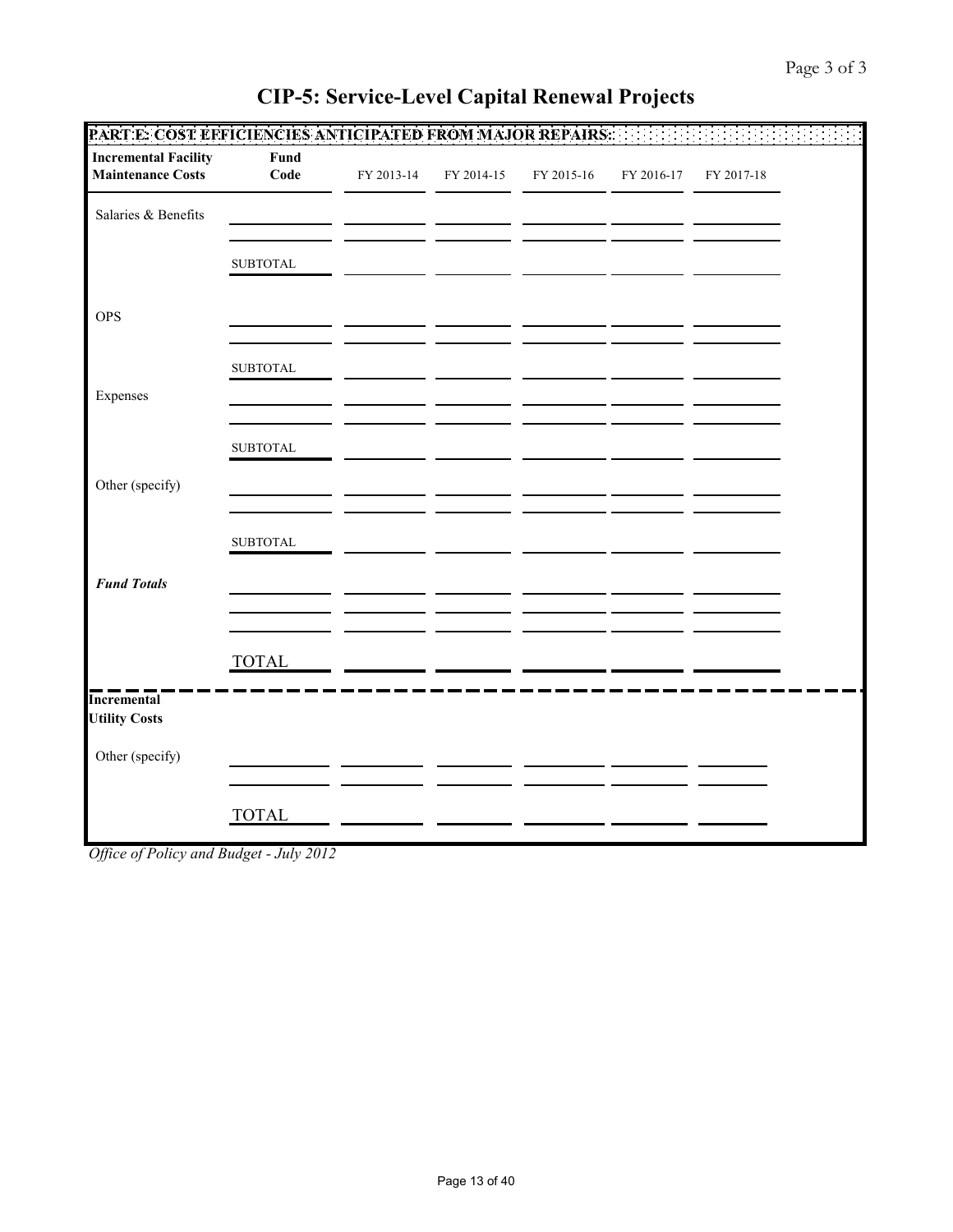|              |               | SPECIAL SYSTEM GROUP                                                                                                            |            |                    | <b>CAMPUS SYSTEM GROUP</b> |                         | Environmental (LE)<br>Annual request? |  |
|--------------|---------------|---------------------------------------------------------------------------------------------------------------------------------|------------|--------------------|----------------------------|-------------------------|---------------------------------------|--|
|              |               | Annual group request? _____                                                                                                     |            |                    | Annual group request?      |                         |                                       |  |
|              |               |                                                                                                                                 |            |                    |                            |                         |                                       |  |
|              |               |                                                                                                                                 |            |                    |                            |                         |                                       |  |
|              |               |                                                                                                                                 |            |                    |                            |                         |                                       |  |
|              |               | energy conservation                                                                                                             | (SC)       | drainage/grounds   |                            | (CG)                    |                                       |  |
|              | storage tanks |                                                                                                                                 | (BX)       | road system paving |                            |                         |                                       |  |
|              |               |                                                                                                                                 |            |                    |                            | $\overline{\text{C}R)}$ |                                       |  |
|              |               |                                                                                                                                 |            | other paving       |                            | (CP)                    |                                       |  |
|              |               |                                                                                                                                 |            |                    |                            |                         |                                       |  |
|              |               | NOTE: If at least three systems or at least two groups are to be repaired in a single project, it is a MAJOR REPAIR and Part D  |            |                    |                            |                         |                                       |  |
|              |               | should be used. If three or more systems in a facility group are being repaired in separate projects within one group's general |            |                    |                            |                         |                                       |  |
|              |               | capital renewal request, it is NOT a MAJOR REPAIR and you will answer YES to "annual request" and complete Parts B and C.       |            |                    |                            |                         |                                       |  |
|              |               | PART B: PROJECTED FINANCE PLAN FOR FACILITY GROUP REPAIRS, AND SPECIFIED                                                        |            |                    |                            |                         |                                       |  |
|              |               | <b>CODE AND LICENSURE CORRECTIONS:</b>                                                                                          |            |                    |                            |                         |                                       |  |
| Group/System |               | <b>Fund Code</b>                                                                                                                | FY 2013-14 | FY 2014-15         | FY 2015-16                 | FY 2016-17              | FY 2017-18                            |  |
| ${\rm BI}$   |               | 1000                                                                                                                            | 100,000    |                    |                            |                         |                                       |  |
|              |               |                                                                                                                                 |            |                    |                            |                         |                                       |  |
|              |               |                                                                                                                                 |            |                    |                            |                         |                                       |  |
|              |               |                                                                                                                                 |            |                    |                            |                         |                                       |  |
|              |               |                                                                                                                                 |            |                    |                            |                         |                                       |  |
|              |               |                                                                                                                                 |            |                    |                            |                         |                                       |  |
|              |               |                                                                                                                                 |            |                    |                            |                         |                                       |  |
|              |               |                                                                                                                                 |            |                    |                            |                         |                                       |  |
|              |               |                                                                                                                                 |            |                    |                            |                         |                                       |  |
|              |               | <b>TOTAL</b>                                                                                                                    | 100,000    |                    |                            |                         |                                       |  |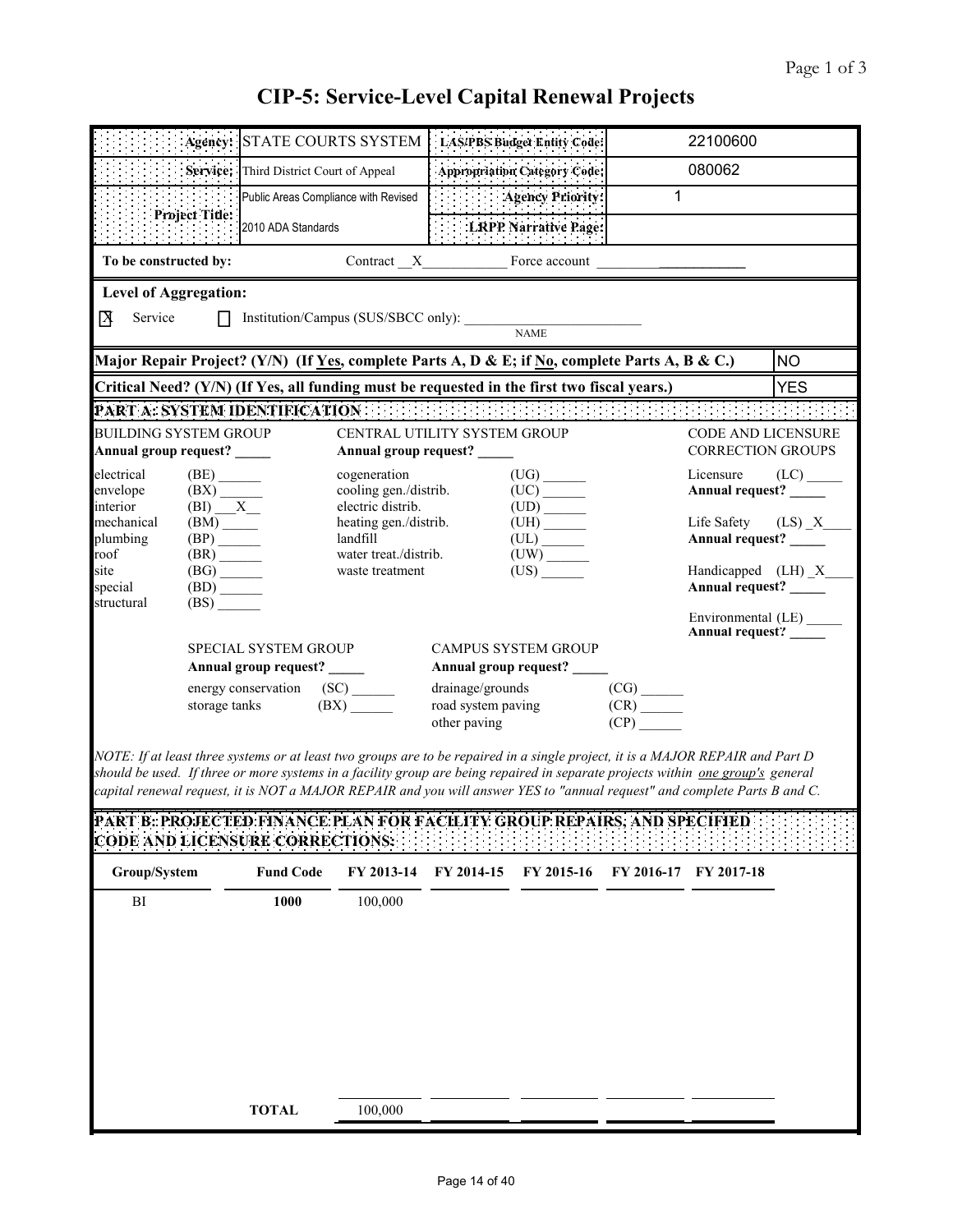| Critical<br>100,000<br>Public Areas<br>Compliance<br>with the 2010<br><b>ADA</b> Standard<br>PART D: SCHEDULE OF MAJOR REPAIRS AND COMPONENT FINANCING:<br><b>BUILDING / FACILITY IDENTIFICATION / DESCRIPTION</b><br>COUNTY<br><b>Schedule of Project Components</b><br><b>Estimated Expenditures</b><br>(Component/Fund Code)<br>FY 2015-16<br>FY 2013-14<br>FY 2014-15<br>FY 2016-17<br>FY 2017-18<br><b>Fund Code</b><br>FY 2013-14<br>FY 2014-15<br>FY 2015-16<br>FY 2016-17<br>FY 2017-18 | Project<br>Description | <b>DMS</b><br>Bldg.# | Critical<br>Routine |  | FY 2013-14 FY 2014-15 FY 2015-16 FY 2016-17 FY 2017-18 |  |  |
|-------------------------------------------------------------------------------------------------------------------------------------------------------------------------------------------------------------------------------------------------------------------------------------------------------------------------------------------------------------------------------------------------------------------------------------------------------------------------------------------------|------------------------|----------------------|---------------------|--|--------------------------------------------------------|--|--|
|                                                                                                                                                                                                                                                                                                                                                                                                                                                                                                 |                        |                      |                     |  |                                                        |  |  |
|                                                                                                                                                                                                                                                                                                                                                                                                                                                                                                 |                        |                      |                     |  |                                                        |  |  |
|                                                                                                                                                                                                                                                                                                                                                                                                                                                                                                 |                        |                      |                     |  |                                                        |  |  |
| LRPP NARRATIVE PAGE ON WHICH PROJECT IS DESCRIBED                                                                                                                                                                                                                                                                                                                                                                                                                                               |                        |                      |                     |  |                                                        |  |  |
| Total: All Costs by Fund Code                                                                                                                                                                                                                                                                                                                                                                                                                                                                   |                        |                      |                     |  |                                                        |  |  |
|                                                                                                                                                                                                                                                                                                                                                                                                                                                                                                 |                        |                      |                     |  |                                                        |  |  |
|                                                                                                                                                                                                                                                                                                                                                                                                                                                                                                 |                        |                      |                     |  |                                                        |  |  |
|                                                                                                                                                                                                                                                                                                                                                                                                                                                                                                 |                        |                      |                     |  |                                                        |  |  |
|                                                                                                                                                                                                                                                                                                                                                                                                                                                                                                 |                        |                      |                     |  |                                                        |  |  |
|                                                                                                                                                                                                                                                                                                                                                                                                                                                                                                 |                        |                      |                     |  |                                                        |  |  |
|                                                                                                                                                                                                                                                                                                                                                                                                                                                                                                 |                        |                      |                     |  |                                                        |  |  |
|                                                                                                                                                                                                                                                                                                                                                                                                                                                                                                 |                        |                      |                     |  |                                                        |  |  |
|                                                                                                                                                                                                                                                                                                                                                                                                                                                                                                 |                        |                      |                     |  |                                                        |  |  |
|                                                                                                                                                                                                                                                                                                                                                                                                                                                                                                 |                        |                      |                     |  |                                                        |  |  |
| <b>TOTAL</b>                                                                                                                                                                                                                                                                                                                                                                                                                                                                                    |                        |                      |                     |  |                                                        |  |  |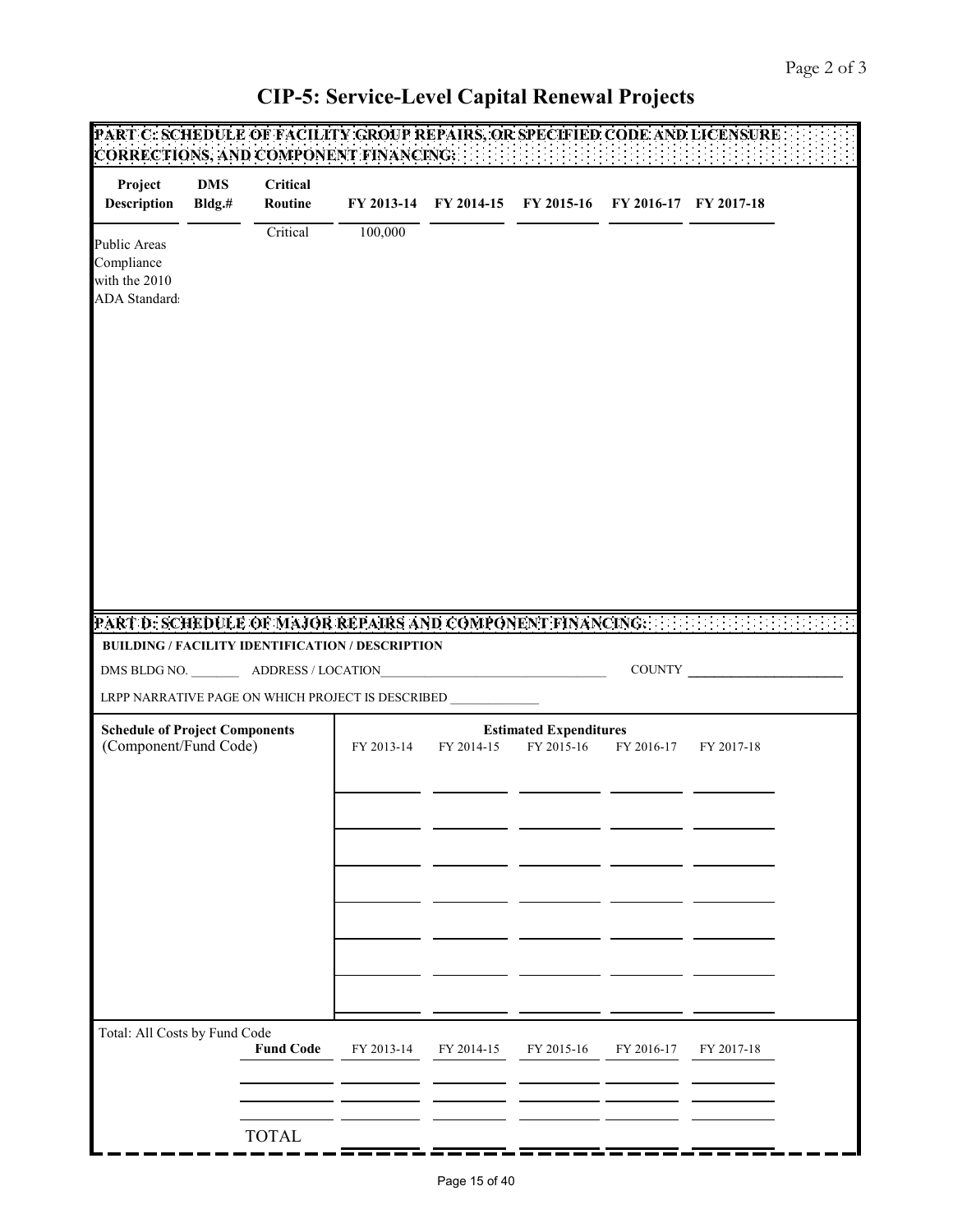| PART E: COST EFFICIENCIES ANTICIPATED FROM MAJOR REPAIRS: |                                  |            |            |            |            |            |  |
|-----------------------------------------------------------|----------------------------------|------------|------------|------------|------------|------------|--|
| <b>Incremental Facility</b><br><b>Maintenance Costs</b>   | Fund<br>Code                     | FY 2013-14 | FY 2014-15 | FY 2015-16 | FY 2016-17 | FY 2017-18 |  |
| Salaries & Benefits                                       |                                  |            |            |            |            |            |  |
|                                                           | ${\tt SUBTOTAL}$                 |            |            |            |            |            |  |
| <b>OPS</b>                                                |                                  |            |            |            |            |            |  |
|                                                           | ${\tt SUBTOTAL}$                 |            |            |            |            |            |  |
| Expenses                                                  |                                  |            |            |            |            |            |  |
|                                                           | ${\large\bf SUBTOTAL}$           |            |            |            |            |            |  |
| Other (specify)                                           |                                  |            |            |            |            |            |  |
|                                                           | $\ensuremath{\mathsf{SUBTOTAL}}$ |            |            |            |            |            |  |
| <b>Fund Totals</b>                                        |                                  |            |            |            |            |            |  |
|                                                           | <b>TOTAL</b>                     |            |            |            |            |            |  |
| <b>Incremental</b><br><b>Utility Costs</b>                |                                  |            |            |            |            |            |  |
| Other (specify)                                           |                                  |            |            |            |            |            |  |
|                                                           | <b>TOTAL</b>                     |            |            |            |            |            |  |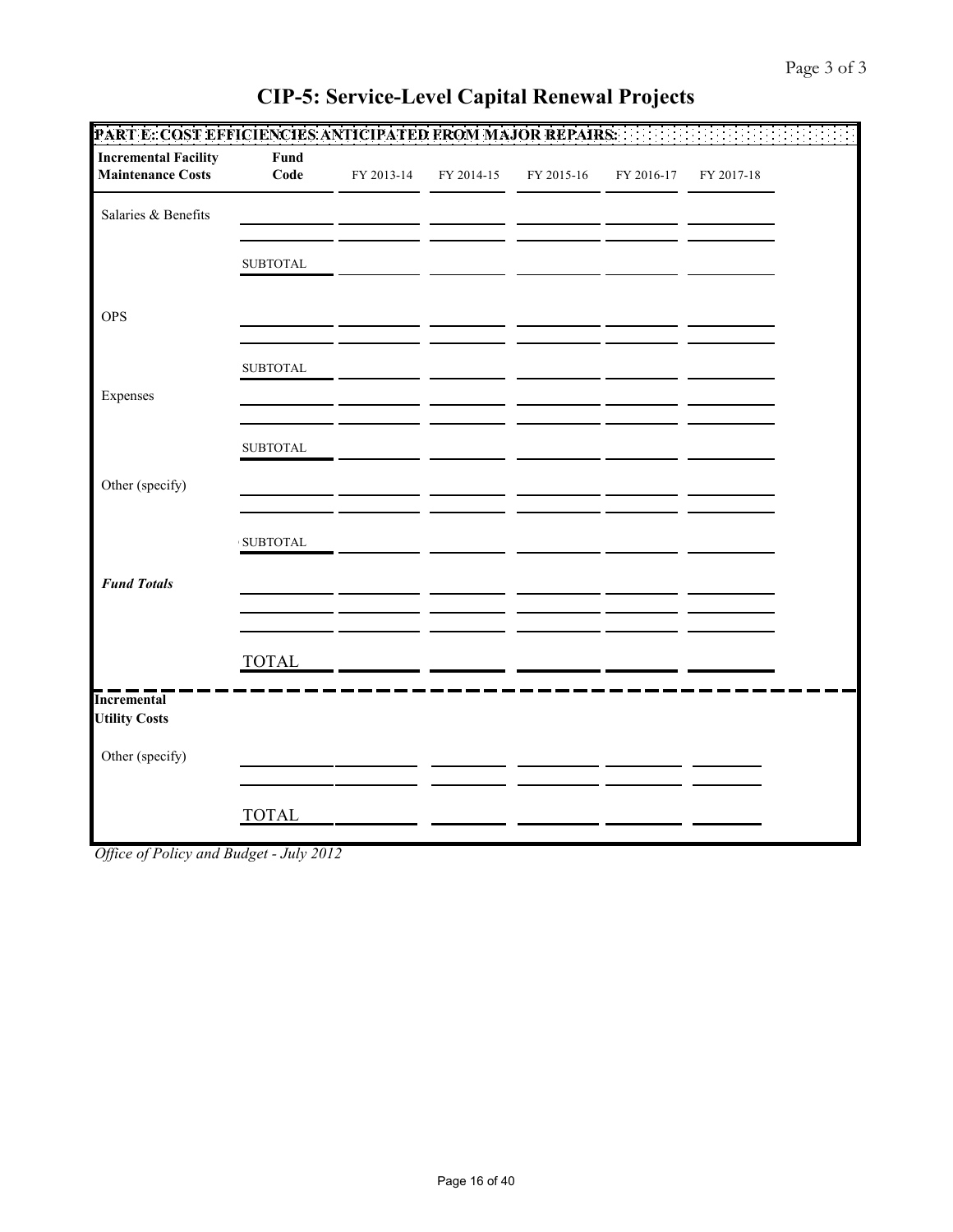|                                                            | Agency                                                       | <b>STATE COURTS SYSTEM</b>                                                                                                                                                                                                                                                                                                                                                                     |                                                            |                                                                                                                                                                                                                                                                                                                                                                                                                                                               | <b>AS/PBS Budget Entity Code:</b>                                                                                                     | 22100600                                          |                                                |             |
|------------------------------------------------------------|--------------------------------------------------------------|------------------------------------------------------------------------------------------------------------------------------------------------------------------------------------------------------------------------------------------------------------------------------------------------------------------------------------------------------------------------------------------------|------------------------------------------------------------|---------------------------------------------------------------------------------------------------------------------------------------------------------------------------------------------------------------------------------------------------------------------------------------------------------------------------------------------------------------------------------------------------------------------------------------------------------------|---------------------------------------------------------------------------------------------------------------------------------------|---------------------------------------------------|------------------------------------------------|-------------|
|                                                            |                                                              | Service: Third District Court of Appeal                                                                                                                                                                                                                                                                                                                                                        |                                                            |                                                                                                                                                                                                                                                                                                                                                                                                                                                               | <b>Appropriation Category Code:</b>                                                                                                   | 081401                                            |                                                |             |
|                                                            |                                                              | <b>Emergency Generator</b>                                                                                                                                                                                                                                                                                                                                                                     |                                                            |                                                                                                                                                                                                                                                                                                                                                                                                                                                               | <b>Agency Priority:</b>                                                                                                               | 1                                                 |                                                |             |
|                                                            | <b>Project Title:</b>                                        | System                                                                                                                                                                                                                                                                                                                                                                                         |                                                            |                                                                                                                                                                                                                                                                                                                                                                                                                                                               |                                                                                                                                       |                                                   |                                                |             |
| To be constructed by:                                      |                                                              |                                                                                                                                                                                                                                                                                                                                                                                                | Contract                                                   | $\boldsymbol{\mathrm{X}}$ and $\boldsymbol{\mathrm{X}}$ and $\boldsymbol{\mathrm{X}}$ and $\boldsymbol{\mathrm{X}}$ and $\boldsymbol{\mathrm{X}}$ and $\boldsymbol{\mathrm{X}}$ and $\boldsymbol{\mathrm{X}}$ and $\boldsymbol{\mathrm{X}}$ and $\boldsymbol{\mathrm{X}}$ and $\boldsymbol{\mathrm{X}}$ and $\boldsymbol{\mathrm{X}}$ and $\boldsymbol{\mathrm{X}}$ and $\boldsymbol{\mathrm{X}}$ and $\boldsymbol{\mathrm{X}}$ and $\boldsymbol{\mathrm{X}}$ | Force account                                                                                                                         |                                                   |                                                |             |
| <b>Level of Aggregation:</b>                               |                                                              |                                                                                                                                                                                                                                                                                                                                                                                                |                                                            |                                                                                                                                                                                                                                                                                                                                                                                                                                                               |                                                                                                                                       |                                                   |                                                |             |
| Service<br>IЖ                                              |                                                              | $\Box$ Institution/Campus (SUS/SBCC only):                                                                                                                                                                                                                                                                                                                                                     |                                                            |                                                                                                                                                                                                                                                                                                                                                                                                                                                               | <b>NAME</b>                                                                                                                           |                                                   |                                                |             |
|                                                            |                                                              | Major Repair Project? (Y/N) (If <u>Yes,</u> complete Parts A, D & E; if No, complete Parts A, B & C.)                                                                                                                                                                                                                                                                                          |                                                            |                                                                                                                                                                                                                                                                                                                                                                                                                                                               |                                                                                                                                       |                                                   |                                                | <b>NO</b>   |
|                                                            |                                                              | Critical Need? (Y/N) (If Yes, all funding must be requested in the first two fiscal years.)                                                                                                                                                                                                                                                                                                    |                                                            |                                                                                                                                                                                                                                                                                                                                                                                                                                                               |                                                                                                                                       |                                                   |                                                | <b>YES</b>  |
|                                                            |                                                              | PART A: SYSTEM IDENTIFICATION FEEDER FEEDER                                                                                                                                                                                                                                                                                                                                                    |                                                            |                                                                                                                                                                                                                                                                                                                                                                                                                                                               |                                                                                                                                       |                                                   |                                                |             |
| <b>BUILDING SYSTEM GROUP</b><br>Annual group request? ____ |                                                              |                                                                                                                                                                                                                                                                                                                                                                                                | CENTRAL UTILITY SYSTEM GROUP<br>Annual group request? _    |                                                                                                                                                                                                                                                                                                                                                                                                                                                               |                                                                                                                                       |                                                   | CODE AND LICENSURE<br><b>CORRECTION GROUPS</b> |             |
| electrical<br>envelope<br>interior                         | $(BE)$ $X$<br>$(BX)$ <sub>______</sub><br>(BI)               |                                                                                                                                                                                                                                                                                                                                                                                                | cogeneration<br>cooling gen./distrib.<br>electric distrib. |                                                                                                                                                                                                                                                                                                                                                                                                                                                               | $(UC)$ <sub>______</sub><br>$\frac{1}{(UD)}$                                                                                          |                                                   | Licensure<br>Annual request? _____             | (LC)        |
| mechanical<br>plumbing                                     | (BM)<br>$(BP)$ <sub>_____</sub>                              |                                                                                                                                                                                                                                                                                                                                                                                                | heating gen./distrib.<br>landfill                          |                                                                                                                                                                                                                                                                                                                                                                                                                                                               | (UH)<br>${\rm (UL)} \begin{tabular}{c} \begin{tabular}{ c c } \hline \quad \quad & \quad \quad \\ \hline \end{tabular} \end{tabular}$ |                                                   | Life Safety<br>Annual request? _____           | $(LS)$ $X_$ |
| roof<br>site<br>special                                    | $(BR)$ <sub>______</sub><br>$(BG)$ <sub>______</sub><br>(BD) |                                                                                                                                                                                                                                                                                                                                                                                                | water treat./distrib.<br>waste treatment                   |                                                                                                                                                                                                                                                                                                                                                                                                                                                               |                                                                                                                                       |                                                   | Handicapped (LH)<br>Annual request? _____      |             |
| structural                                                 | (BS)                                                         |                                                                                                                                                                                                                                                                                                                                                                                                |                                                            |                                                                                                                                                                                                                                                                                                                                                                                                                                                               |                                                                                                                                       |                                                   | Environmental (LE) __                          |             |
|                                                            |                                                              | SPECIAL SYSTEM GROUP<br>Annual group request? _____                                                                                                                                                                                                                                                                                                                                            |                                                            | Annual group request? _                                                                                                                                                                                                                                                                                                                                                                                                                                       | <b>CAMPUS SYSTEM GROUP</b>                                                                                                            |                                                   |                                                |             |
|                                                            | storage tanks                                                | energy conservation (SC)                                                                                                                                                                                                                                                                                                                                                                       | (BX)                                                       | drainage/grounds<br>road system paving<br>other paving                                                                                                                                                                                                                                                                                                                                                                                                        |                                                                                                                                       | (CG)<br>$\overline{(CR)}$ $\overline{\phantom{}}$ |                                                |             |
|                                                            |                                                              | NOTE: If at least three systems or at least two groups are to be repaired in a single project, it is a MAJOR REPAIR and Part D<br>should be used. If three or more systems in a facility group are being repaired in separate projects within one group's general<br>capital renewal request, it is NOT a MAJOR REPAIR and you will answer YES to "annual request" and complete Parts B and C. |                                                            |                                                                                                                                                                                                                                                                                                                                                                                                                                                               |                                                                                                                                       |                                                   |                                                |             |
|                                                            |                                                              | PART B: PROJECTED FINANCE PLAN FOR FACILITY GROUP REPAIRS, AND SPECIFIED<br><b>CODE AND LICENSURE CORRECTIONS:</b>                                                                                                                                                                                                                                                                             |                                                            |                                                                                                                                                                                                                                                                                                                                                                                                                                                               |                                                                                                                                       |                                                   |                                                |             |
| Group/System                                               |                                                              | <b>Fund Code</b>                                                                                                                                                                                                                                                                                                                                                                               | FY 2013-14                                                 | FY 2014-15                                                                                                                                                                                                                                                                                                                                                                                                                                                    | FY 2015-16                                                                                                                            | FY 2016-17                                        | FY 2017-18                                     |             |
| <b>BE</b>                                                  |                                                              | 1000                                                                                                                                                                                                                                                                                                                                                                                           | 203,947                                                    |                                                                                                                                                                                                                                                                                                                                                                                                                                                               |                                                                                                                                       |                                                   |                                                |             |
|                                                            |                                                              |                                                                                                                                                                                                                                                                                                                                                                                                |                                                            |                                                                                                                                                                                                                                                                                                                                                                                                                                                               |                                                                                                                                       |                                                   |                                                |             |
|                                                            |                                                              |                                                                                                                                                                                                                                                                                                                                                                                                |                                                            |                                                                                                                                                                                                                                                                                                                                                                                                                                                               |                                                                                                                                       |                                                   |                                                |             |
|                                                            |                                                              |                                                                                                                                                                                                                                                                                                                                                                                                |                                                            |                                                                                                                                                                                                                                                                                                                                                                                                                                                               |                                                                                                                                       |                                                   |                                                |             |
|                                                            |                                                              |                                                                                                                                                                                                                                                                                                                                                                                                |                                                            |                                                                                                                                                                                                                                                                                                                                                                                                                                                               |                                                                                                                                       |                                                   |                                                |             |
|                                                            |                                                              |                                                                                                                                                                                                                                                                                                                                                                                                |                                                            |                                                                                                                                                                                                                                                                                                                                                                                                                                                               |                                                                                                                                       |                                                   |                                                |             |
|                                                            |                                                              |                                                                                                                                                                                                                                                                                                                                                                                                |                                                            |                                                                                                                                                                                                                                                                                                                                                                                                                                                               |                                                                                                                                       |                                                   |                                                |             |
|                                                            |                                                              | <b>TOTAL</b>                                                                                                                                                                                                                                                                                                                                                                                   | 203,947                                                    |                                                                                                                                                                                                                                                                                                                                                                                                                                                               |                                                                                                                                       |                                                   |                                                |             |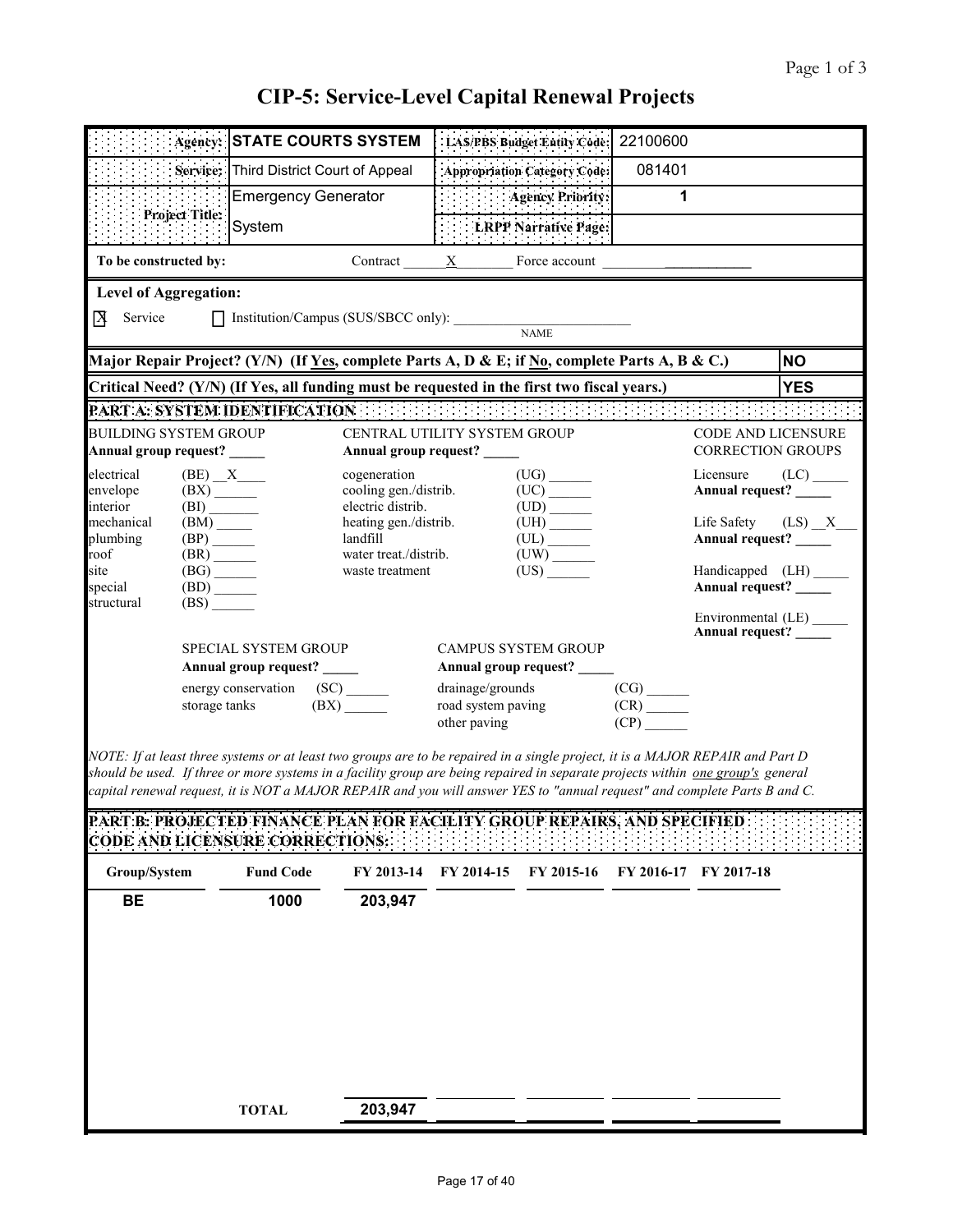|                                                                     |                      | PART C: SCHEDULE OF FACILITY GROUP REPAIRS, OR SPECIFIED CODE AND LICENSURE :<br><b>CORRECTIONS, AND COMPONENT FINANCING:</b> |            |            |                                                        |            |            |  |
|---------------------------------------------------------------------|----------------------|-------------------------------------------------------------------------------------------------------------------------------|------------|------------|--------------------------------------------------------|------------|------------|--|
| Project<br><b>Description</b>                                       | <b>DMS</b><br>Bldg.# | Critical<br>Routine                                                                                                           |            |            | FY 2013-14 FY 2014-15 FY 2015-16 FY 2016-17 FY 2017-18 |            |            |  |
| <b>Emergency</b><br><b>Electrical</b><br>Generator<br><b>System</b> |                      | <b>Critical</b>                                                                                                               | 203,947    |            |                                                        |            |            |  |
|                                                                     |                      |                                                                                                                               |            |            |                                                        |            |            |  |
|                                                                     |                      |                                                                                                                               |            |            |                                                        |            |            |  |
|                                                                     |                      | PART DESCHEDULE OF MAJOR REPAIRS AND COMPONENT FINANCING: : : : : : : : : : : : : : : : : : :                                 |            |            |                                                        |            |            |  |
|                                                                     |                      | <b>BUILDING / FACILITY IDENTIFICATION / DESCRIPTION</b>                                                                       |            |            |                                                        |            |            |  |
|                                                                     |                      |                                                                                                                               |            |            |                                                        |            | COUNTY     |  |
|                                                                     |                      | LRPP NARRATIVE PAGE ON WHICH PROJECT IS DESCRIBED _____________                                                               |            |            |                                                        |            |            |  |
| <b>Schedule of Project Components</b><br>(Component/Fund Code)      |                      |                                                                                                                               | FY 2013-14 | FY 2014-15 | <b>Estimated Expenditures</b><br>FY 2015-16            | FY 2016-17 | FY 2017-18 |  |
|                                                                     |                      |                                                                                                                               |            |            |                                                        |            |            |  |
|                                                                     |                      |                                                                                                                               |            |            |                                                        |            |            |  |
|                                                                     |                      |                                                                                                                               |            |            |                                                        |            |            |  |
| Total: All Costs by Fund Code                                       |                      | <b>Fund Code</b>                                                                                                              | FY 2013-14 | FY 2014-15 | FY 2015-16                                             | FY 2016-17 | FY 2017-18 |  |
|                                                                     |                      | <b>TOTAL</b>                                                                                                                  |            |            |                                                        |            |            |  |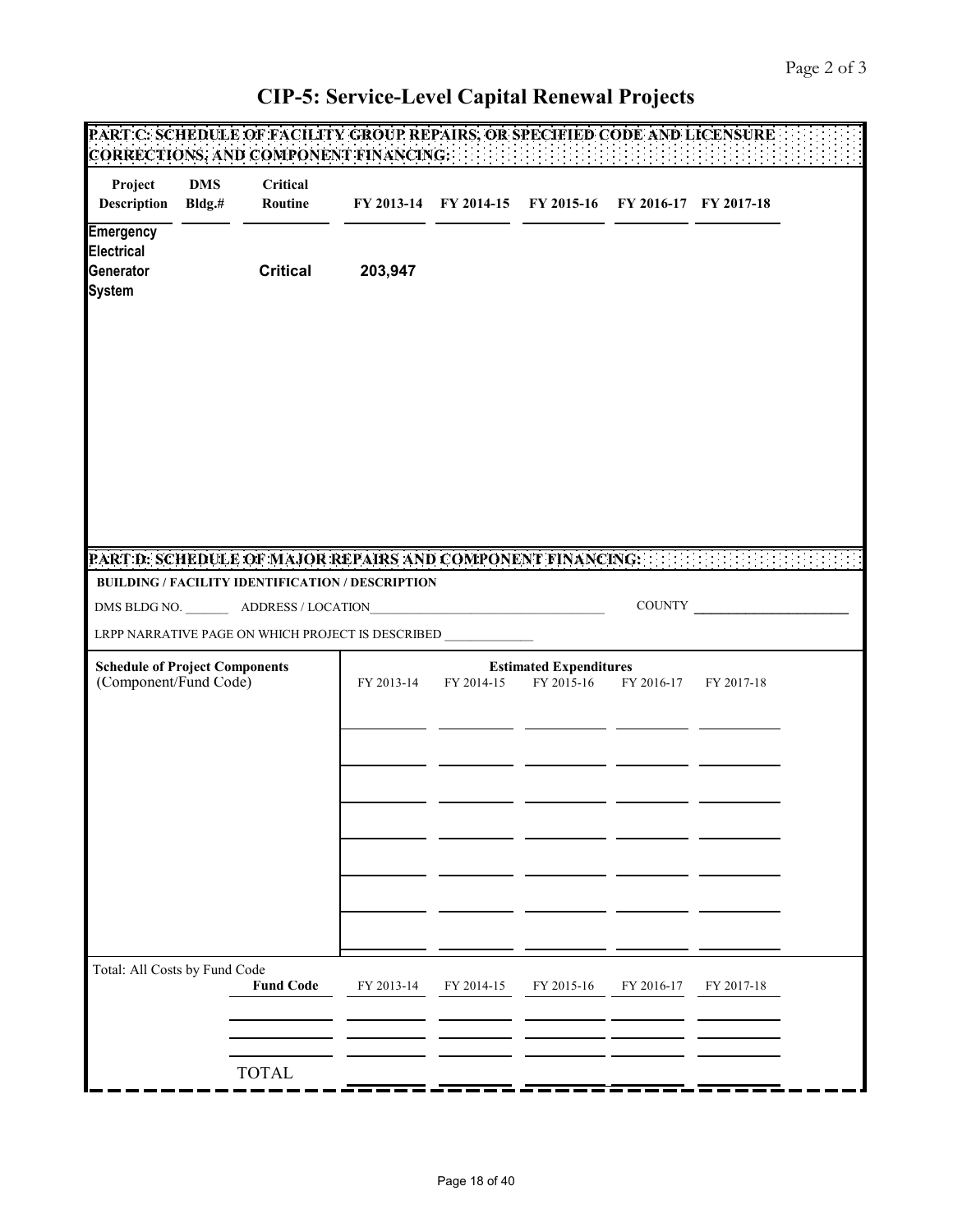| PART E: COST EFFICIENCIES ANTICIPATED FROM MAJOR REPAIRS |                        |            |            |            |            |            |  |
|----------------------------------------------------------|------------------------|------------|------------|------------|------------|------------|--|
| <b>Incremental Facility</b><br><b>Maintenance Costs</b>  | Fund<br>Code           | FY 2013-14 | FY 2014-15 | FY 2015-16 | FY 2016-17 | FY 2017-18 |  |
| Salaries & Benefits                                      |                        |            |            |            |            |            |  |
|                                                          | ${\tt SUBTOTAL}$       |            |            |            |            |            |  |
| <b>OPS</b>                                               |                        |            |            |            |            |            |  |
|                                                          | ${\tt SUBTOTAL}$       |            |            |            |            |            |  |
| Expenses                                                 |                        |            |            |            |            |            |  |
|                                                          | ${\large\bf SUBTOTAL}$ |            |            |            |            |            |  |
| Other (specify)                                          |                        |            |            |            |            |            |  |
|                                                          | <b>SUBTOTAL</b>        |            |            |            |            |            |  |
| <b>Fund Totals</b>                                       |                        |            |            |            |            |            |  |
|                                                          |                        |            |            |            |            |            |  |
| Incremental                                              | <b>TOTAL</b>           |            |            |            |            |            |  |
| <b>Utility Costs</b>                                     |                        |            |            |            |            |            |  |
| Other (specify)                                          |                        |            |            |            |            |            |  |
|                                                          | <b>TOTAL</b>           |            |            |            |            |            |  |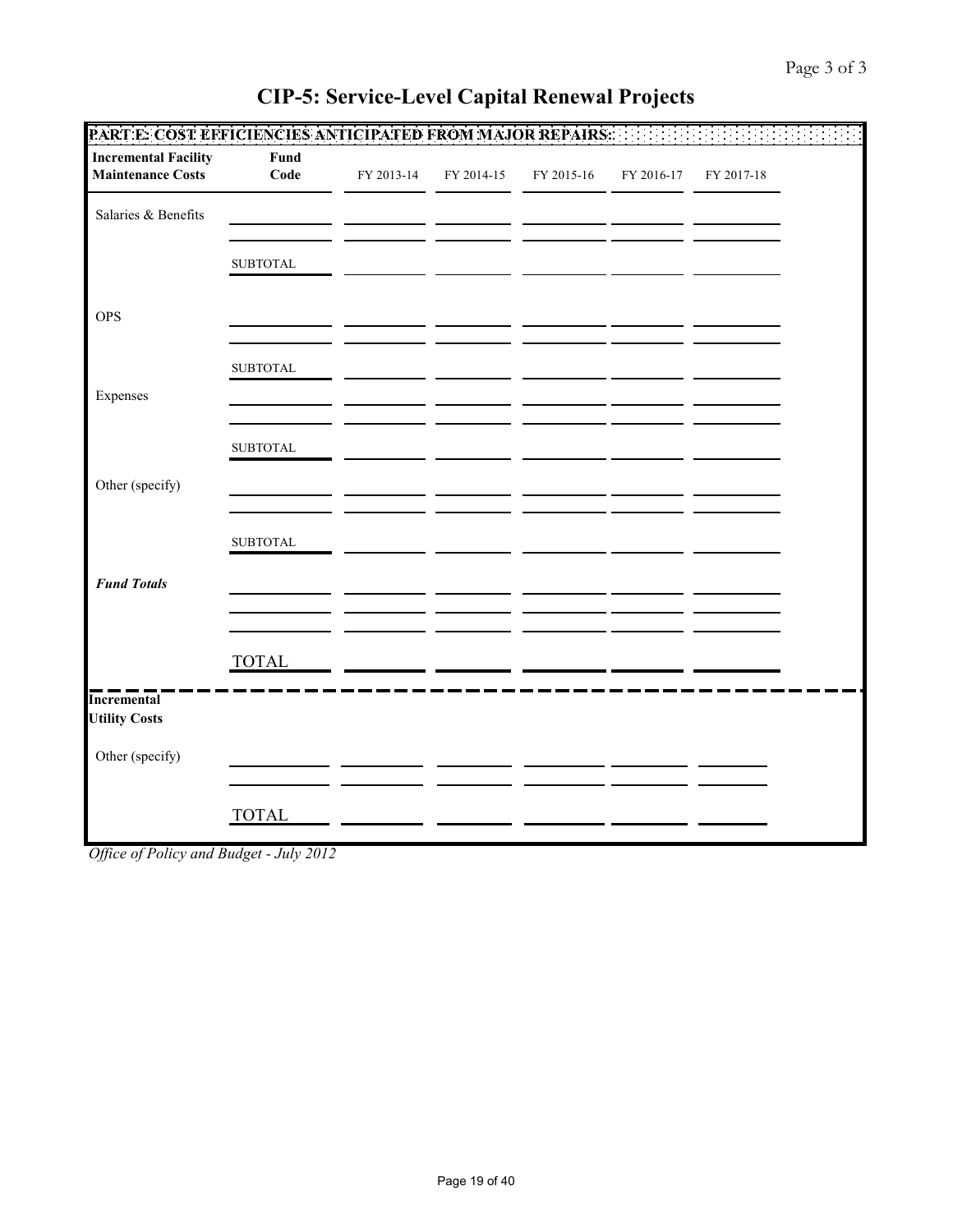|                                                       | Agency:                                                             | <b>STATE COURTS SYSTEM</b>                                                                                                                                                                                                                                                                                                                                                                     |                                                                                 |                                                        | <b>LAS/PBS Budget Entity Code:</b>                  |                                        | 22100600                                       |            |
|-------------------------------------------------------|---------------------------------------------------------------------|------------------------------------------------------------------------------------------------------------------------------------------------------------------------------------------------------------------------------------------------------------------------------------------------------------------------------------------------------------------------------------------------|---------------------------------------------------------------------------------|--------------------------------------------------------|-----------------------------------------------------|----------------------------------------|------------------------------------------------|------------|
|                                                       |                                                                     | Service: Third District Court of Appeal                                                                                                                                                                                                                                                                                                                                                        |                                                                                 |                                                        | <b>Appropriation Category Code:</b>                 |                                        | 080174                                         |            |
|                                                       |                                                                     | Acquisition and Installation of                                                                                                                                                                                                                                                                                                                                                                |                                                                                 |                                                        | <b>Agency Priority:</b>                             | $\mathbf{1}$                           |                                                |            |
|                                                       | <b>Project Title:</b>                                               | Roll-Down Electric Shutters                                                                                                                                                                                                                                                                                                                                                                    |                                                                                 |                                                        | <b>LRPP Narrative Page</b>                          |                                        |                                                |            |
| To be constructed by:                                 |                                                                     |                                                                                                                                                                                                                                                                                                                                                                                                |                                                                                 | Contract X Force account                               |                                                     |                                        |                                                |            |
| <b>Level of Aggregation:</b>                          |                                                                     |                                                                                                                                                                                                                                                                                                                                                                                                |                                                                                 |                                                        |                                                     |                                        |                                                |            |
| Service<br>ГĂ                                         |                                                                     | $\Box$ Institution/Campus (SUS/SBCC only):                                                                                                                                                                                                                                                                                                                                                     |                                                                                 |                                                        | <b>NAME</b>                                         |                                        |                                                |            |
|                                                       |                                                                     | Major Repair Project? (Y/N) (If Yes, complete Parts A, D & E; if No, complete Parts A, B & C.)                                                                                                                                                                                                                                                                                                 |                                                                                 |                                                        |                                                     |                                        |                                                | <b>NO</b>  |
|                                                       |                                                                     | Critical Need? (Y/N) (If Yes, all funding must be requested in the first two fiscal years.)                                                                                                                                                                                                                                                                                                    |                                                                                 |                                                        |                                                     |                                        |                                                | <b>YES</b> |
|                                                       |                                                                     | PART A: SYSTEM IDENTIFICATION : ENERGY ENERGY ENERGY ENERGY ENERGY                                                                                                                                                                                                                                                                                                                             |                                                                                 |                                                        |                                                     |                                        |                                                |            |
| <b>BUILDING SYSTEM GROUP</b><br>Annual group request? |                                                                     |                                                                                                                                                                                                                                                                                                                                                                                                | CENTRAL UTILITY SYSTEM GROUP<br>Annual group request?                           |                                                        |                                                     |                                        | CODE AND LICENSURE<br><b>CORRECTION GROUPS</b> |            |
| electrical<br>envelope                                | $\frac{(BE)}{(BX) 1}$                                               |                                                                                                                                                                                                                                                                                                                                                                                                | cogeneration<br>cooling gen./distrib.                                           |                                                        |                                                     |                                        | Licensure<br>Annual request?                   | (LC)       |
| interior<br>mechanical<br>plumbing<br>roof            | (BI)<br>(BM)<br>$(BP)$ <sub>_____</sub><br>$(BR)$ <sub>______</sub> |                                                                                                                                                                                                                                                                                                                                                                                                | electric distrib.<br>heating gen./distrib.<br>landfill<br>water treat./distrib. |                                                        | (UH)<br>$(UL)$ <sub>______</sub>                    |                                        | Life Safety<br>Annual request? _____           | $(LS)$ $X$ |
| site<br>special<br>structural                         | (BG)<br>(BD)<br>(BS)                                                |                                                                                                                                                                                                                                                                                                                                                                                                | waste treatment                                                                 |                                                        | (US)                                                |                                        | Handicapped (LH)<br>Annual request? _____      |            |
|                                                       |                                                                     | SPECIAL SYSTEM GROUP<br>Annual group request? _____                                                                                                                                                                                                                                                                                                                                            |                                                                                 |                                                        | <b>CAMPUS SYSTEM GROUP</b><br>Annual group request? |                                        | Environmental (LE)                             |            |
|                                                       | storage tanks                                                       | energy conservation (SC)                                                                                                                                                                                                                                                                                                                                                                       |                                                                                 | drainage/grounds<br>road system paving<br>other paving |                                                     | (CG)<br>$\overline{(CR)}$ $\overline{$ |                                                |            |
|                                                       |                                                                     | NOTE: If at least three systems or at least two groups are to be repaired in a single project, it is a MAJOR REPAIR and Part D<br>should be used. If three or more systems in a facility group are being repaired in separate projects within one group's general<br>capital renewal request, it is NOT a MAJOR REPAIR and you will answer YES to "annual request" and complete Parts B and C. |                                                                                 |                                                        |                                                     |                                        |                                                |            |
|                                                       |                                                                     | PART B: PROJECTED FINANCE PLAN FOR FACILITY GROUP REPAIRS, AND SPECIFIED<br><b>CODE AND LICENSURE CORRECTIONS:</b>                                                                                                                                                                                                                                                                             |                                                                                 |                                                        |                                                     |                                        |                                                |            |
| Group/System                                          |                                                                     | <b>Fund Code</b>                                                                                                                                                                                                                                                                                                                                                                               | FY 2013-14                                                                      | FY 2014-15                                             | FY 2015-16                                          | FY 2016-17                             | FY 2017-18                                     |            |
| BX                                                    |                                                                     | 1000                                                                                                                                                                                                                                                                                                                                                                                           | 88,845                                                                          |                                                        |                                                     |                                        |                                                |            |
|                                                       |                                                                     |                                                                                                                                                                                                                                                                                                                                                                                                |                                                                                 |                                                        |                                                     |                                        |                                                |            |
|                                                       |                                                                     |                                                                                                                                                                                                                                                                                                                                                                                                |                                                                                 |                                                        |                                                     |                                        |                                                |            |
|                                                       |                                                                     |                                                                                                                                                                                                                                                                                                                                                                                                |                                                                                 |                                                        |                                                     |                                        |                                                |            |
|                                                       |                                                                     |                                                                                                                                                                                                                                                                                                                                                                                                |                                                                                 |                                                        |                                                     |                                        |                                                |            |
|                                                       |                                                                     |                                                                                                                                                                                                                                                                                                                                                                                                |                                                                                 |                                                        |                                                     |                                        |                                                |            |
|                                                       |                                                                     |                                                                                                                                                                                                                                                                                                                                                                                                |                                                                                 |                                                        |                                                     |                                        |                                                |            |
|                                                       |                                                                     |                                                                                                                                                                                                                                                                                                                                                                                                |                                                                                 |                                                        |                                                     |                                        |                                                |            |
|                                                       |                                                                     | <b>TOTAL</b>                                                                                                                                                                                                                                                                                                                                                                                   | 88,845                                                                          |                                                        |                                                     |                                        |                                                |            |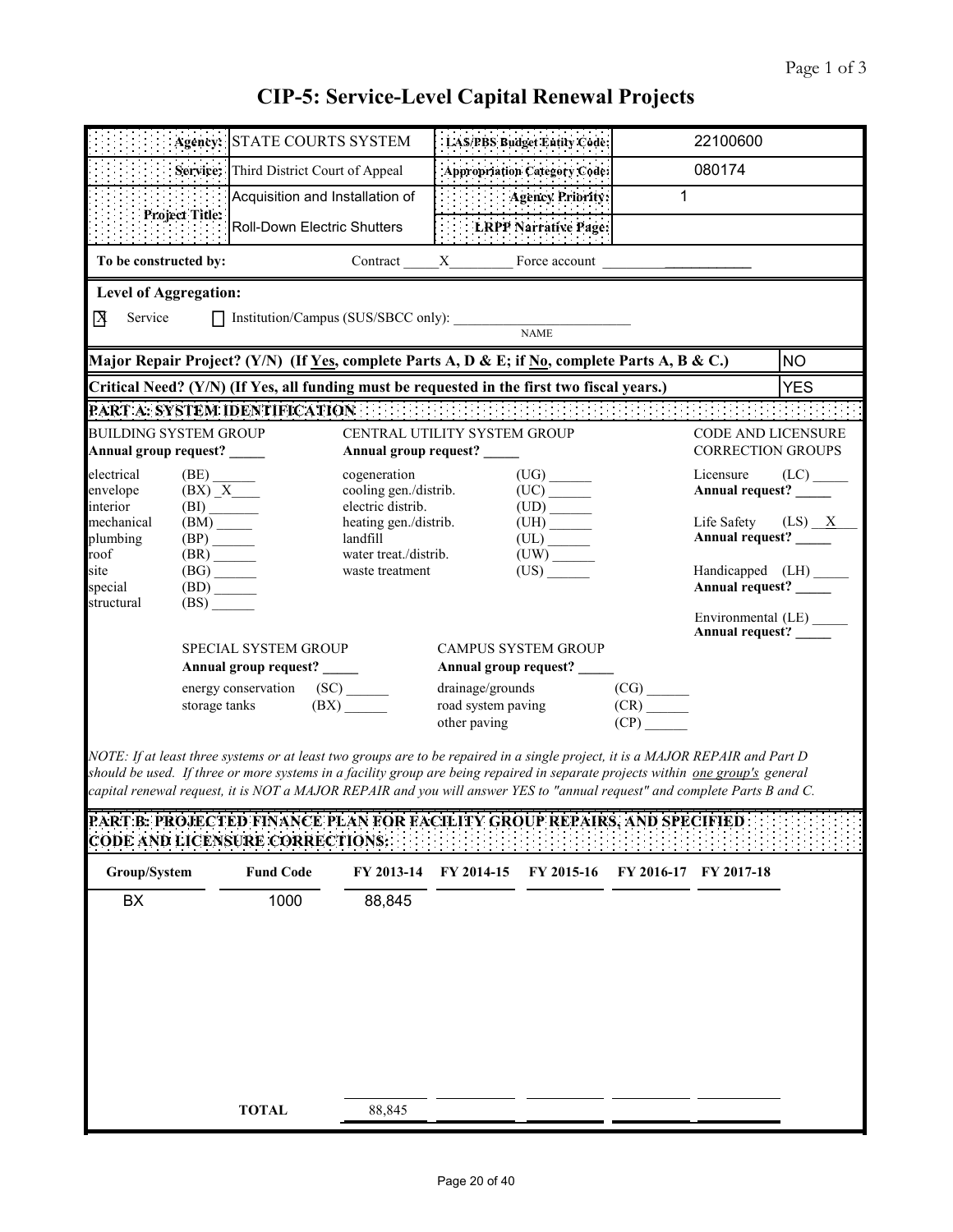ł.

| <b>Description</b>                                             | <b>DMS</b><br>Bldg.# | Critical<br>Routine |                                                                                                                       |            | FY 2013-14 FY 2014-15 FY 2015-16 FY 2016-17 FY 2017-18 |               |            |  |
|----------------------------------------------------------------|----------------------|---------------------|-----------------------------------------------------------------------------------------------------------------------|------------|--------------------------------------------------------|---------------|------------|--|
| Roll-Down<br>Electric<br><b>Shutters</b>                       |                      | Critical            | 88,845                                                                                                                |            |                                                        |               |            |  |
|                                                                |                      |                     | PART D: SCHEDULE OF MAJOR REPAIRS AND COMPONENT FINANCING.<br><b>BUILDING / FACILITY IDENTIFICATION / DESCRIPTION</b> |            |                                                        | <b>COUNTY</b> |            |  |
|                                                                |                      |                     | LRPP NARRATIVE PAGE ON WHICH PROJECT IS DESCRIBED ______________                                                      |            |                                                        |               |            |  |
| <b>Schedule of Project Components</b><br>(Component/Fund Code) |                      |                     | FY 2013-14                                                                                                            | FY 2014-15 | <b>Estimated Expenditures</b><br>FY 2015-16            | FY 2016-17    | FY 2017-18 |  |
|                                                                |                      |                     |                                                                                                                       |            |                                                        |               |            |  |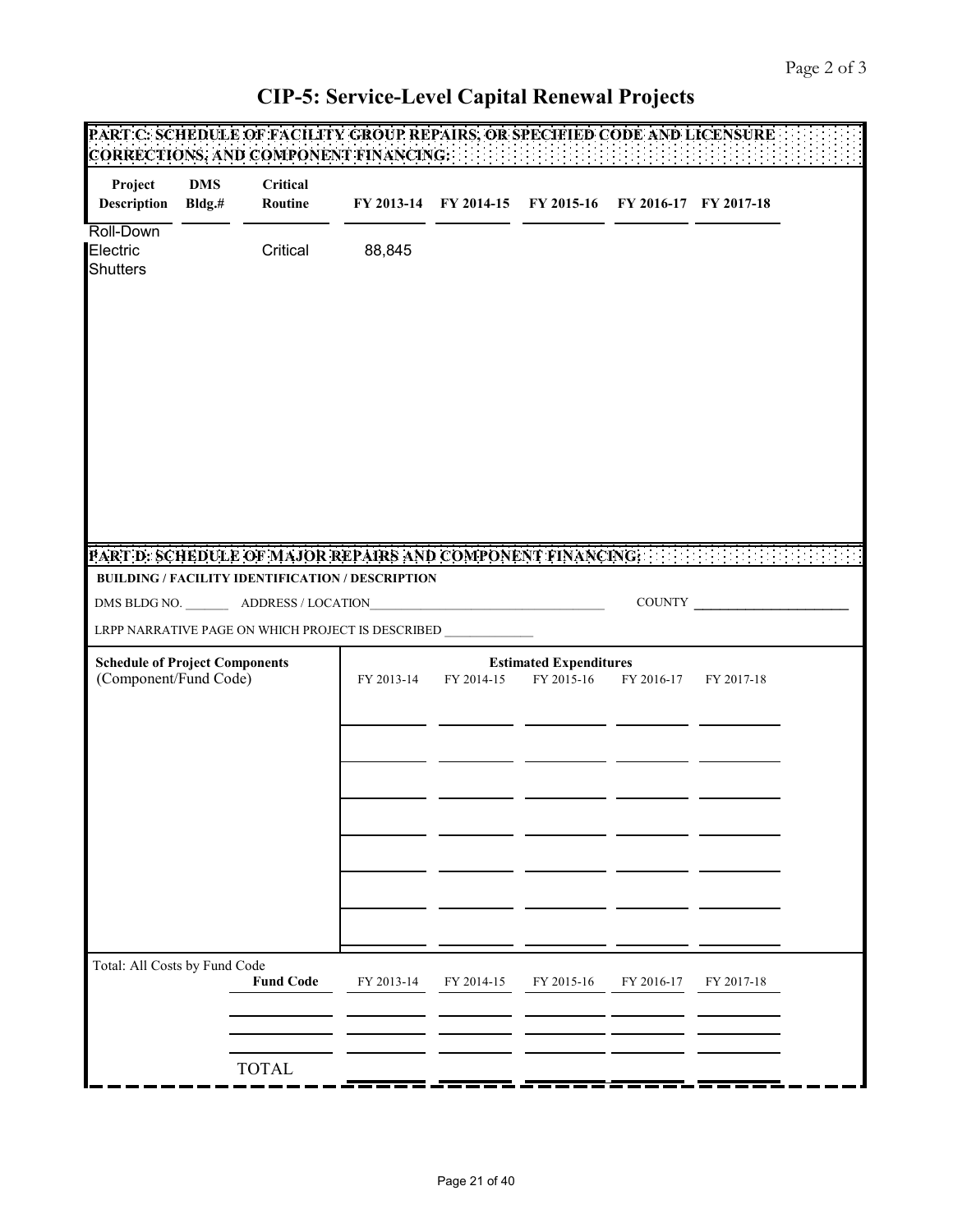| PART E: COST EFFICIENCIES ANTICIPATED FROM MAJOR REPAIRS: |                        |            |            |            |            |            |  |
|-----------------------------------------------------------|------------------------|------------|------------|------------|------------|------------|--|
| <b>Incremental Facility</b><br><b>Maintenance Costs</b>   | Fund<br>Code           | FY 2013-14 | FY 2014-15 | FY 2015-16 | FY 2016-17 | FY 2017-18 |  |
| Salaries & Benefits                                       |                        |            |            |            |            |            |  |
|                                                           | <b>SUBTOTAL</b>        |            |            |            |            |            |  |
| <b>OPS</b>                                                |                        |            |            |            |            |            |  |
|                                                           | ${\tt SUBTOTAL}$       |            |            |            |            |            |  |
| Expenses                                                  |                        |            |            |            |            |            |  |
|                                                           | ${\large\bf SUBTOTAL}$ |            |            |            |            |            |  |
| Other (specify)                                           |                        |            |            |            |            |            |  |
|                                                           | <b>SUBTOTAL</b>        |            |            |            |            |            |  |
| <b>Fund Totals</b>                                        |                        |            |            |            |            |            |  |
|                                                           |                        |            |            |            |            |            |  |
| <b>Incremental</b>                                        | <b>TOTAL</b>           |            |            |            |            |            |  |
| <b>Utility Costs</b>                                      |                        |            |            |            |            |            |  |
| Other (specify)                                           |                        |            |            |            |            |            |  |
|                                                           | <b>TOTAL</b>           |            |            |            |            |            |  |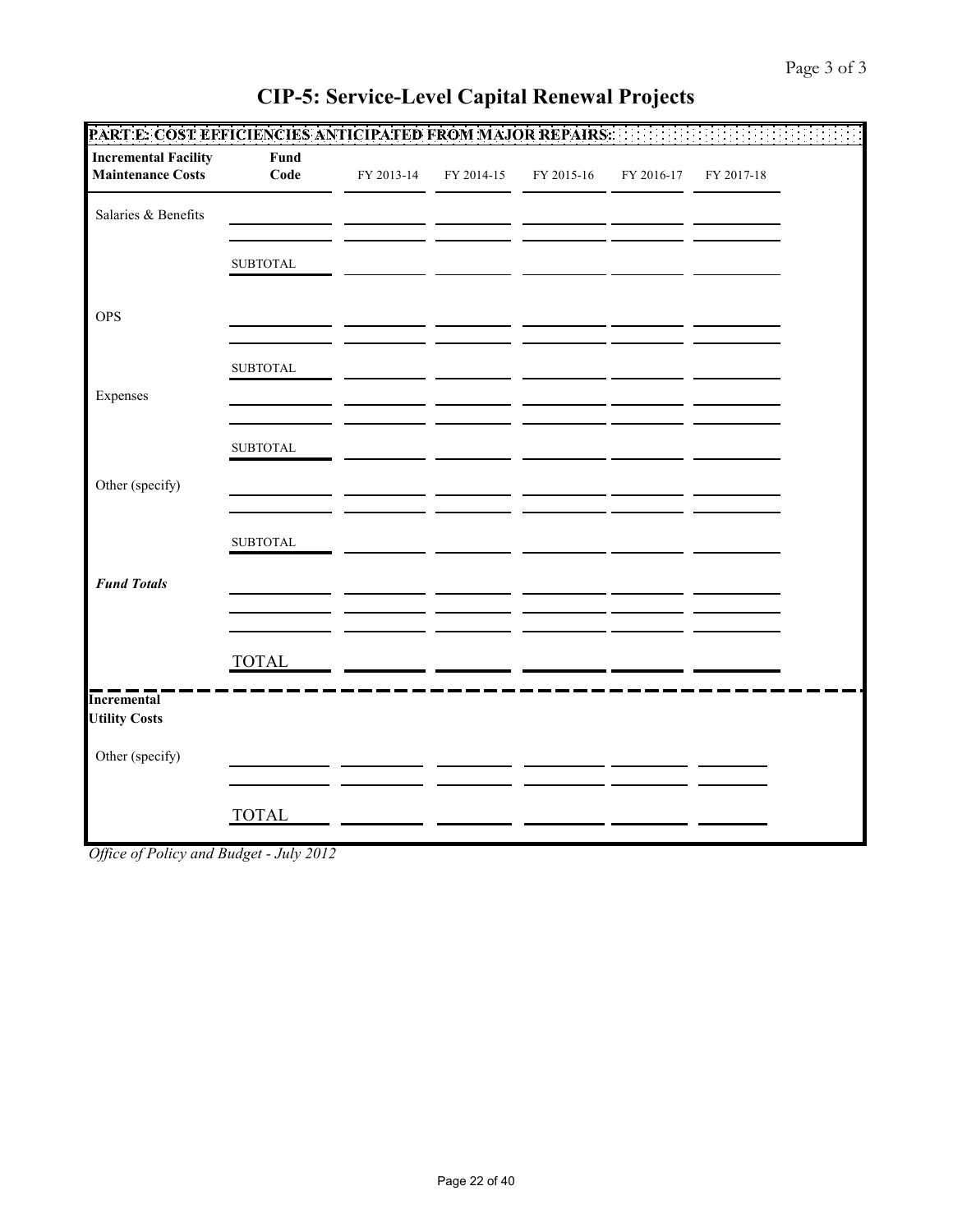|                                                       |                                                                                                              | Agency: STATE COURTS SYSTEM                                                                                                                                                                                                                                                                                                                                                                    |                                                            |                                                        | <b>LAS/PBS Budget Entity Code:</b>                       | 22100600                 |                                                       |           |
|-------------------------------------------------------|--------------------------------------------------------------------------------------------------------------|------------------------------------------------------------------------------------------------------------------------------------------------------------------------------------------------------------------------------------------------------------------------------------------------------------------------------------------------------------------------------------------------|------------------------------------------------------------|--------------------------------------------------------|----------------------------------------------------------|--------------------------|-------------------------------------------------------|-----------|
|                                                       |                                                                                                              | Service: Third District Court of Appeal                                                                                                                                                                                                                                                                                                                                                        |                                                            |                                                        | <b>Appropriation Category Code:</b>                      | 080101                   |                                                       |           |
|                                                       |                                                                                                              | Variable Air Volume Boxes                                                                                                                                                                                                                                                                                                                                                                      |                                                            |                                                        | <b>Agency Priority:</b>                                  | 1                        |                                                       |           |
|                                                       | <b>Project Title:</b>                                                                                        | for the Annex Building                                                                                                                                                                                                                                                                                                                                                                         |                                                            |                                                        | <b>LRPP Narrative Page:</b><br><b>Industrial Control</b> |                          |                                                       |           |
| To be constructed by:                                 |                                                                                                              |                                                                                                                                                                                                                                                                                                                                                                                                |                                                            |                                                        | Contract Force account                                   |                          |                                                       |           |
| <b>Level of Aggregation:</b>                          |                                                                                                              |                                                                                                                                                                                                                                                                                                                                                                                                |                                                            |                                                        |                                                          |                          |                                                       |           |
| Service<br>IЖ                                         |                                                                                                              | □ Institution/Campus (SUS/SBCC only): ________                                                                                                                                                                                                                                                                                                                                                 |                                                            |                                                        | <b>NAME</b>                                              |                          |                                                       |           |
|                                                       |                                                                                                              | Major Repair Project? (Y/N) (If <u>Yes,</u> complete Parts A, D & E; if <u>No</u> , complete Parts A, B & C.)                                                                                                                                                                                                                                                                                  |                                                            |                                                        |                                                          |                          |                                                       | <b>NO</b> |
|                                                       |                                                                                                              | Critical Need? (Y/N) (If Yes, all funding must be requested in the first two fiscal years.)                                                                                                                                                                                                                                                                                                    |                                                            |                                                        |                                                          |                          |                                                       | <b>NO</b> |
|                                                       |                                                                                                              |                                                                                                                                                                                                                                                                                                                                                                                                |                                                            |                                                        |                                                          |                          |                                                       |           |
| <b>BUILDING SYSTEM GROUP</b><br>Annual group request? |                                                                                                              |                                                                                                                                                                                                                                                                                                                                                                                                | CENTRAL UTILITY SYSTEM GROUP<br>Annual group request?      |                                                        |                                                          |                          | <b>CODE AND LICENSURE</b><br><b>CORRECTION GROUPS</b> |           |
| electrical<br>envelope<br>interior                    | $(BE)$ <sub>______</sub><br>$(BX)$ <sub>______</sub>                                                         |                                                                                                                                                                                                                                                                                                                                                                                                | cogeneration<br>cooling gen./distrib.<br>electric distrib. |                                                        | $(UC)$ <sup>-</sup><br>$\overline{(UD)}$                 |                          | Licensure<br>Annual request?                          | (LC)      |
| mechanical<br>plumbing                                | $\frac{\text{(BI)} \quad \text{(BM)} \quad \text{X}}{\text{(BM)} \quad \text{X}}$<br>$(BP)$ <sub>_____</sub> |                                                                                                                                                                                                                                                                                                                                                                                                | heating gen./distrib.<br>landfill<br>water treat./distrib. |                                                        | (UH)<br>(UL)                                             |                          | Life Safety<br>Annual request? _____                  |           |
| roof<br>site<br>special                               | (BR)<br>(BG)<br>(BD)                                                                                         |                                                                                                                                                                                                                                                                                                                                                                                                | waste treatment                                            |                                                        |                                                          |                          | Handicapped (LH)<br>Annual request?                   |           |
| structural                                            | (BS)                                                                                                         |                                                                                                                                                                                                                                                                                                                                                                                                |                                                            |                                                        |                                                          |                          | Environmental (LE)                                    |           |
|                                                       |                                                                                                              | SPECIAL SYSTEM GROUP<br>Annual group request? _____                                                                                                                                                                                                                                                                                                                                            |                                                            | Annual group request? __                               | <b>CAMPUS SYSTEM GROUP</b>                               |                          |                                                       |           |
|                                                       | storage tanks                                                                                                | energy conservation (SC)                                                                                                                                                                                                                                                                                                                                                                       | (BX)                                                       | drainage/grounds<br>road system paving<br>other paving |                                                          | $(CG)$ <sub>______</sub> |                                                       |           |
|                                                       |                                                                                                              | NOTE: If at least three systems or at least two groups are to be repaired in a single project, it is a MAJOR REPAIR and Part D<br>should be used. If three or more systems in a facility group are being repaired in separate projects within one group's general<br>capital renewal request, it is NOT a MAJOR REPAIR and you will answer YES to "annual request" and complete Parts B and C. |                                                            |                                                        |                                                          |                          |                                                       |           |
|                                                       |                                                                                                              | PART B: PROJECTED FINANCE PLAN FOR FACILITY GROUP REPAIRS, AND SPECIFIED<br><b>CODE AND LICENSURE CORRECTIONS:</b>                                                                                                                                                                                                                                                                             |                                                            |                                                        |                                                          |                          |                                                       |           |
| Group/System                                          |                                                                                                              | <b>Fund Code</b>                                                                                                                                                                                                                                                                                                                                                                               | FY 2013-14                                                 | FY 2014-15                                             | FY 2015-16                                               | FY 2016-17               | FY 2017-18                                            |           |
| <b>BM</b>                                             |                                                                                                              | 1000                                                                                                                                                                                                                                                                                                                                                                                           | 80,661                                                     |                                                        |                                                          |                          |                                                       |           |
|                                                       |                                                                                                              |                                                                                                                                                                                                                                                                                                                                                                                                |                                                            |                                                        |                                                          |                          |                                                       |           |
|                                                       |                                                                                                              |                                                                                                                                                                                                                                                                                                                                                                                                |                                                            |                                                        |                                                          |                          |                                                       |           |
|                                                       |                                                                                                              |                                                                                                                                                                                                                                                                                                                                                                                                |                                                            |                                                        |                                                          |                          |                                                       |           |
|                                                       |                                                                                                              |                                                                                                                                                                                                                                                                                                                                                                                                |                                                            |                                                        |                                                          |                          |                                                       |           |
|                                                       |                                                                                                              |                                                                                                                                                                                                                                                                                                                                                                                                |                                                            |                                                        |                                                          |                          |                                                       |           |
|                                                       |                                                                                                              |                                                                                                                                                                                                                                                                                                                                                                                                |                                                            |                                                        |                                                          |                          |                                                       |           |
|                                                       |                                                                                                              |                                                                                                                                                                                                                                                                                                                                                                                                |                                                            |                                                        |                                                          |                          |                                                       |           |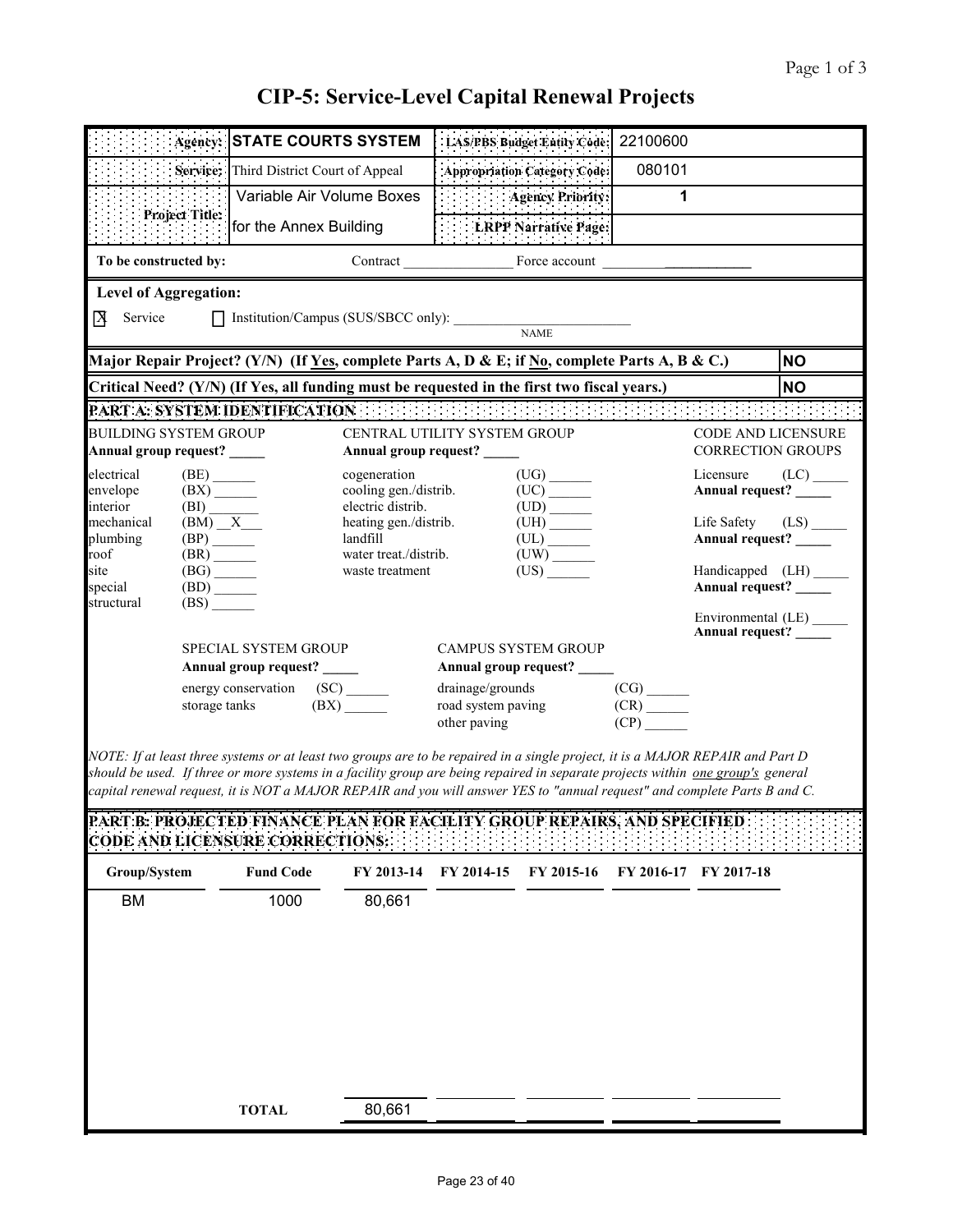ł.

| Project<br><b>Description</b>                                  | <b>DMS</b><br>Bldg.# | Critical<br>Routine |                                                                                                                                          |            | FY 2013-14 FY 2014-15 FY 2015-16 FY 2016-17 FY 2017-18 |            |            |  |
|----------------------------------------------------------------|----------------------|---------------------|------------------------------------------------------------------------------------------------------------------------------------------|------------|--------------------------------------------------------|------------|------------|--|
| Variable Air<br><b>Volume Boxes</b>                            |                      | 1000                | \$80,661                                                                                                                                 |            |                                                        |            |            |  |
|                                                                |                      |                     |                                                                                                                                          |            |                                                        |            |            |  |
|                                                                |                      |                     |                                                                                                                                          |            |                                                        |            |            |  |
|                                                                |                      |                     |                                                                                                                                          |            |                                                        |            |            |  |
|                                                                |                      |                     |                                                                                                                                          |            |                                                        |            |            |  |
|                                                                |                      |                     | PART D: SCHEDULE OF MAJOR REPAIRS AND COMPONENT FINANCING. AND ALL PROPERTY OF A SERVICE OF MAJOR REPAIRS AND COMPONENT FINANCING.       |            |                                                        |            |            |  |
|                                                                |                      |                     |                                                                                                                                          |            |                                                        |            |            |  |
|                                                                |                      |                     | BUILDING / FACILITY IDENTIFICATION / DESCRIPTION                                                                                         |            |                                                        |            |            |  |
|                                                                |                      |                     | DMS BLDG NO. ______________ ADDRESS / LOCATION___________________________________<br>LRPP NARRATIVE PAGE ON WHICH PROJECT IS DESCRIBED _ |            |                                                        | COUNTY     |            |  |
| <b>Schedule of Project Components</b><br>(Component/Fund Code) |                      |                     | FY 2013-14                                                                                                                               | FY 2014-15 | <b>Estimated Expenditures</b><br>FY 2015-16            | FY 2016-17 | FY 2017-18 |  |
|                                                                |                      |                     |                                                                                                                                          |            |                                                        |            |            |  |
|                                                                |                      |                     |                                                                                                                                          |            |                                                        |            |            |  |
|                                                                |                      |                     |                                                                                                                                          |            |                                                        |            |            |  |
|                                                                |                      |                     |                                                                                                                                          |            |                                                        |            |            |  |
|                                                                |                      | <b>Fund Code</b>    | FY 2013-14                                                                                                                               | FY 2014-15 | FY 2015-16                                             | FY 2016-17 | FY 2017-18 |  |
| Total: All Costs by Fund Code                                  |                      |                     |                                                                                                                                          |            |                                                        |            |            |  |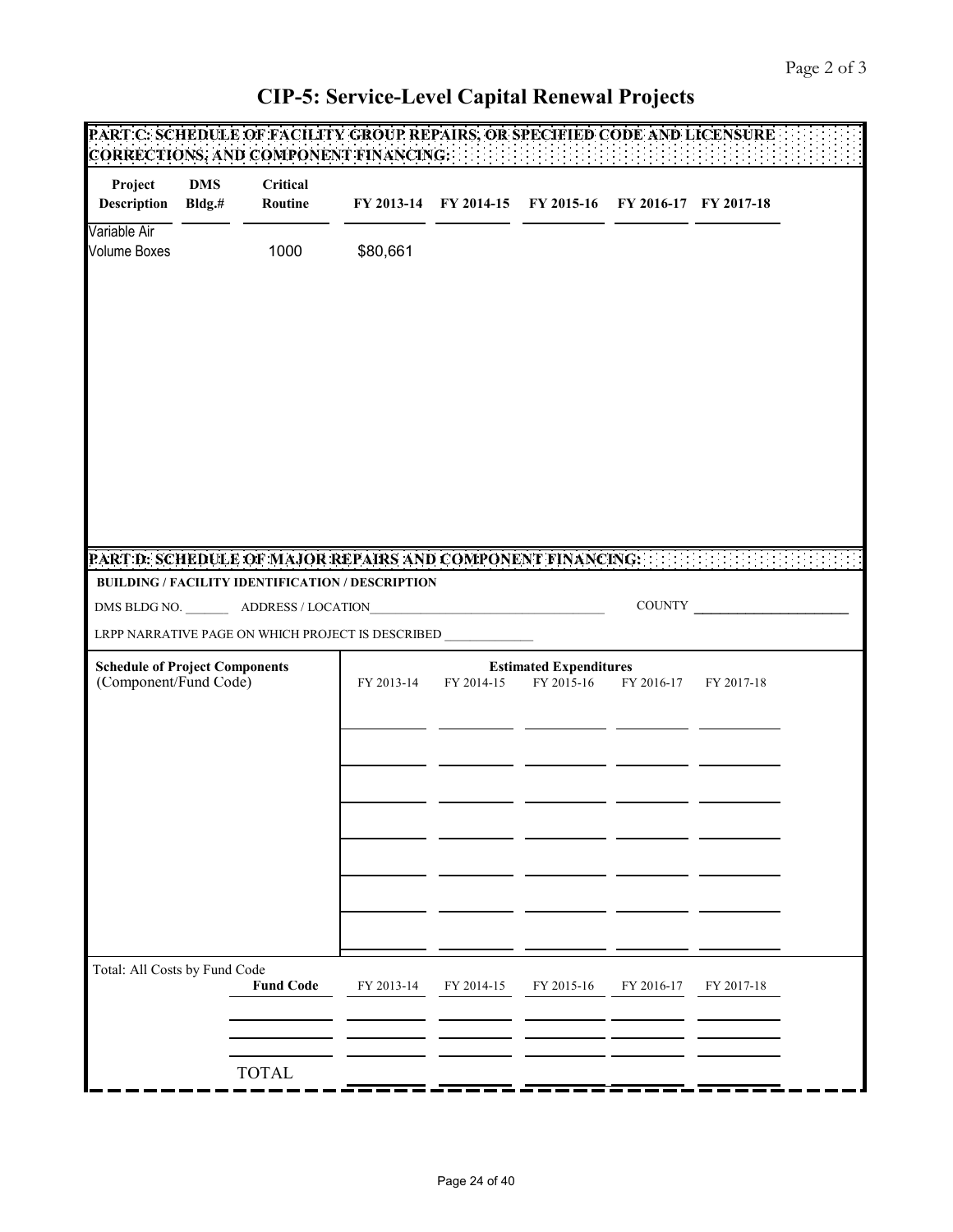| PART E: COST EFFICIENCIES ANTICIPATED FROM MAJOR REPAIRS: |                        |            |            |            |            |            |  |
|-----------------------------------------------------------|------------------------|------------|------------|------------|------------|------------|--|
| <b>Incremental Facility</b><br><b>Maintenance Costs</b>   | Fund<br>Code           | FY 2013-14 | FY 2014-15 | FY 2015-16 | FY 2016-17 | FY 2017-18 |  |
| Salaries & Benefits                                       |                        |            |            |            |            |            |  |
|                                                           | <b>SUBTOTAL</b>        |            |            |            |            |            |  |
| <b>OPS</b>                                                |                        |            |            |            |            |            |  |
|                                                           | ${\tt SUBTOTAL}$       |            |            |            |            |            |  |
| Expenses                                                  |                        |            |            |            |            |            |  |
|                                                           | ${\large\bf SUBTOTAL}$ |            |            |            |            |            |  |
| Other (specify)                                           |                        |            |            |            |            |            |  |
|                                                           | <b>SUBTOTAL</b>        |            |            |            |            |            |  |
| <b>Fund Totals</b>                                        |                        |            |            |            |            |            |  |
|                                                           |                        |            |            |            |            |            |  |
| <b>Incremental</b>                                        | <b>TOTAL</b>           |            |            |            |            |            |  |
| <b>Utility Costs</b>                                      |                        |            |            |            |            |            |  |
| Other (specify)                                           |                        |            |            |            |            |            |  |
|                                                           | <b>TOTAL</b>           |            |            |            |            |            |  |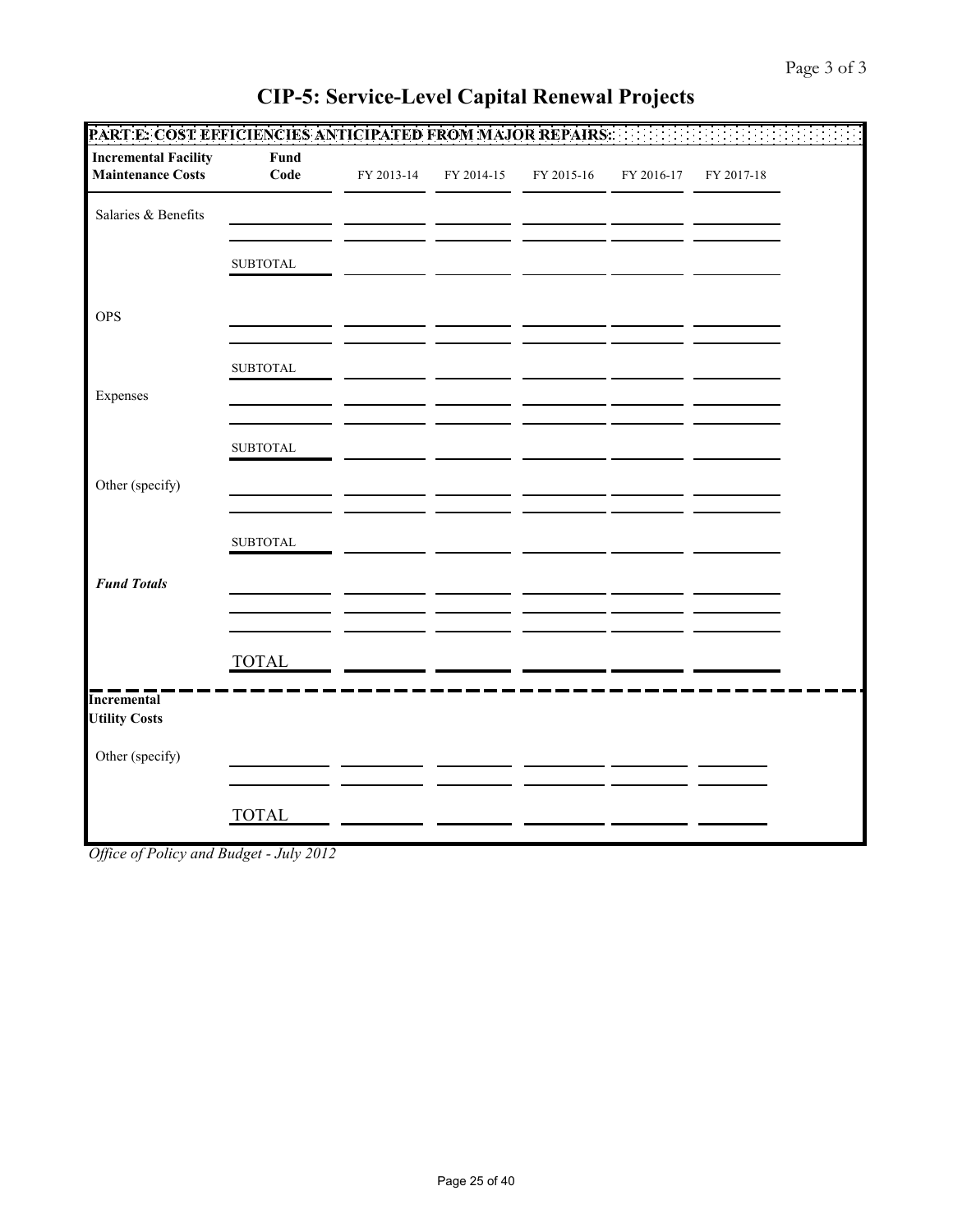| Agency:                                                                                                                        | STATE COURTS SYSTEM                                                                                                                                                                                                                                                                                                                                                                                                                                                        | LAS/PBS Budget Entity Code:                                                                                                            |                       | 22100600                                              |            |
|--------------------------------------------------------------------------------------------------------------------------------|----------------------------------------------------------------------------------------------------------------------------------------------------------------------------------------------------------------------------------------------------------------------------------------------------------------------------------------------------------------------------------------------------------------------------------------------------------------------------|----------------------------------------------------------------------------------------------------------------------------------------|-----------------------|-------------------------------------------------------|------------|
|                                                                                                                                | Service: Fourth District Court of Appeal                                                                                                                                                                                                                                                                                                                                                                                                                                   | <b>Appropriation Category Code:</b>                                                                                                    |                       | 080062                                                |            |
|                                                                                                                                | <b>HVAC Update</b>                                                                                                                                                                                                                                                                                                                                                                                                                                                         | <b>Agency Priority:</b>                                                                                                                |                       |                                                       |            |
| <b>Project Title:</b>                                                                                                          |                                                                                                                                                                                                                                                                                                                                                                                                                                                                            | <b>LRPP Narrative Page:</b>                                                                                                            |                       |                                                       |            |
| To be constructed by:                                                                                                          |                                                                                                                                                                                                                                                                                                                                                                                                                                                                            | Contract X Force account                                                                                                               |                       |                                                       |            |
| <b>Level of Aggregation:</b>                                                                                                   |                                                                                                                                                                                                                                                                                                                                                                                                                                                                            |                                                                                                                                        |                       |                                                       |            |
| ГĀ<br>Service                                                                                                                  | Institution/Campus (SUS/SBCC only):                                                                                                                                                                                                                                                                                                                                                                                                                                        | <b>NAME</b>                                                                                                                            |                       |                                                       |            |
|                                                                                                                                | Major Repair Project? (Y/N) (If Yes, complete Parts A, D & E; if No, complete Parts A, B & C.)                                                                                                                                                                                                                                                                                                                                                                             |                                                                                                                                        |                       |                                                       | <b>NO</b>  |
|                                                                                                                                | Critical Need? (Y/N) (If Yes, all funding must be requested in the first two fiscal years.)                                                                                                                                                                                                                                                                                                                                                                                |                                                                                                                                        |                       |                                                       | <b>YES</b> |
|                                                                                                                                |                                                                                                                                                                                                                                                                                                                                                                                                                                                                            |                                                                                                                                        |                       |                                                       |            |
| <b>BUILDING SYSTEM GROUP</b><br>Annual group request? _____                                                                    | Annual group request?                                                                                                                                                                                                                                                                                                                                                                                                                                                      | CENTRAL UTILITY SYSTEM GROUP                                                                                                           |                       | <b>CODE AND LICENSURE</b><br><b>CORRECTION GROUPS</b> |            |
| $(BE)$ <sub>_______</sub><br>electrical<br>(BX)<br>envelope                                                                    | cogeneration<br>cooling gen./distrib.                                                                                                                                                                                                                                                                                                                                                                                                                                      | $(UC)$ <sub>______</sub>                                                                                                               |                       | Licensure<br>Annual request? _____                    | (LC)       |
| interior<br>$(BI)$ <sub>______</sub><br>mechanical<br>$(BM)$ <sup><math>X</math></sup><br>plumbing<br>$(BP)$ <sub>______</sub> | electric distrib.<br>heating gen./distrib.<br>landfill                                                                                                                                                                                                                                                                                                                                                                                                                     | $\overline{(UD)}$ —<br>$\begin{array}{c}\n\stackrel{\cdot}{\text{(UH)}} \quad \text{---} \\ \text{(UL)} \quad \text{---}\n\end{array}$ |                       | Life Safety<br>Annual request?                        | (LS)       |
| roof<br>(BR)<br>(BG)<br>site<br>special<br>(BD)<br>(BS)<br>structural                                                          | water treat./distrib.<br>waste treatment                                                                                                                                                                                                                                                                                                                                                                                                                                   | (US)                                                                                                                                   |                       | Handicapped (LH)<br>Annual request? _____             |            |
|                                                                                                                                |                                                                                                                                                                                                                                                                                                                                                                                                                                                                            |                                                                                                                                        |                       | Environmental (LE)<br>Annual request?                 |            |
|                                                                                                                                | SPECIAL SYSTEM GROUP<br>Annual group request? _____                                                                                                                                                                                                                                                                                                                                                                                                                        | <b>CAMPUS SYSTEM GROUP</b><br>Annual group request?                                                                                    |                       |                                                       |            |
| storage tanks                                                                                                                  | energy conservation<br>$\left( \text{SC} \right)$<br>(BX)                                                                                                                                                                                                                                                                                                                                                                                                                  | drainage/grounds<br>road system paving<br>other paving                                                                                 | (CG)<br>(CR)<br>(CP)  |                                                       |            |
|                                                                                                                                | NOTE: If at least three systems or at least two groups are to be repaired in a single project, it is a MAJOR REPAIR and Part D<br>should be used. If three or more systems in a facility group are being repaired in separate projects within one group's general<br>capital renewal request, it is NOT a MAJOR REPAIR and you will answer YES to "annual request" and complete Parts B and C.<br>PART B: PROJECTED FINANCE PLAN FOR FACILITY GROUP REPAIRS, AND SPECIFIED |                                                                                                                                        |                       |                                                       |            |
|                                                                                                                                | <b>CODE AND LICENSURE CORRECTIONS:</b>                                                                                                                                                                                                                                                                                                                                                                                                                                     |                                                                                                                                        |                       |                                                       |            |
| Group/System                                                                                                                   | <b>Fund Code</b><br>FY 2013-14                                                                                                                                                                                                                                                                                                                                                                                                                                             | FY 2014-15<br>FY 2015-16                                                                                                               | FY 2016-17 FY 2017-18 |                                                       |            |
| ${\rm BM}$                                                                                                                     | 1000                                                                                                                                                                                                                                                                                                                                                                                                                                                                       | 120,000                                                                                                                                |                       |                                                       |            |
|                                                                                                                                |                                                                                                                                                                                                                                                                                                                                                                                                                                                                            |                                                                                                                                        |                       |                                                       |            |
|                                                                                                                                |                                                                                                                                                                                                                                                                                                                                                                                                                                                                            |                                                                                                                                        |                       |                                                       |            |
|                                                                                                                                |                                                                                                                                                                                                                                                                                                                                                                                                                                                                            |                                                                                                                                        |                       |                                                       |            |
|                                                                                                                                |                                                                                                                                                                                                                                                                                                                                                                                                                                                                            |                                                                                                                                        |                       |                                                       |            |
|                                                                                                                                |                                                                                                                                                                                                                                                                                                                                                                                                                                                                            |                                                                                                                                        |                       |                                                       |            |
|                                                                                                                                |                                                                                                                                                                                                                                                                                                                                                                                                                                                                            |                                                                                                                                        |                       |                                                       |            |
|                                                                                                                                | <b>TOTAL</b>                                                                                                                                                                                                                                                                                                                                                                                                                                                               | 120,000                                                                                                                                |                       |                                                       |            |
|                                                                                                                                |                                                                                                                                                                                                                                                                                                                                                                                                                                                                            |                                                                                                                                        |                       |                                                       |            |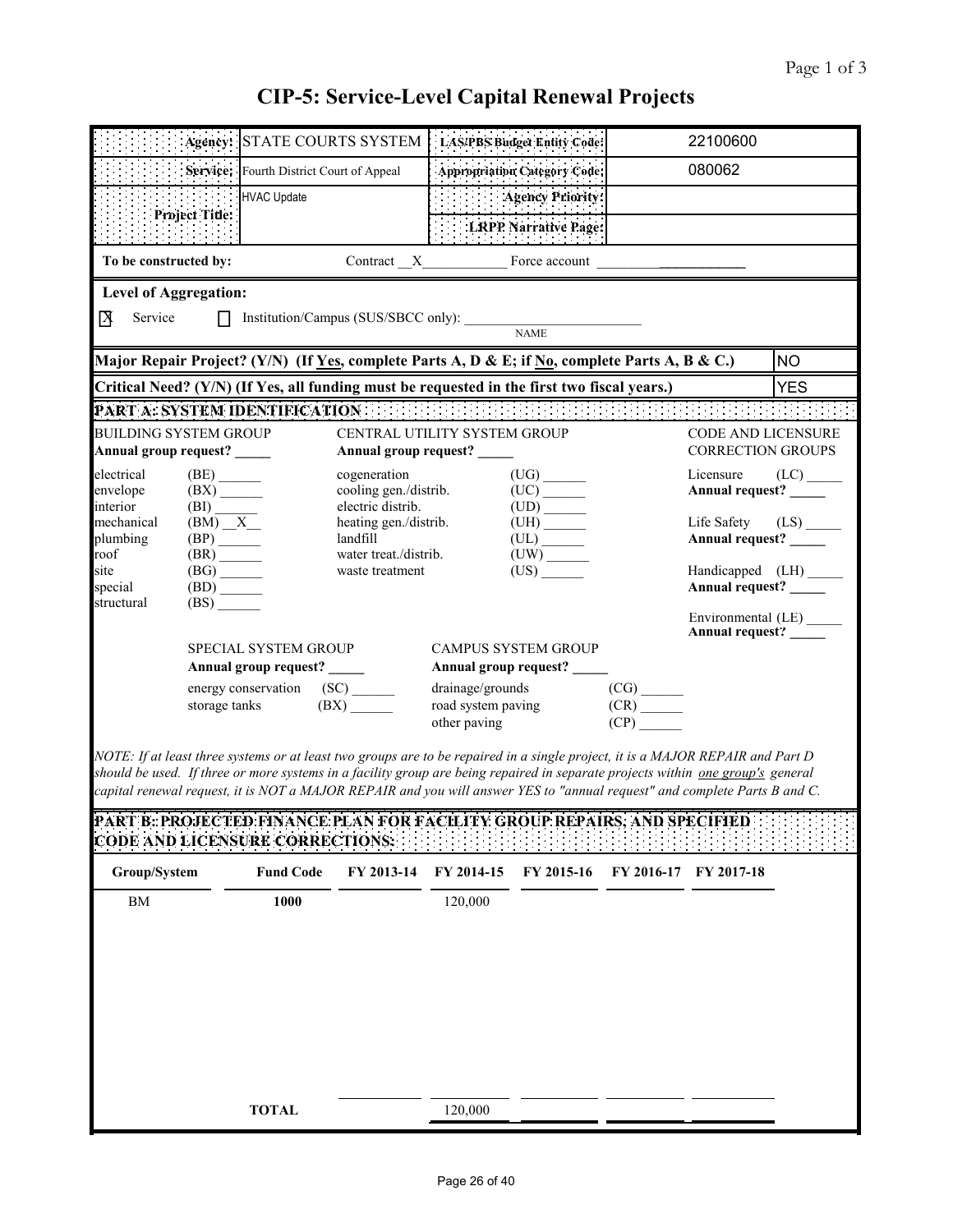| <b>CIP-5: Service-Level Capital Renewal Projects</b> |  |  |  |  |  |  |
|------------------------------------------------------|--|--|--|--|--|--|
|------------------------------------------------------|--|--|--|--|--|--|

| Project<br><b>Description</b>                                  | <b>DMS</b><br>Bldg.# | Critical<br>Routine |                                                                              |            | FY 2013-14 FY 2014-15 FY 2015-16 FY 2016-17 FY 2017-18 |            |            |
|----------------------------------------------------------------|----------------------|---------------------|------------------------------------------------------------------------------|------------|--------------------------------------------------------|------------|------------|
| <b>HVAC</b> Update                                             |                      | Critical            |                                                                              | 120,000    |                                                        |            |            |
|                                                                |                      |                     |                                                                              |            |                                                        |            |            |
|                                                                |                      |                     |                                                                              |            |                                                        |            |            |
|                                                                |                      |                     |                                                                              |            |                                                        |            |            |
|                                                                |                      |                     |                                                                              |            |                                                        |            |            |
|                                                                |                      |                     | <b>PART D. SCHEDULE OF MAJOR REPAIRS AND COMPONENT FINANCING: AND LITTLE</b> |            |                                                        |            |            |
|                                                                |                      |                     | <b>BUILDING / FACILITY IDENTIFICATION / DESCRIPTION</b>                      |            |                                                        |            |            |
|                                                                |                      |                     | LRPP NARRATIVE PAGE ON WHICH PROJECT IS DESCRIBED ____________               |            |                                                        | COUNTY     |            |
| <b>Schedule of Project Components</b><br>(Component/Fund Code) |                      |                     | FY 2013-14                                                                   | FY 2014-15 | <b>Estimated Expenditures</b><br>FY 2015-16            | FY 2016-17 | FY 2017-18 |
|                                                                |                      |                     |                                                                              |            |                                                        |            |            |
|                                                                |                      |                     |                                                                              |            |                                                        |            |            |
|                                                                |                      |                     |                                                                              |            |                                                        |            |            |
|                                                                |                      |                     |                                                                              |            |                                                        |            |            |
|                                                                |                      |                     |                                                                              |            |                                                        |            |            |
|                                                                |                      |                     |                                                                              |            |                                                        |            |            |
|                                                                |                      |                     |                                                                              |            |                                                        |            |            |
|                                                                |                      |                     |                                                                              |            |                                                        |            |            |
| Total: All Costs by Fund Code                                  |                      | <b>Fund Code</b>    | FY 2013-14                                                                   | FY 2014-15 | FY 2015-16                                             | FY 2016-17 | FY 2017-18 |
|                                                                |                      |                     |                                                                              |            |                                                        |            |            |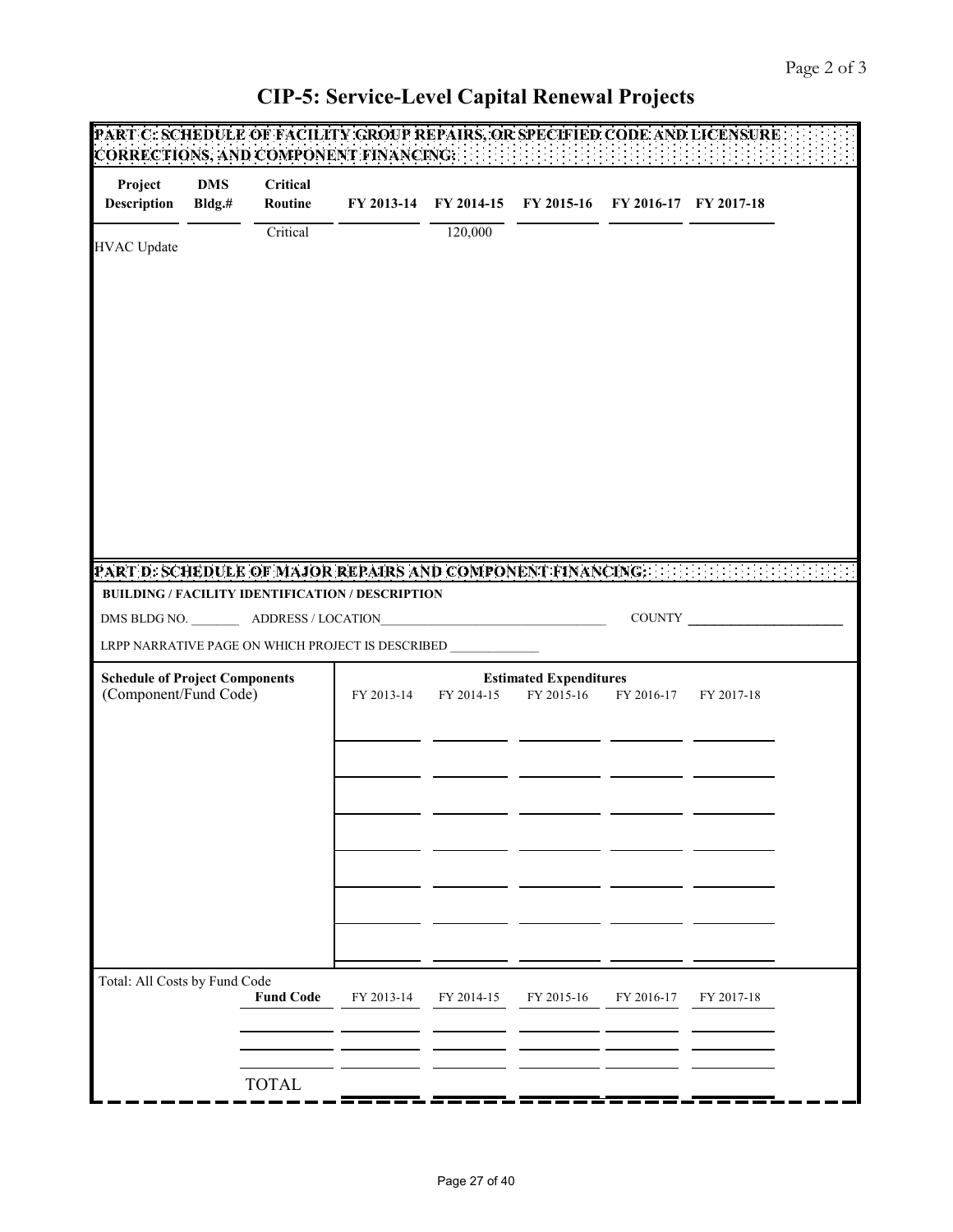| PART E: COST EFFICIENCIES ANTICIPATED FROM MAJOR REPAIRS: |                                  |            |            |            |            |            |  |
|-----------------------------------------------------------|----------------------------------|------------|------------|------------|------------|------------|--|
| <b>Incremental Facility</b><br><b>Maintenance Costs</b>   | Fund<br>Code                     | FY 2013-14 | FY 2014-15 | FY 2015-16 | FY 2016-17 | FY 2017-18 |  |
| Salaries & Benefits                                       |                                  |            |            |            |            |            |  |
|                                                           | ${\tt SUBTOTAL}$                 |            |            |            |            |            |  |
| <b>OPS</b>                                                |                                  |            |            |            |            |            |  |
|                                                           | ${\tt SUBTOTAL}$                 |            |            |            |            |            |  |
| Expenses                                                  |                                  |            |            |            |            |            |  |
|                                                           | ${\large\bf SUBTOTAL}$           |            |            |            |            |            |  |
| Other (specify)                                           |                                  |            |            |            |            |            |  |
|                                                           | $\ensuremath{\mathsf{SUBTOTAL}}$ |            |            |            |            |            |  |
| <b>Fund Totals</b>                                        |                                  |            |            |            |            |            |  |
|                                                           | <b>TOTAL</b>                     |            |            |            |            |            |  |
| <b>Incremental</b><br><b>Utility Costs</b>                |                                  |            |            |            |            |            |  |
| Other (specify)                                           |                                  |            |            |            |            |            |  |
|                                                           | <b>TOTAL</b>                     |            |            |            |            |            |  |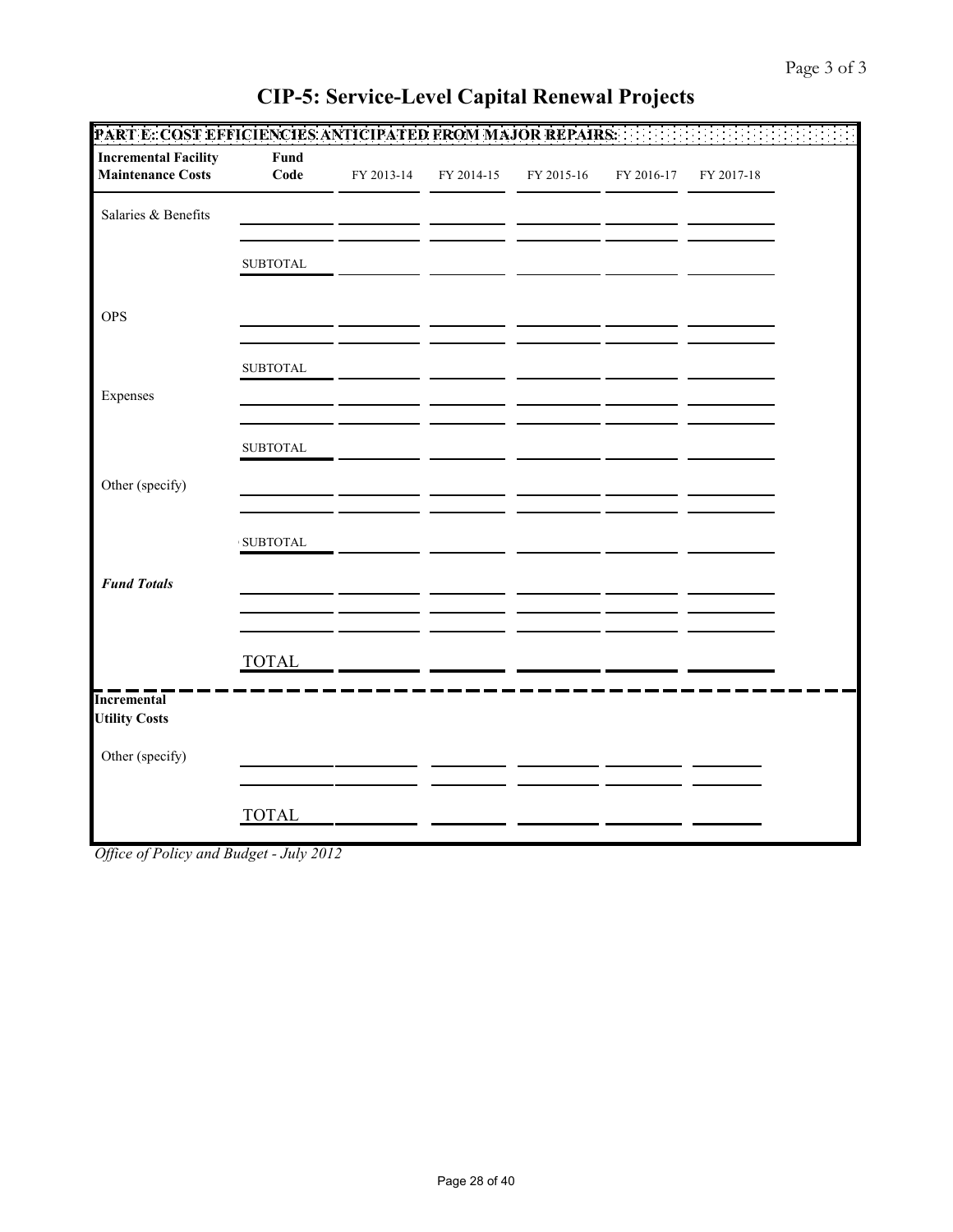|                                                       | Agency: STATE COURTS SYSTEM                                                                                                                                                                                                                                                                                                                                                                    |                                                            |                                                        | <b>LAS/PBS Budget Entity Code:</b>                    | 22100600                                 |                                                       |                         |
|-------------------------------------------------------|------------------------------------------------------------------------------------------------------------------------------------------------------------------------------------------------------------------------------------------------------------------------------------------------------------------------------------------------------------------------------------------------|------------------------------------------------------------|--------------------------------------------------------|-------------------------------------------------------|------------------------------------------|-------------------------------------------------------|-------------------------|
|                                                       | Service: Fifth District Court of Appeal                                                                                                                                                                                                                                                                                                                                                        |                                                            |                                                        | Appropriation Category Code: 080956                   |                                          |                                                       |                         |
|                                                       | <b>Exterior Sealant on East</b>                                                                                                                                                                                                                                                                                                                                                                |                                                            |                                                        | <b>Agency Priority:</b>                               |                                          |                                                       |                         |
| <b>Project Title:</b>                                 | Elevation                                                                                                                                                                                                                                                                                                                                                                                      |                                                            |                                                        | <b>LRPP Narrative Page:</b>                           |                                          |                                                       |                         |
| To be constructed by:                                 |                                                                                                                                                                                                                                                                                                                                                                                                |                                                            |                                                        | Contract X Force account                              |                                          |                                                       |                         |
| <b>Level of Aggregation:</b>                          |                                                                                                                                                                                                                                                                                                                                                                                                |                                                            |                                                        |                                                       |                                          |                                                       |                         |
| <b>X</b> Service                                      | $\Box$ Institution/Campus (SUS/SBCC only):                                                                                                                                                                                                                                                                                                                                                     |                                                            |                                                        | <b>NAME</b>                                           |                                          |                                                       |                         |
|                                                       | Major Repair Project? (Y/N) (If Yes, complete Parts A, D & E; if No, complete Parts A, B & C.)                                                                                                                                                                                                                                                                                                 |                                                            |                                                        |                                                       |                                          |                                                       | <b>No</b>               |
|                                                       | Critical Need? (Y/N) (If Yes, all funding must be requested in the first two fiscal years.)                                                                                                                                                                                                                                                                                                    |                                                            |                                                        |                                                       |                                          |                                                       |                         |
|                                                       |                                                                                                                                                                                                                                                                                                                                                                                                |                                                            |                                                        |                                                       |                                          |                                                       |                         |
| <b>BUILDING SYSTEM GROUP</b><br>Annual group request? |                                                                                                                                                                                                                                                                                                                                                                                                | CENTRAL UTILITY SYSTEM GROUP<br>Annual group request?      |                                                        |                                                       |                                          | <b>CODE AND LICENSURE</b><br><b>CORRECTION GROUPS</b> |                         |
| electrical<br>envelope<br>interior                    | $\frac{\text{(BE)}}{\text{(BX)} - \text{X}}$                                                                                                                                                                                                                                                                                                                                                   | cogeneration<br>cooling gen./distrib.<br>electric distrib. |                                                        | $(UG)$ <sub>______</sub><br>(UC)<br>$\overline{(UD)}$ |                                          | Licensure<br>Annual request? _____                    | $(LC)$ <sub>_____</sub> |
| mechanical<br>plumbing                                | $\overline{\text{B1}}$<br>(BM)<br>$(BP)$ <sub>_____</sub>                                                                                                                                                                                                                                                                                                                                      | heating gen./distrib.<br>landfill                          |                                                        | (UH)<br>$(UL)$ <sub>______</sub>                      |                                          | Life Safety<br>Annual request?                        | $(LS)$ <sub>_____</sub> |
| roof<br>site<br>special                               | $(BR)$ <sub>______</sub><br>(BG)<br>(BD)                                                                                                                                                                                                                                                                                                                                                       | water treat./distrib.<br>waste treatment                   |                                                        | (US)                                                  |                                          | Handicapped (LH)<br>Annual request? _____             |                         |
| structural                                            | (BS)                                                                                                                                                                                                                                                                                                                                                                                           |                                                            |                                                        |                                                       |                                          | Environmental (LE)<br>Annual request? ____            |                         |
|                                                       | SPECIAL SYSTEM GROUP<br>Annual group request? _____                                                                                                                                                                                                                                                                                                                                            |                                                            |                                                        | <b>CAMPUS SYSTEM GROUP</b><br>Annual group request?   |                                          |                                                       |                         |
|                                                       | energy conservation (SC)<br>storage tanks                                                                                                                                                                                                                                                                                                                                                      | (BX)                                                       | drainage/grounds<br>road system paving<br>other paving |                                                       | (CG)<br>$(CR)$ <sub>______</sub><br>(CP) |                                                       |                         |
|                                                       | NOTE: If at least three systems or at least two groups are to be repaired in a single project, it is a MAJOR REPAIR and Part D<br>should be used. If three or more systems in a facility group are being repaired in separate projects within one group's general<br>capital renewal request, it is NOT a MAJOR REPAIR and you will answer YES to "annual request" and complete Parts B and C. |                                                            |                                                        |                                                       |                                          |                                                       |                         |
|                                                       |                                                                                                                                                                                                                                                                                                                                                                                                |                                                            |                                                        |                                                       |                                          |                                                       |                         |
|                                                       | PART B: PROJECTED FINANCE PLAN FOR FACILITY GROUP REPAIRS, AND SPECIFIED<br><b>CODE AND LICENSURE CORRECTIONS:</b>                                                                                                                                                                                                                                                                             |                                                            |                                                        |                                                       |                                          |                                                       |                         |
| Group/System                                          | <b>Fund Code</b>                                                                                                                                                                                                                                                                                                                                                                               | FY 2013-14                                                 | FY 2014-15                                             | FY 2015-16                                            |                                          | FY 2016-17 FY 2017-18                                 |                         |
| ${\rm BX}$                                            | 1000                                                                                                                                                                                                                                                                                                                                                                                           | 19,239                                                     |                                                        |                                                       |                                          |                                                       |                         |
|                                                       |                                                                                                                                                                                                                                                                                                                                                                                                |                                                            |                                                        |                                                       |                                          |                                                       |                         |
|                                                       |                                                                                                                                                                                                                                                                                                                                                                                                |                                                            |                                                        |                                                       |                                          |                                                       |                         |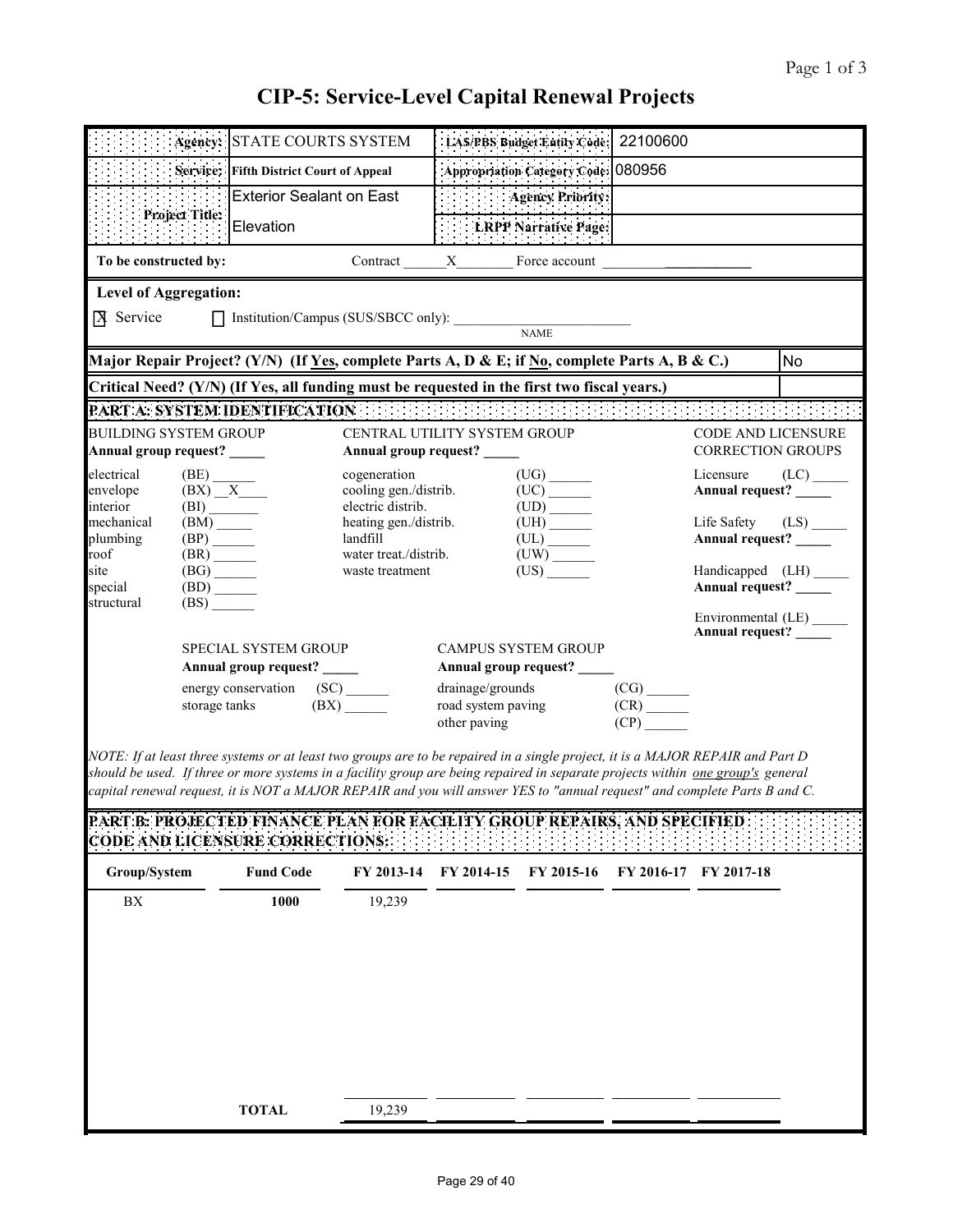|                                                                |                      | PART C: SCHEDULE OF FACILITY GROUP REPAIRS, OR SPECIFIED CODE AND LICENSURE<br>CORRECTIONS, AND COMPONENT FINANCING: |            |            |                                                        |            |            |  |
|----------------------------------------------------------------|----------------------|----------------------------------------------------------------------------------------------------------------------|------------|------------|--------------------------------------------------------|------------|------------|--|
| Project<br><b>Description</b>                                  | <b>DMS</b><br>Bldg.# | <b>Critical</b><br>Routine                                                                                           |            |            | FY 2013-14 FY 2014-15 FY 2015-16 FY 2016-17 FY 2017-18 |            |            |  |
| Ext. Sealant                                                   | A00140               |                                                                                                                      | 19,239     |            |                                                        |            |            |  |
|                                                                |                      |                                                                                                                      |            |            |                                                        |            |            |  |
|                                                                |                      |                                                                                                                      |            |            |                                                        |            |            |  |
|                                                                |                      |                                                                                                                      |            |            |                                                        |            |            |  |
|                                                                |                      |                                                                                                                      |            |            |                                                        |            |            |  |
|                                                                |                      |                                                                                                                      |            |            |                                                        |            |            |  |
|                                                                |                      |                                                                                                                      |            |            |                                                        |            |            |  |
|                                                                |                      |                                                                                                                      |            |            |                                                        |            |            |  |
|                                                                |                      |                                                                                                                      |            |            |                                                        |            |            |  |
|                                                                |                      |                                                                                                                      |            |            |                                                        |            |            |  |
|                                                                |                      |                                                                                                                      |            |            |                                                        |            |            |  |
|                                                                |                      | PART D. SCHEDULE OF MAJOR REPAIRS AND COMPONENT FINANCING.                                                           |            |            |                                                        |            |            |  |
|                                                                |                      | <b>BUILDING / FACILITY IDENTIFICATION / DESCRIPTION</b>                                                              |            |            |                                                        |            |            |  |
|                                                                |                      |                                                                                                                      |            |            |                                                        | COUNTY     |            |  |
|                                                                |                      | LRPP NARRATIVE PAGE ON WHICH PROJECT IS DESCRIBED ______                                                             |            |            |                                                        |            |            |  |
| <b>Schedule of Project Components</b><br>(Component/Fund Code) |                      |                                                                                                                      | FY 2013-14 | FY 2014-15 | <b>Estimated Expenditures</b><br>FY 2015-16            | FY 2016-17 | FY 2017-18 |  |
|                                                                | Schematic Design     |                                                                                                                      |            |            |                                                        |            |            |  |
|                                                                |                      | Architectural/Engineering                                                                                            |            |            |                                                        |            |            |  |
|                                                                | Construction         |                                                                                                                      |            |            |                                                        |            |            |  |
|                                                                | Inflation 10%        |                                                                                                                      |            |            |                                                        |            |            |  |
|                                                                | Contingency 5%       |                                                                                                                      |            |            |                                                        |            |            |  |
|                                                                |                      | <b>Construction Manager</b>                                                                                          |            |            |                                                        |            |            |  |
|                                                                | DMS Mgt. Fee         |                                                                                                                      |            |            |                                                        |            |            |  |
| Total: All Costs by Fund Code                                  |                      | <b>Fund Code</b>                                                                                                     | FY 2013-14 | FY 2014-15 | FY 2015-16                                             | FY 2016-17 | FY 2017-18 |  |
|                                                                |                      |                                                                                                                      |            |            |                                                        |            |            |  |
|                                                                |                      |                                                                                                                      |            |            |                                                        |            |            |  |
|                                                                |                      | <b>TOTAL</b>                                                                                                         |            |            |                                                        |            |            |  |